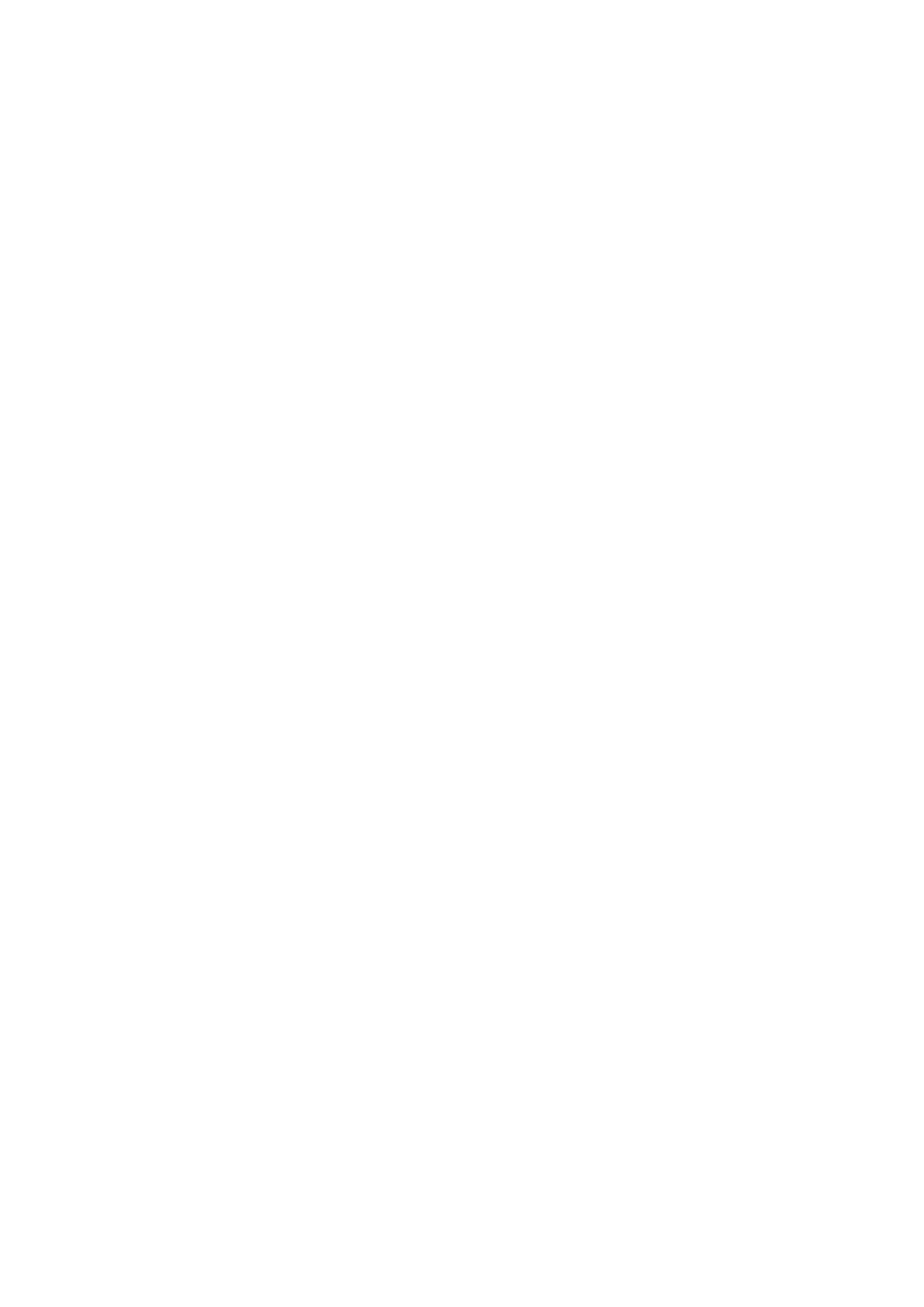**3**

# **Gandhiji as a Journalist**

A.Ranganathan<sup>1</sup>

Mahatma Gandhi has an honoured place in the history of modern India as an authentic exponent of the tradition of India's non-violence, as a great Indian and as the dominant influence of Indian politics during the final phase of India's struggle for freedom. Although his contribution towards an understanding of the concept of non-violence is clear, no final assessment of his work as a whole is possible until his voluminous writings on political, sociological and economic affairs are analysed in depth. "Mr. Gandhi", observed the famous English historian H.A.L. Fisher "has many qualities which, had his lot been cast in a Western land, would have brought him to the front of political life: great personal charm, ardent patriotism, brilliant dialectical ability, a keen eye for publicity, subtlety in attack and defence, a distinguished command of the English language. Such qualities pertaining as they do to the Western category of political virtues are easily appreciated by Englishmen". And it is also well to note that Gandhiji was not only a distinguished writer of English prose, but also an outstanding journalist whose ability in commanding the allegiance of millions of his countrymen was effected through the medium of the press.

#### **Home-Spun Simplicity**

Unlike the older generation of Indian nationalists who thundered their way to fame, Gandhiji was noted for his home-

<sup>1</sup> Courtesy: All India Radio

<sup>|</sup> Published in Communicator, January 1982 issue.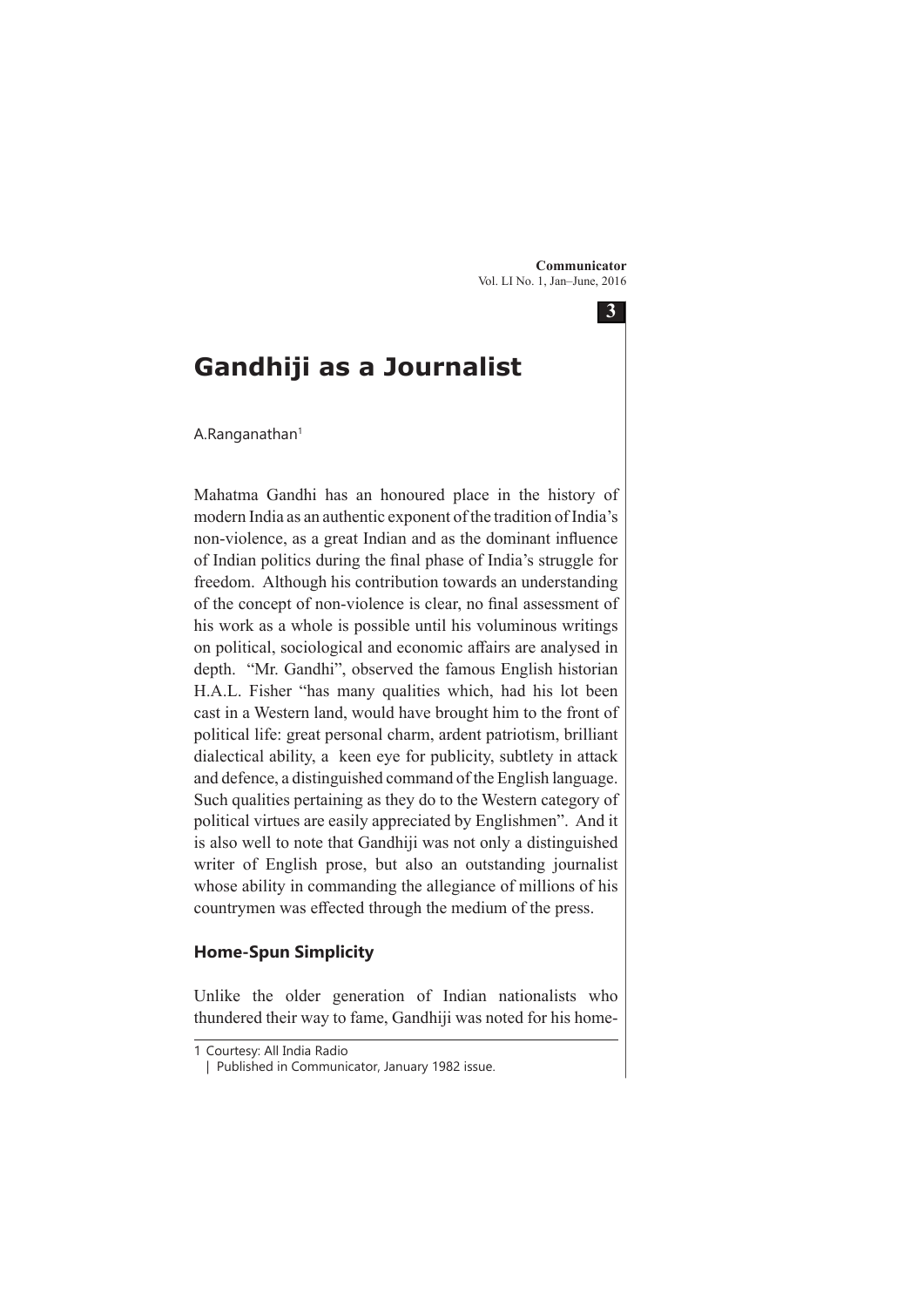spun simplicity. Significantly this home-spun simplicity had a creative impact on the Indian journalistic scene. The days of the oracles and tribunes were over. In fact, Gandhiji's distinction as a journalist lies in the fact that he brought about a silent revolution in the world of Indian journalism. Again the Gandhian contributions to journalism were impressive in their variety and bulk. Merely to search his writings out, much less to ream them, would demand considerable effort–so scattered are they in the pages of *Indian Opinion*, *Young India*, *Harijan* and the *Gujarati Navajivan*. His journalistic writings ranged from articles and comments to controversies and middles. And some samples of his journalistic writing will be noted here to reveal the quiet moral authority and historical significance of his work as well as his method of writing.

As the Editor of *Young India*, Gandhiji had developed a style to match the substance of his message. Actually his articles conveyed the Gandhian message in a distinctive manner. More importantly, the form and tone of its exposition revealed its distinctive signature and accounted for its resounding success. The issues of *Young India* dated 19 September 1921, 15 December 1921 and 23 February 1922, highlighted three pieces–which were characteristically described as 'seditious articles' by the then bureaucracy. In his first article entitled *Tampering with Loyalty*, Gandhiji proclaimed: "We ask for no quarter, we expect none from the Government." The second article titled *A Puzzle and its solution* made the following declaration: "We want to show that the Government exists to serve the people, not the people, the Government". And in the third article *Shaking the Manes* Gandhiji warned: "If the present custodians of the British Empire are not satisfied with its quiet transformation into a true Commonwealth of free nation…all the determination and vigour of the 'most determined people in the world' and 'hard fibre' will have to be

Gandhiji's comments on current affairs reflected a capacity to see through as well as across the panorama of the Indian political scene.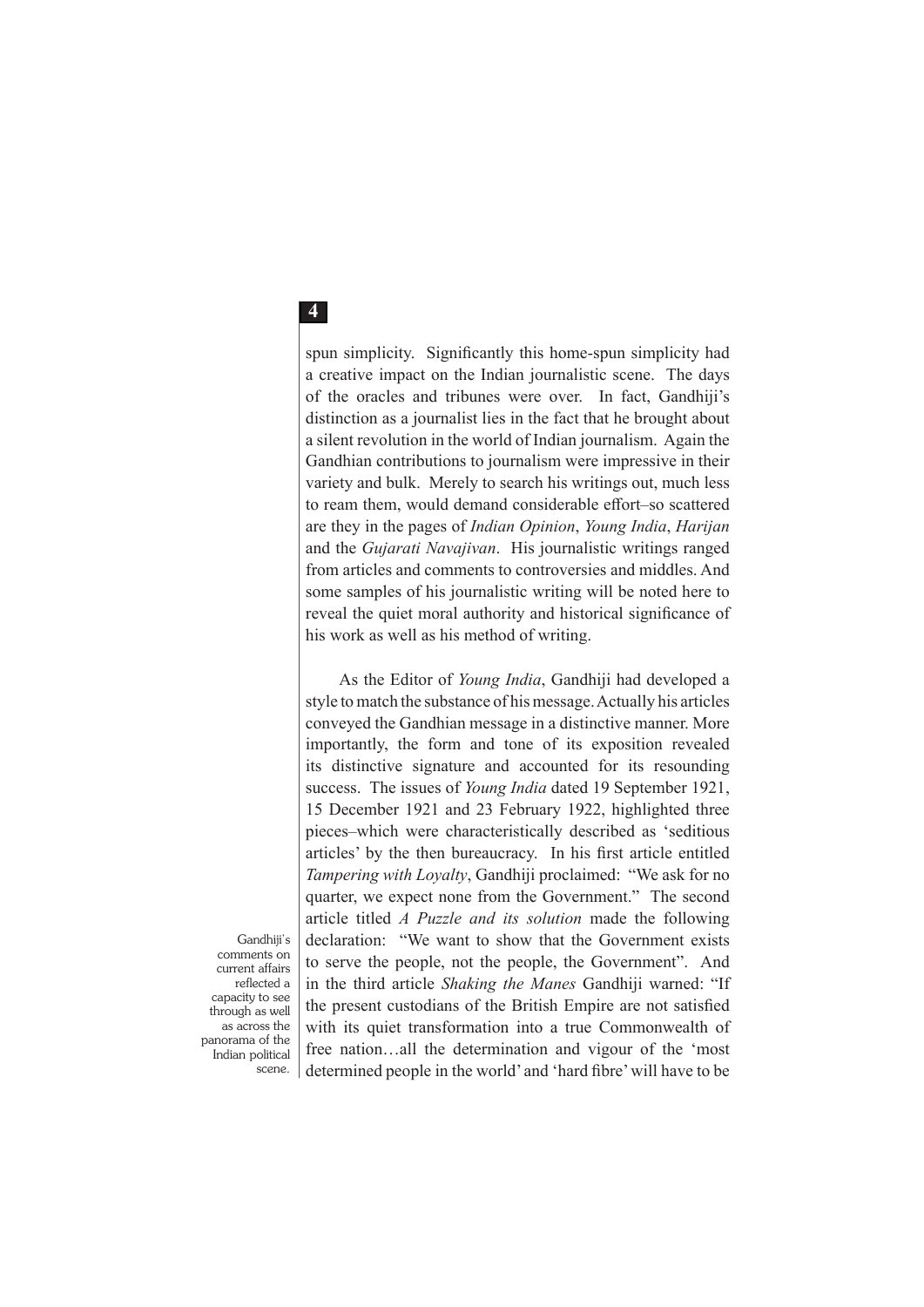**5**

spent in India in a vain effort to crush the spirit that has arisen and that will neither bend nor break….I shall only hope and pray that God will give India sufficient humility and sufficient strength to remain non-violent to the end." Here it is necessary to reproduce a Toynbee perception which is a postscript to the three *Young India* articles as well as a perceptive comment on the Gandhi alchemy of love which transmuted a strained relationship into a meaningful partnership between equals. "I am conscious of the possibility that I may be prejudiced because, in my judgement, Gandhi was as great benefactor of my country as he was of his own. Gandhi made it impossible for the British to go on ruling India, but at the same time he made it possible for us to abdicate without rancour and dishonour".

Gandhiji's comments on current affairs reflected a capacity to see through as well as across the panorama of the Indian political scene. For example, his comment on the action of the then Madras Government in seizing 2000 copies of Mahakavi Subramanya Bharati's *patriotic songs* was a characteristically Gandhian response. This act of bureaucratic mindlessness had invited the wrath of the then Madras Legislative Council and attracted the indignation of the Indian people. Furthermore, the then Government authorities defended their action on the curious plea that they had acted in response to the instructions of the Government of Burma. Actually Gandhiji's piece entitled *Justice Run Mad* appeared in the December 1928 issue of *Young India*. And here is the first paragraph of this piece which not only blended the personal tone of urgency and cogency of biting argument into a persuasive essay but also reflected his power to lift the entire issue to the level of a truly historic comment.

"I reproduce elsewhere in this issue the first installment of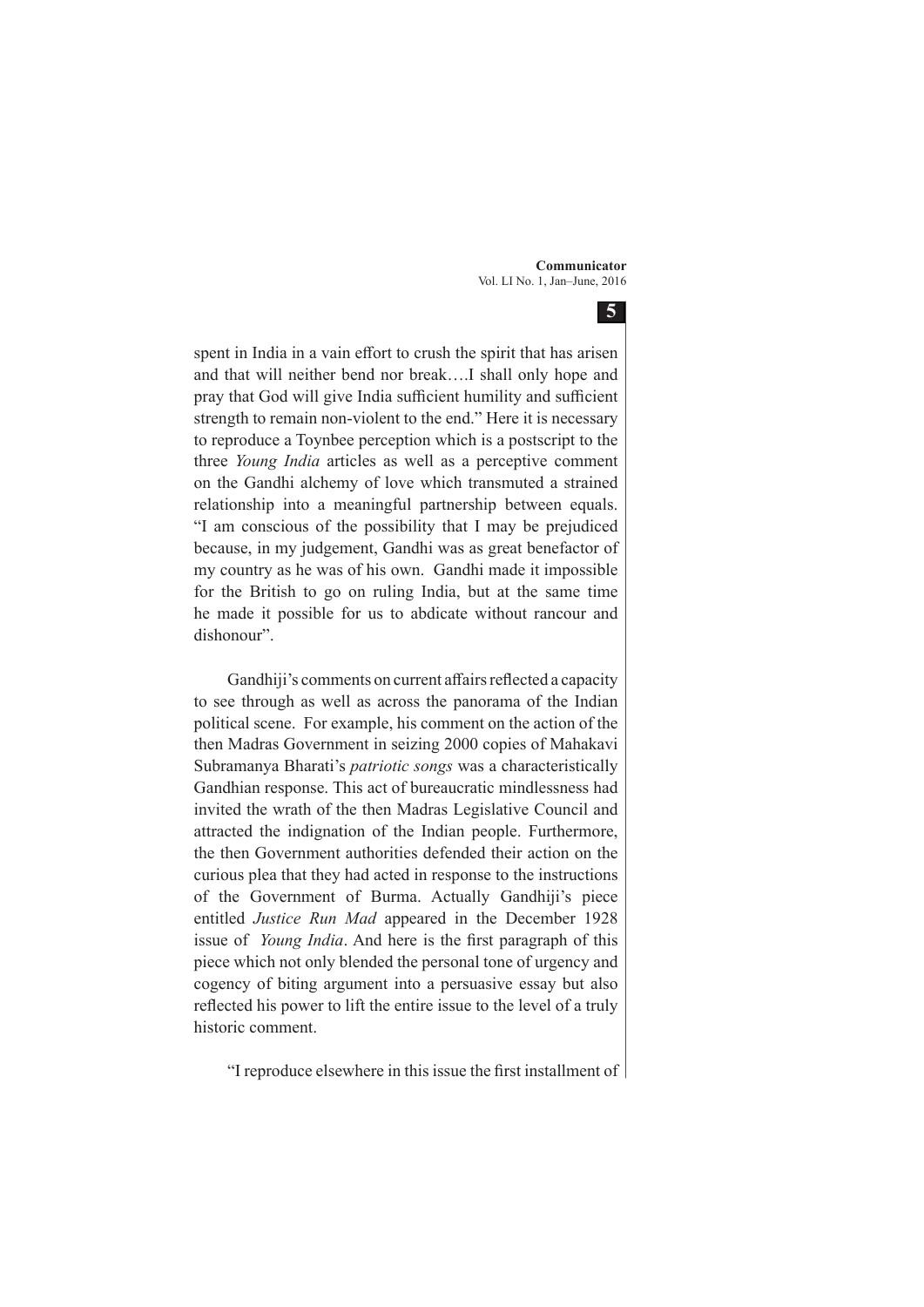a sample of the Tamil songs of the late Bharati, the Tamil poet, whose songs were the other day confiscated by the Madras Government acting under instructions, or, it is perhaps more proper to say, orders from the Burma Government. The Burma Government, it appears, in its turn suppressed these songs not by any order of court but by executive declaration. It appears that under that declaration the books of this popular Tamil poet which have been in vogue for the last thirty years and which, as appears from the evidence before the High Court of Madras, were under consideration by the Education Department of Madras for introduction in the school curriculum, are liable to confiscation in any part of India. I must confess that I am unaware of any such wide executive powers being held by provincial governments. But these are days in which we live and learn. This was no doubt a matter falling under the jurisdiction of the Education Minister. But it is becoming daily more and more clear that these ministerial offices are a perfect farce, even as the legislative chambers are and that the Ministers are little more than clerks registering the will of the all powerful I.C.S. Therefore the poor Education Minister could do nothing to save these popular books from confiscation. Probably at the time the confiscation took place, he had even no knowledge or if he had, he was not even told what it was that he was really signing."

"It hurts me deeply when the cry of rejection against the West rings loud in my country with the clamour that Western education can only injure us. That cannot be true." So wrote Tagore in a letter which was printed in the May 1921 issue of *The Modern Review*. Gandhiji's prompt reply titled *The Poet's Anxiety* was published in the 1<sup>st</sup> June 1921 issue of *Young India*. However, Gandhiji's reply did not convince the poet. For the poet was fundamentally opposed to the burning of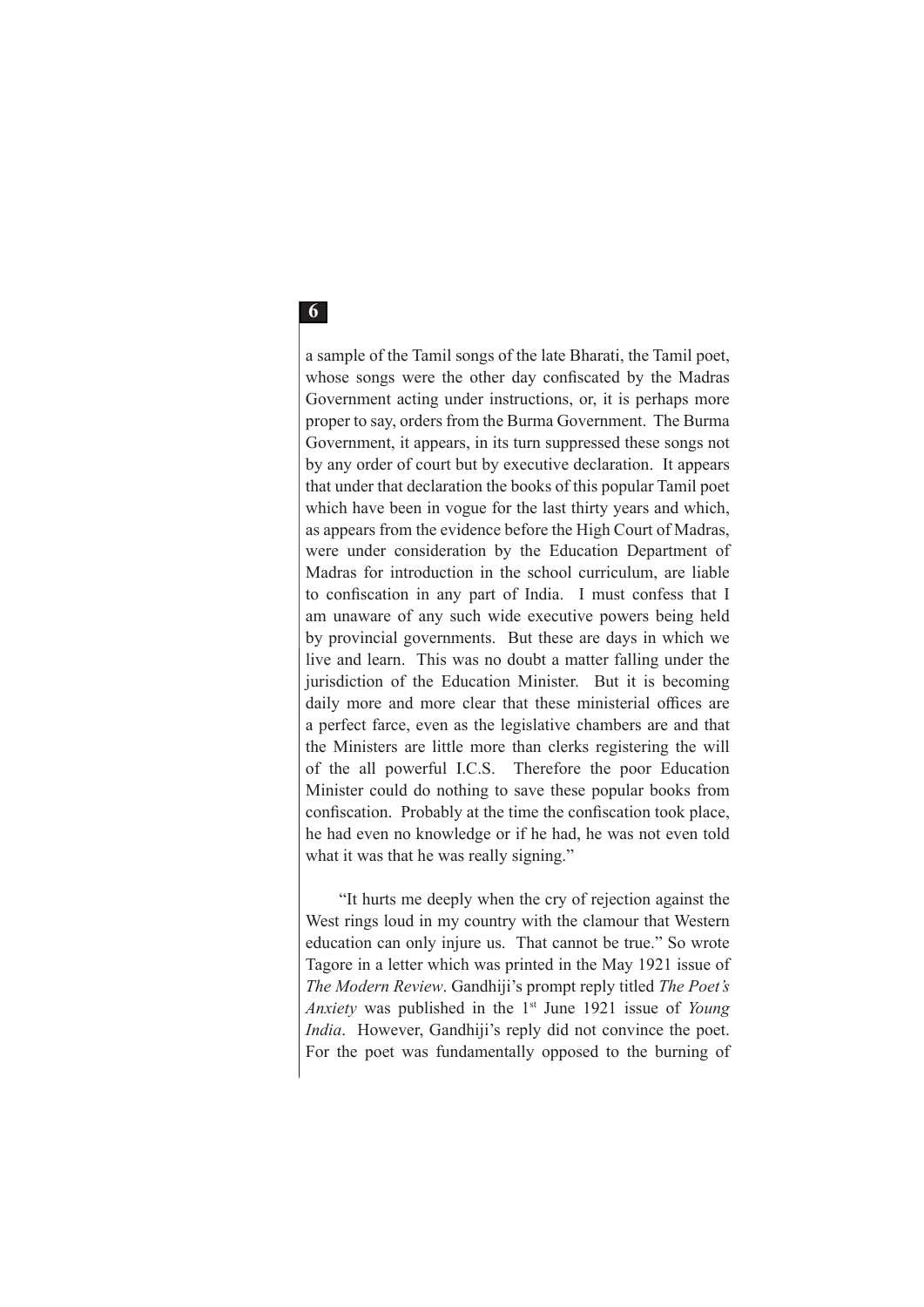**7**

foreign cloth.

Furthermore, Tagore's objection was even more fundamental. Indeed the dissenting poet had warned the nation against the dangers of obedience. "The urge of the future age," observed Tagore in a celebrated essay published in the October 1921 issue of *The Modern Review* "is towards the unity of man….And we shall exhibit a sorry image of our country if we fail to see for ourselves the vast dimensions of India in its world context." Here are a few sentences from the Gandhian reply titled *The Great Sentinel* which appeared in *Young India*: "True to his poetical instinct, the poet lives for the morrow and would have us to do likewise….On the knowledge of the sin bursting upon me, I must consign the foreign garments to the flames and thus purify myself, and thenceforth rest content with the rough *khadi* made by my neighbours." The controversy ended at this point.

Viewed in the perspective of history, the Gandhi-Tagore controversy was a part of the dialogue between the contextual mind of the actional sage and the renaissance mind of the universal artist who complemented and supplemented each other through spiritual affinities and cultural contrasts. In a sense the psychological distance between the saint-at-work and the poet was as great as the geographical distance between Kathiawar and Bengal. Here it is worth remembering that Tagore's *Viswa-Bharati* symbolising India's dialogue with the world and Gandhiji's "matchless weapon". *Satyagraha* reflecting the urge for truth constituted their major contributions to the evolution of modern India. And yet in the very process of concerning themselves with the evolving concept of human fellowship, the Mahatma and the Gurudeva contradicted and understood each other.

The Gandhi-Tagore controversy was a part of the dialogue between the contextual mind of the actional sage and the renaissance mind of the universal artist who complemented and supplemented each other through spiritual affinities and cultural contrast.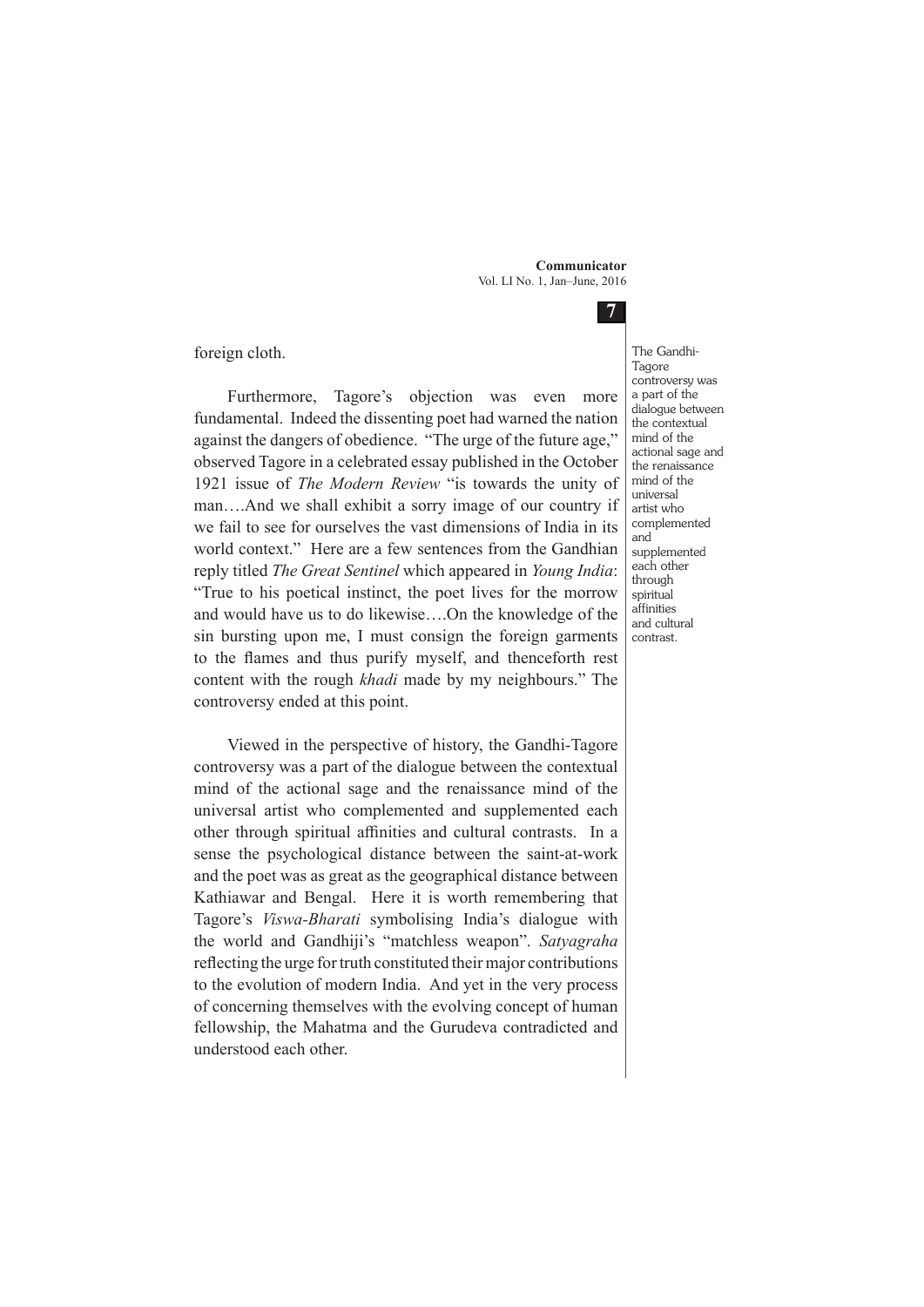Gandhiji had not only perfected a style admirably suited to the work of a political leader, but also found time for writing occasional middles. It is difficult to choose a particular passage from a Gandhian middle as illustrative of his journalese, but perhaps this extract from his piece on *The Value of Stray Moments* will do: "Some time elapses in merely thinking about a piece of work before it is actually begun. Such time is known as stray moments. We carelessly allow these bits of time to pass. If we add up these stray moments which are thought to be of little account, they make no mean part of our life; and not to make a proper use of them is to waste life itself."

In fine, Gandhiji not merely sustained a meaningful dialogue with poets and political, business and labour leaders through the pages of *Young India*, *Harijan*, *Harijan Bandhu*  and *Navajivan* but also installed the people of India in the market-place of ideas in his capacity as a journalist.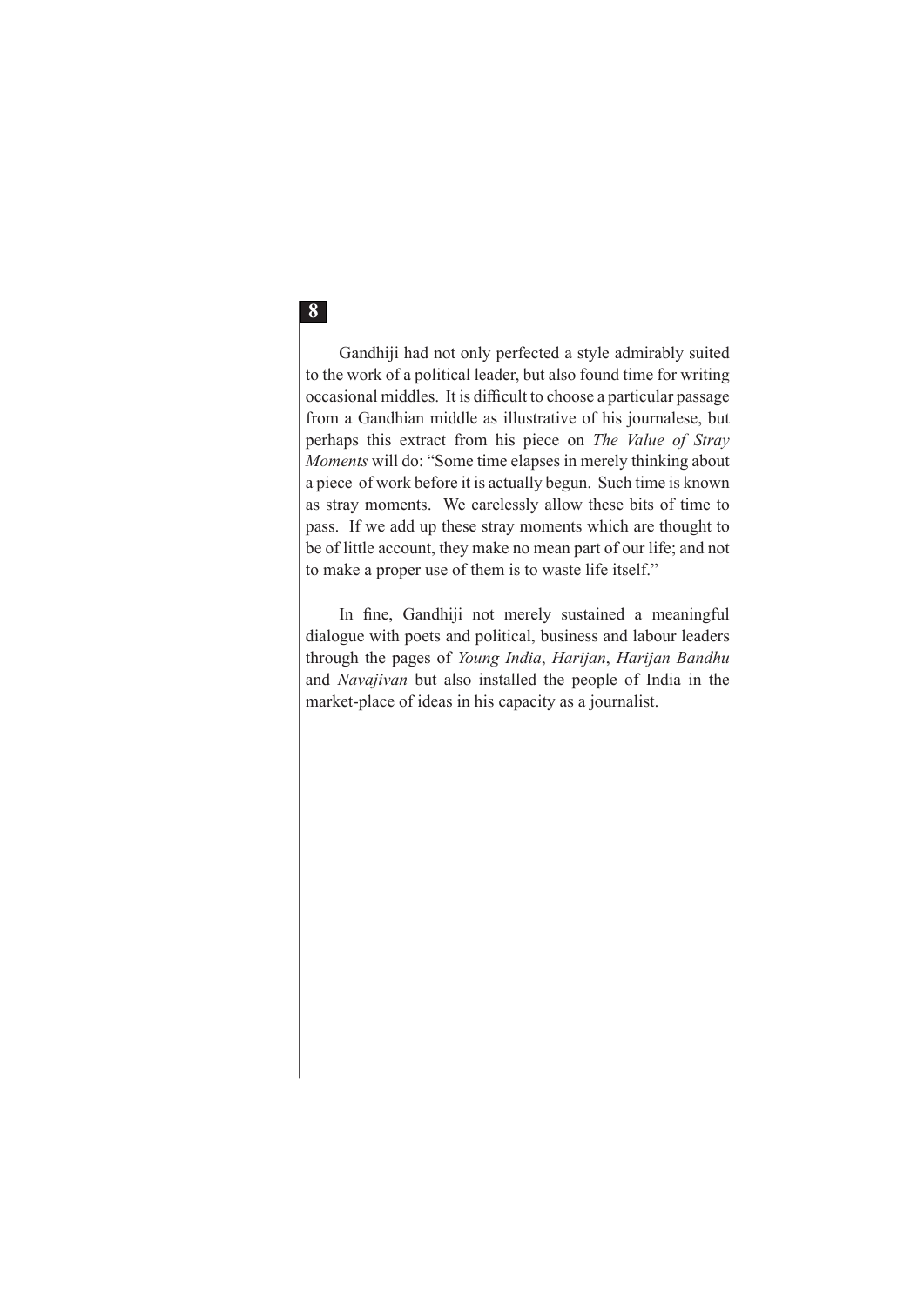**9**

# **Media and National Culture: The Indian Perspective**

Subrata Banerjee<sup>1</sup>

The media and national culture mean many things to many people. The problem starts with the world culture. It is an embracing concept. One talks of different types of culture – national, regional, elitist, mass, popular, folk, urban, rural, feudal, bourgeois, proletarian, industrial, scientific, traditional, modern, cosmopolitan and so on.

Culture can be an instrument of unification. It can also be divisive. In a plural society, in terms of language, traditions, customs, religious beliefs, ethnicity, the very concept of a national culture can raise apprehensions of a loss of identity. On the one hand this brings closer together groups with threat perceptions, and on the other, it divides the nation.

In the context of the fast emerging interdependent and integrated world, similar apprehensions of loss of identity are justifiably felt by peripheral nations in a metropolitanperipheral relationship. At the same time, one can also visualise a universal culture, a humanistic culture, a mosaic of different national cultures, that binds together humankind in love and not nuclear self-annihilation. The most scientific expression of such a culture is to be found in Marxism and its visionary expression in the dreams of all great poets and artists.

An eminent social anthropologist and Gandhian activist,

<sup>1</sup> Former Professor, Indian Institute of Mass Communication

 <sup>|</sup> Published in Communicator, October 1988 issue.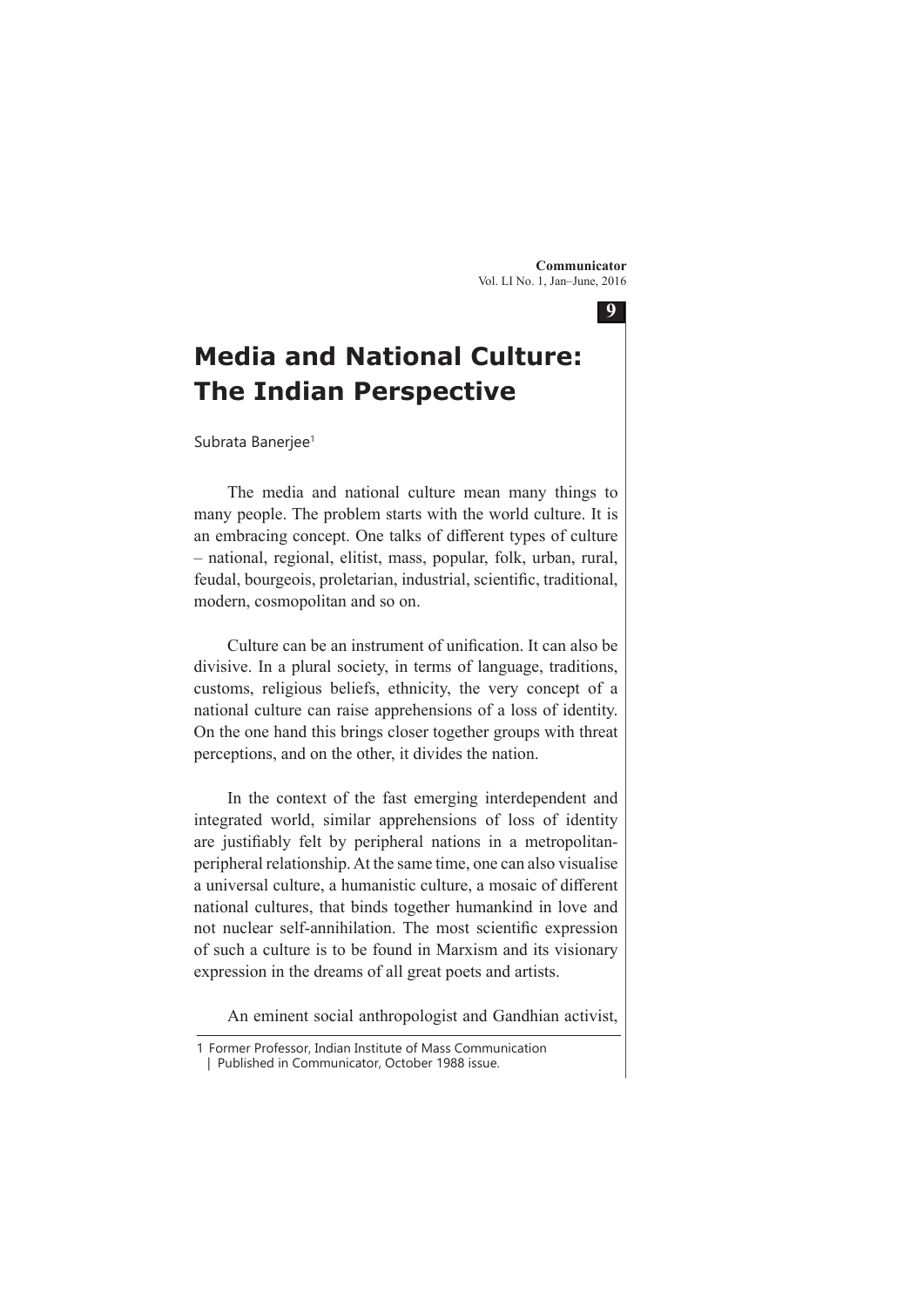Nirmal Kumar Bose defined culture thus:

...Culture is a term in anthropology which covers everything from the traditional manner in which people produce, cook or eat their food; the way in which they plan and build their houses, and arrange them on the surface of the land; the manner in which men are organised into communities; to the moral or religious values which are found acceptable, on the habitual methods by means of which satisfaction is gained in respect of the higher qualities of the mind *(Culture and Society of India, Asia Publishing House, Mumbai, 1967).*

The primary meaning of culture is the cultivation of natural growth. Hence, today it is usually associated with the cultivation of the human mind. It is thus something which is not static. It is dynamic, changing with changing times and needs and yet maintains a continuity as the heir of all ages of humankind. It is an integration of many contributing elements.

#### **What is culture?**

At every stage of social development culture has inevitably expressed the needs and aspirations of the dominant class. Any study of science and society in India will provide ample proof of this.

Culture is everything that humankind has added to nature – education, the creative arts, science, ways of understanding and interacting with and interpreting the world and life, behaviour patterns acquired socially and transmitted socially by means of certain symbols such as language, tradition, customs and institutions and a way of life influenced by production process and relations.

Culture has thus to be seen as a process of development in the historical context. The concept of a national culture has also to be seen in its historical context. At every stage of social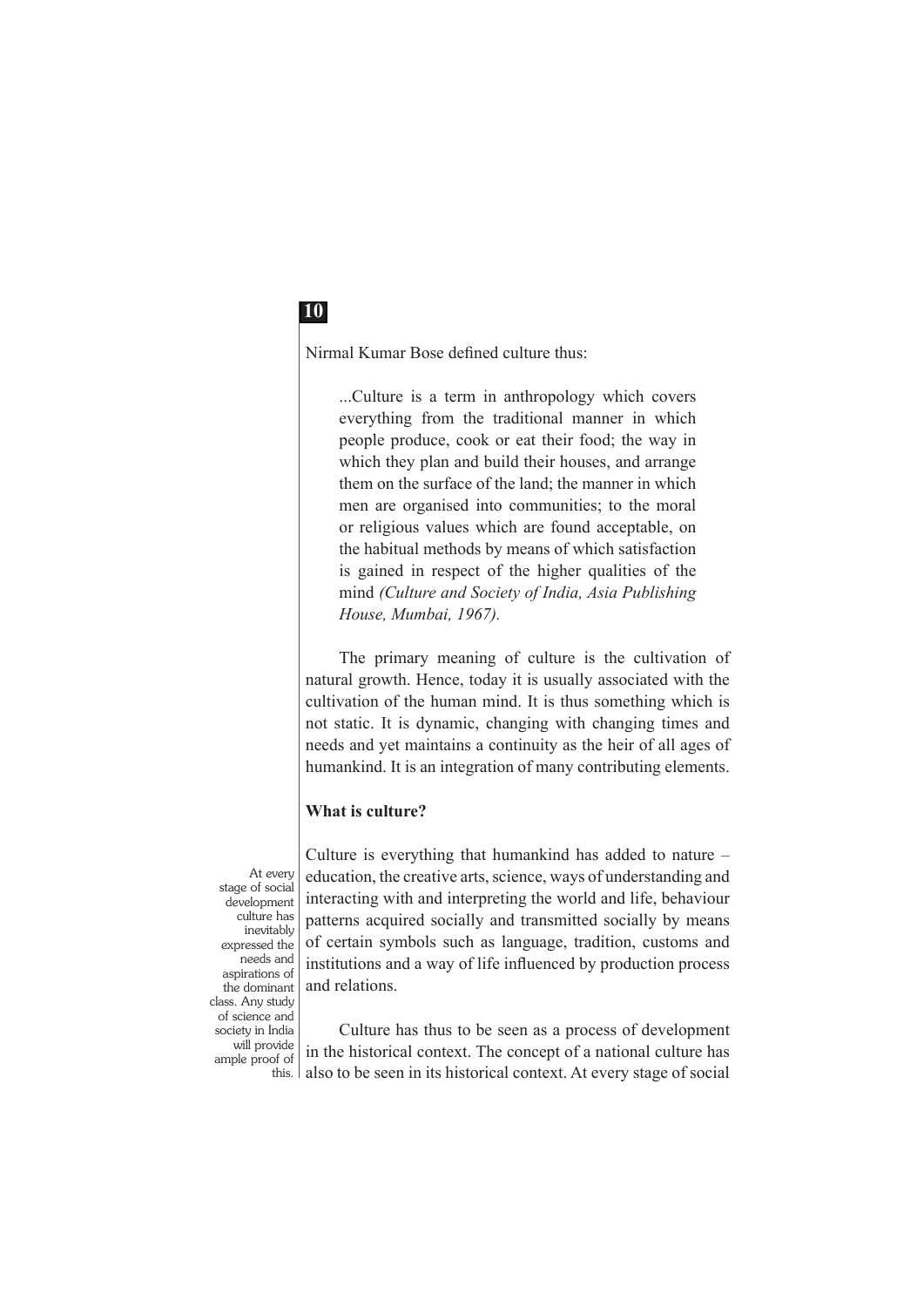**11**

development culture has inevitably expressed the needs and aspirations of the dominant class. Any study of science and society in India will provide ample proof of this.

The concept of a national culture has been associated with the formation of nation states. It has been a weapon in the hands of the ruling classes to exercise their domination on the rules, particularly in conflicts with other nation states over control of markets and territorial expansion. In the context of world imperialism and colonial or neo-colonial relations today, national culture has a major anti-imperialist edge just as the concept of nation itself.

#### **Integration and variety**

In India when we talk of a national culture, it is in the context of nation building against imperialist neo-colonial offensives of destabilisation. We do not talk of homogeneity, of standardisation that wipes out all differences of expression and thought. We talk of integration, which recognises the existence of variety and its development, while coming together to create a whole, through cross fertilisation of diverse experiences of building a nation.

In the task of nation building it is necessary to take great care in determining cultural identities. This calls for a deeper analysis of cultural traditions and symbols. It is necessary to perceive historically contemporary content of cultural forms at the time of their evolution and the changes in their functions over time as a result of both domestic and external developments born of the human being's interaction with the world around.

A medium is the means by which something is communicated. In this sense every component of culture is a medium. Whether it be the production process or food habits or customs, they all communicate a kind of culture.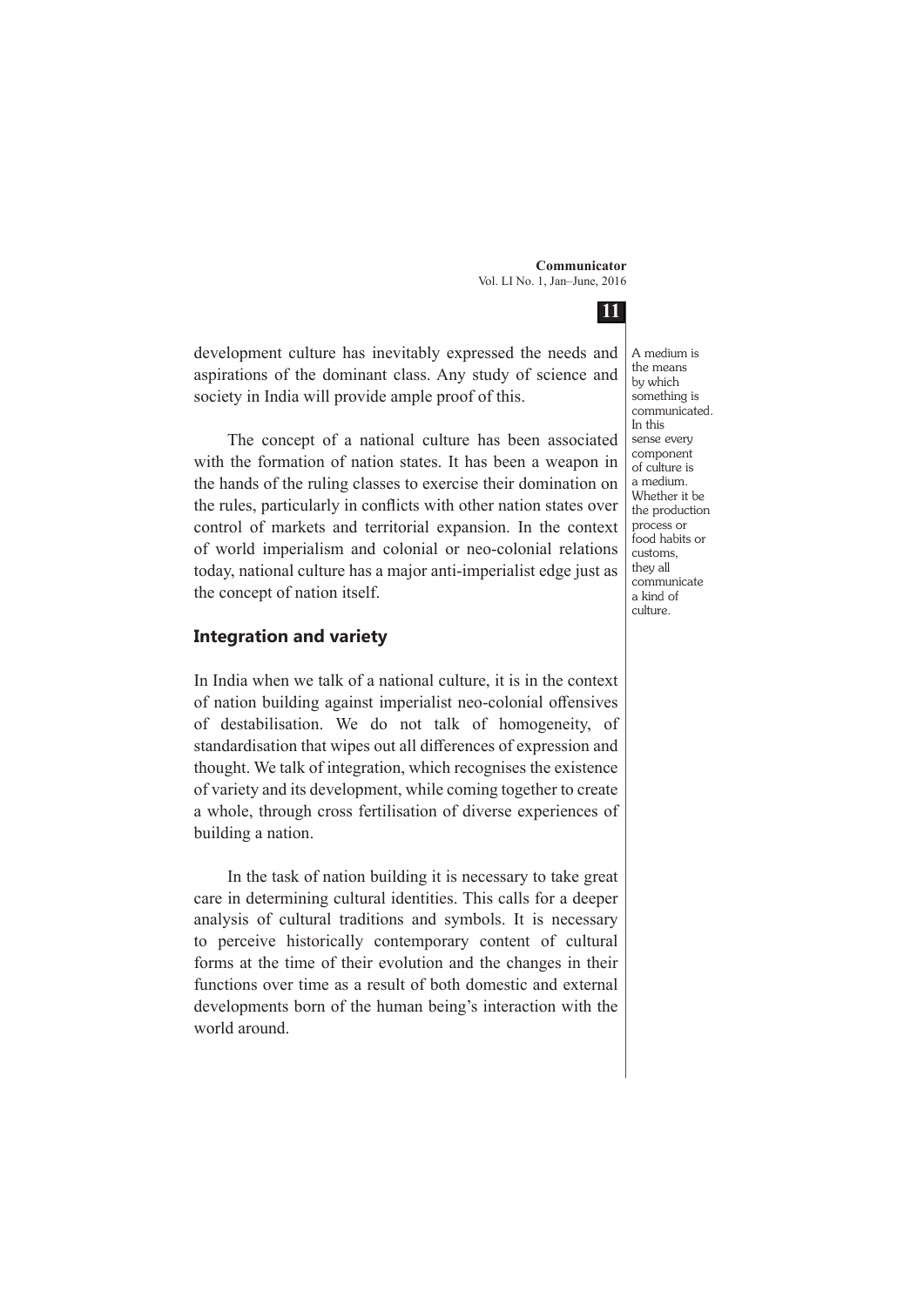At the same time it is but natural to seek to clothe the process of change in traditional garb to seek historical legitimacy. If this is not to amount to revivalism, but to a renaissance, we have to choose the cultural form with care, bearing in mind its historical reality so that the choice is such as to legitimise its imprint on the perception of the present. Traditions can thus be used to construct contemporary identities.

A medium is the means by which something is communicated. In this sense every component of culture is a medium. Whether it be the production process or food habits or customs, they all communicate a kind of culture. When we talk of media however, we usually talk of the media of information – the mass media – and the media of artistic expression. Today mass media include really both, as instruments of mass culture. Mass media involve the mass production and distribution of messages, and symbols. Apart from the print and electronic media, education, books, toys and computer software also come within the purview of media today as different art forms.

#### **Global culture**

The revolution in communication and information technology makes possible today the delivery of identical messages across vast distances to large groups simultaneously from one centre, almost instantaneously. It is this that makes it possible to homogenise global culture into a single stereotype. Such centralisation transfers and makes acceptable ideas and images of sterilising conformity. It strengthens the system of monologue and tends to create a monolithic culture which supports and sustains ideologically an imperialist supranational economic and political system.

Systems of values and thoughts historically developed as reflected in cultural expressions and social institutions persist even when India is a member of the exclusive space club. India has developed an infinite capacity to accommodate the new without interfering with the social order or challenging the

political order.

At the same time this revolution in communication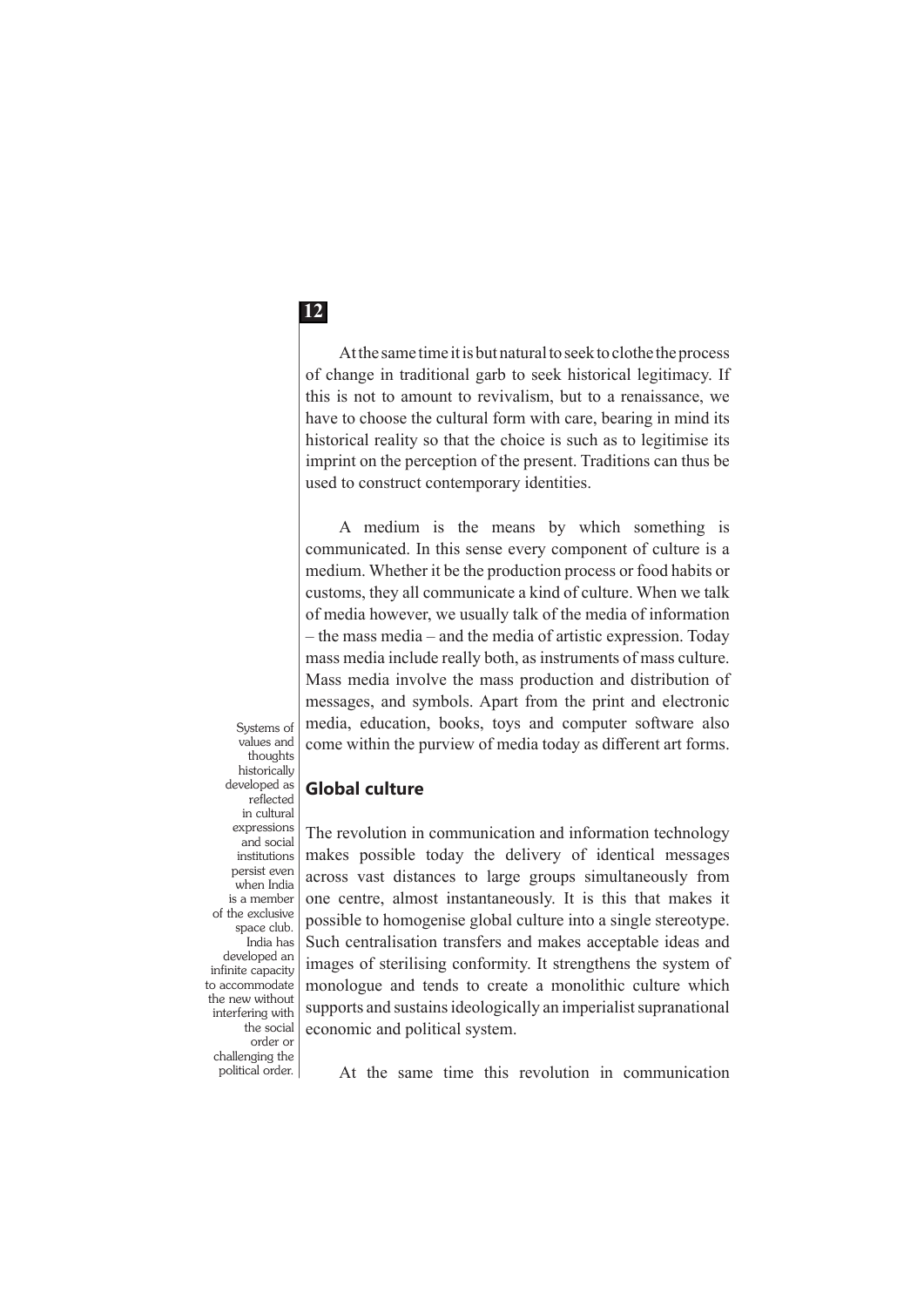**13**

and information technology has opened up undreamt of possibilities of the integration of different cultures within a nation and interaction between different national cultures towards building a universal humanistic culture consisting of the immense diversity of different cultures. It is possible to take to the remotest individual or community the heritage of the rich culture created by human beings ever since their emergence on earth. It is possible to build a participative culture, and through it, the universal man.

The Indian perspective of media and national culture has to be considered in the present historical context of the international situation and the stage of development in the country. The international situation itself is very complex and so in India's own place in it. India is at the same time a civilisation of the highest complexity. It has shown an astonishing capability to endure through over 5,000 years. Many ancient civilisations have perished and only their memories remain or their ruins. Others have delinked themselves totally from their past. At total transformation has taken place. Not so in the case of India. Possibly China is the only other such country in the world. Pre-industrial India is not just history; it continues to exist even today. A major part of India is even today only marginally affected by industrialisation.

Systems of values and thoughts historically developed, as reflected in cultural expressions and social institutions, persist even when India is a member of the exclusive space club. India has developed an infinite capacity to accommodate the new without interfering with the social order or challenging the political order. All forces of such change have come from the lower order, but have failed to destroy old beliefs which have lived within the womb of the old and in course of time have even subverted the new.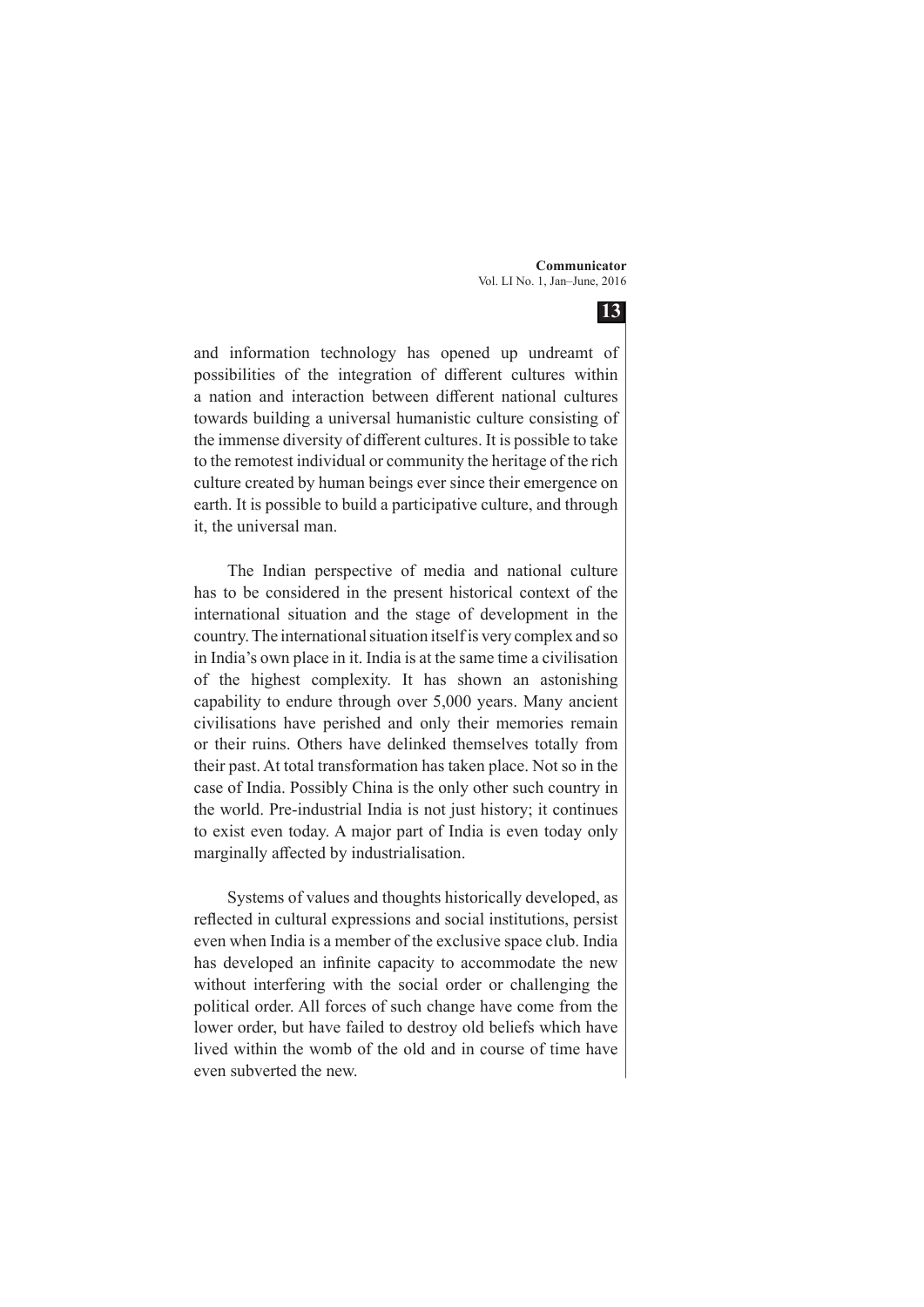The simple organisation for production and the vast territory created no compulsions for changes in the modes of production. The vast countryside remained virtually untouched by the development of urban manufactories and trading and finance capital. Such an economy sustained the hierarchical social structure of caste.

#### **Caste and class**

Caste, sub-caste and sects and sub-sects helped keep the lower order of the hierarchy divided into mutually conflicting groups. This in turn generally prevented class struggles and revolutionarily upheavals. The lower castes not only had an identified place in society but also a role in caste rituals, giving them a sense of belonging.

The caste system is the expression of a culture of systematised inequality. With this hierarchical structure is linked the *jajmani* or patronage system, an economic relationship of unequal dependence. While is the expression of a total socio-economic structure, it also has religious sanction. It is a structure represented, for all time to come, by a dominant caste, in terms of social, economic and political power and other castes of providers of various services.

The joint family system survives in the system of extended family in both rural and urban areas. This is seen particularly in the business community. This is the best example of the assimilation of plurality, absorption of diversity, a duality of existence slipping smoothly from tradition to modernity and back with ease, so basic to Indian culture. This tendency is also a constraint against development and progress, particularly because it provides a sense of security in a fast changing world.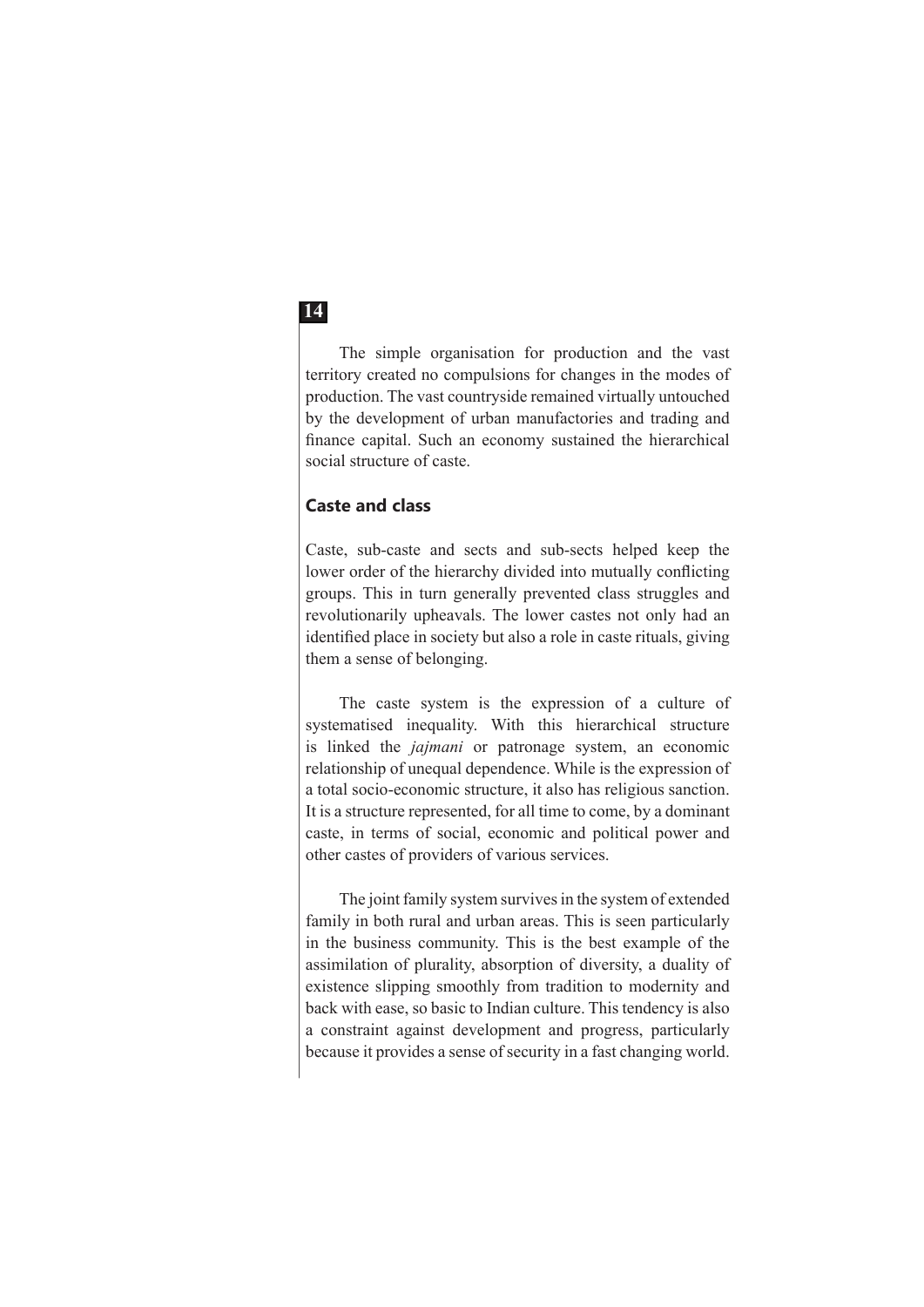**15**

#### **Foci of power**

As in agriculture, so in industry and even in administration, one sees the caste system surviving. Whatever changes in the foci of power, they are taking place within the caste system. In many places the upper castes have been replaced by the middle castes as foci of power expressed in terms of money, status and political power. A study of the power structure in commercial and administrative institutions, as also in agriculture, will reveal the reality.

Enhanced economic activity which has brought about geographical mobility has failed to dissolve caste cohesiveness, except in a small minority at the highest level of affluence among modern management in industry and government, and that too mainly in social relations. Caste cohesiveness and divisions between castes continue to play an important role in securing both political and economic benefits of development. Divorced from conscious efforts at social reforms economic development has helped mainly the traditionally favoured sections of the population. The plurality of Indian religious and ethnic structures makes social mobilisation of motivational forces for change outside the cultural mores difficult.

Advancing technology, as it has been invading Indian society, has been widening the gap between life styles, human thought processes, attitudes, and social behaviour patterns at one level. At another level, while technology has changed social structures and even the organisation and ownership patterns of tools, the speed of the change has played havoc with the capacity of human perception to keep pace. This has led to a disjunction between attitudes and behavior patterns and the changes in social relations brought about by technology.

At the same time, a people carrying the burden of centuries of tradition can be mobilised and changed only when placed in the context of history and tradition.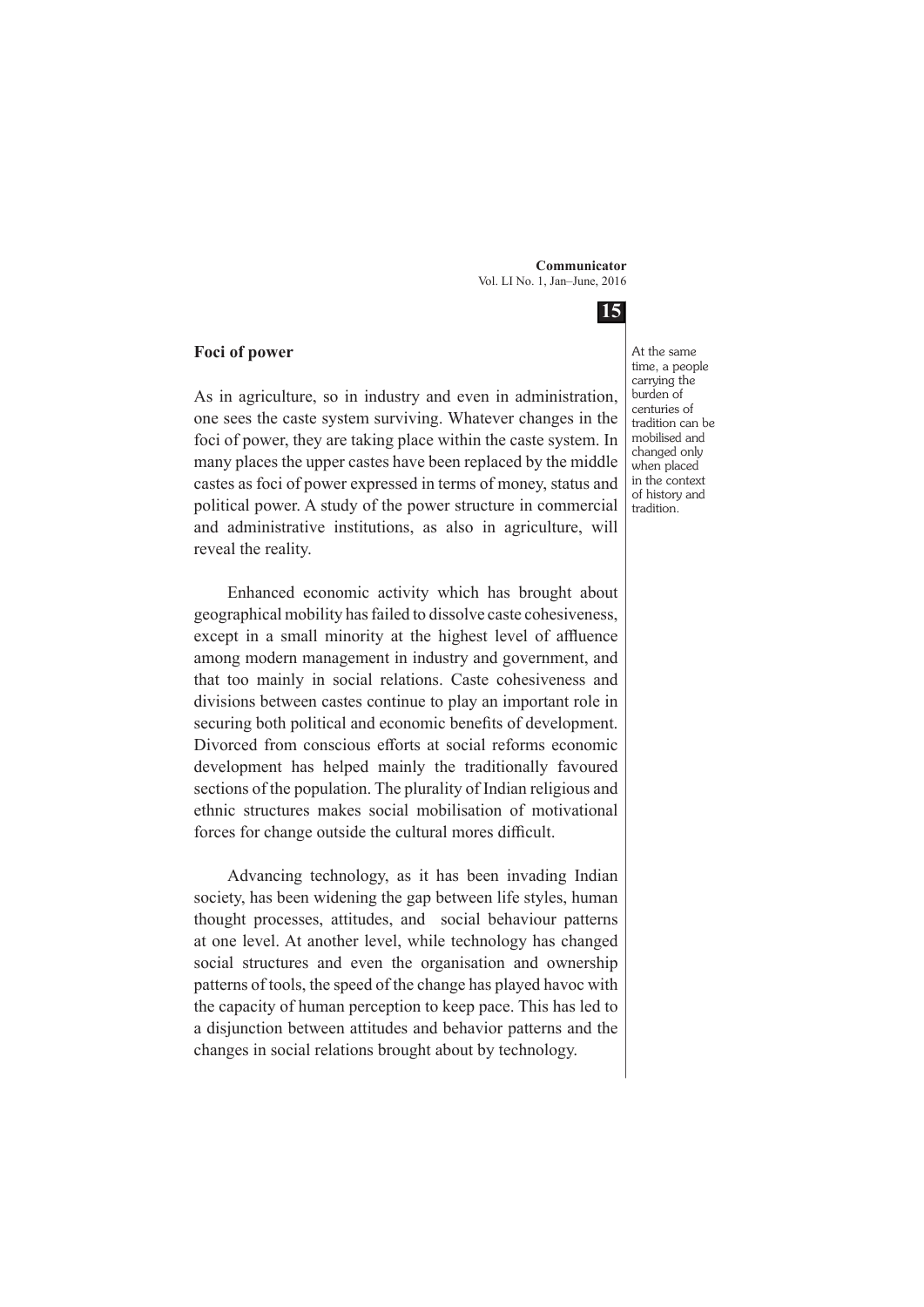India, with its historical development, now thrown into a modern world, is subject to psychological pressures to absorb, within the new economic and political structures a culture which is unsustainable in the context of modern technology and its culture.

As a result India today is living in two worlds simultaneously, at different levels of existence, in two societies as it were, with two different experiences, interconnected and in conflict. At one level the complacent flitting between the modern and the traditional, seeking consolation in the traditional Indian philosophy of *maya* acts both as a constraint to change and fusion. At the other level there is bewilderment at the continued sense of "the loss of the old world without the gain of a new". Thus today's crisis, particularly the moral crisis, is a reflection of the convulsions of the impact of modernity on tradition, in the context of the urgent need for economic and social change as a continuing process in the space and atomic age.

#### **Not unique**

Such a conflict is not unique, but for the fact of India's continuing civilisation. In the advanced countries the conflicts of change have been solved over nearly three centuries. The current developments are only creating compulsions for structural changes.

The tradition is not merely the tradition of preindustrial times. The tradition of the national movement is also equally, if not more, valid.

The crisis that India faces today is a crisis of development and at the same time a crisis of decay, the crisis of a society in transition, at the base a cultural crisis, a crisis of identity. Old Indian civilisation has at last reached a stage when the old hierarchical system based on caste divisions and cohesions, religious divisions and eclecticism, is unable to cope with the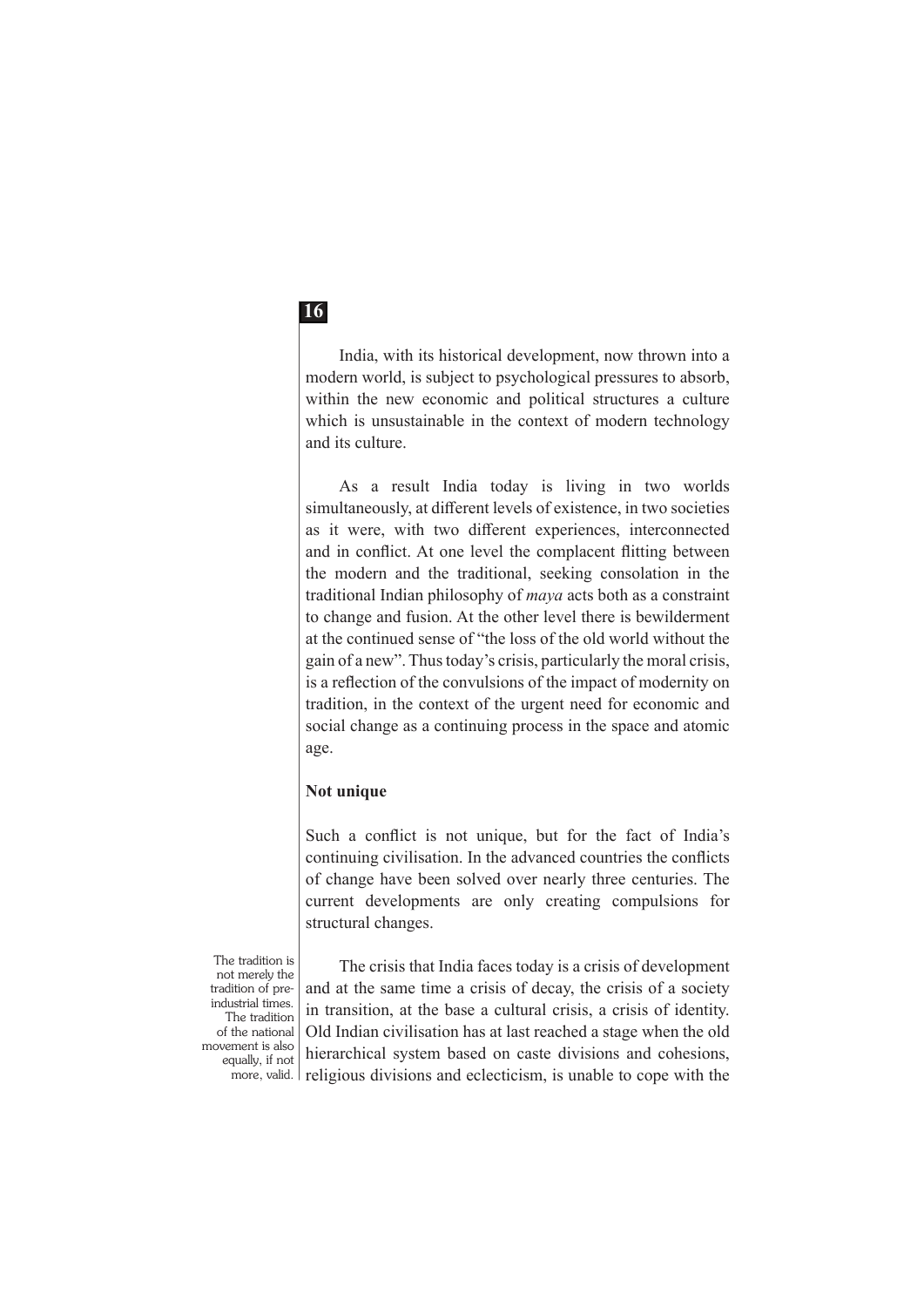

social structures and relations created by advanced technology. At the same time, people carrying the burden of centuries of tradition can be mobilised and changed only when placed in the context of history and tradition.

Gandhi tried to clothe his revolution in accepted traditional myths and in his victory has left behind more problems. The time now is to make the correct choice, the correct balance between yesterday of the ancient and continuing past, some of which has been wrongly discarded, the recent past and the poetry of tomorrow.

#### **Gandhi's ingenuity**

Secularism has a weak appeal to emotion. In such a situation caste cohesiveness and religious-ethnic cohesiveness is further strengthened by the competitive tensions caused by uneven economic development and uneven distribution of its benefits. Caught within this structure of development, tribal society is facing total disintegration of its own integrated culture, adding further to the complex problem of nation building and a national culture.

The domination of the market and monetisation of the economy has been breaking down the *jajmani* system of gifts and services, causing further disintegration. At the same time the joint family system in the business community is also facing disruption under the impact of intra-class rivalry resulting from the increasing domination of monopoly capitalism.

India has emerged through history as a multilingual, multicultural nation state. The diverse elements were culturally welded together by anti-imperialism. Gandhiji realised the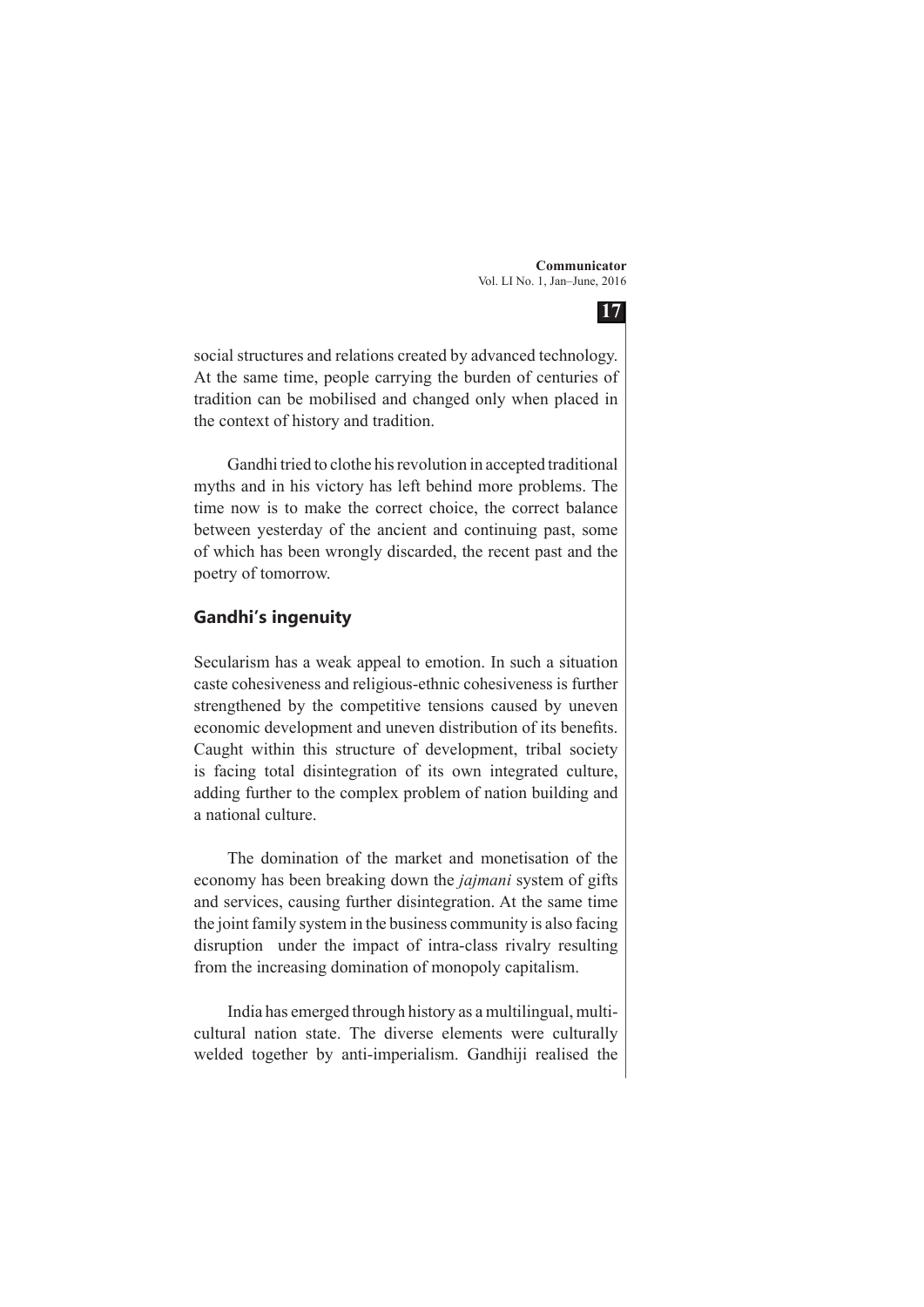constraints and was conscious of the traditional process of change. He worked within the system and sought the common denominators in the plurality of ethnicity, religions, caste, untouchability and the emerging socio-economic conflicts within India society and drew all these forces together into the struggle for liberation from imperialist rule. In the process he also laid down some ground rule for the process of change and social transformation, but again without disturbing as far as possible the traditional system.

### **Continuing stream**

To such an India, full of diversity, since the coming of the British technology has come in a continuing stream with its attendant culture. Railway, cable, internal combustion engine, communication in diverse forms covering the waters, land and the skies, all came one after another, followed, even before they could be fully absorbed, by atomic energy, jet propulsion making travel faster than sound possible and instant communication through outer space.

It is necessary to begin with education itself. There is much to be sought in the traditional concept of education in India. It is a concept of the search for knowledge as a direct appreciation of a reality that is transcendent, but not necessarily religious, but certainly spiritual, despite Gandhi's attempt at basic education and Rabindranath's experiments in Santiniketan, we have continued the education system created by the British, which is totally unsuited to the needs of a society in transition.

It is often forgotten that Indian civilisation has always recognised the primacy of knowledge or the *gyan marga*. In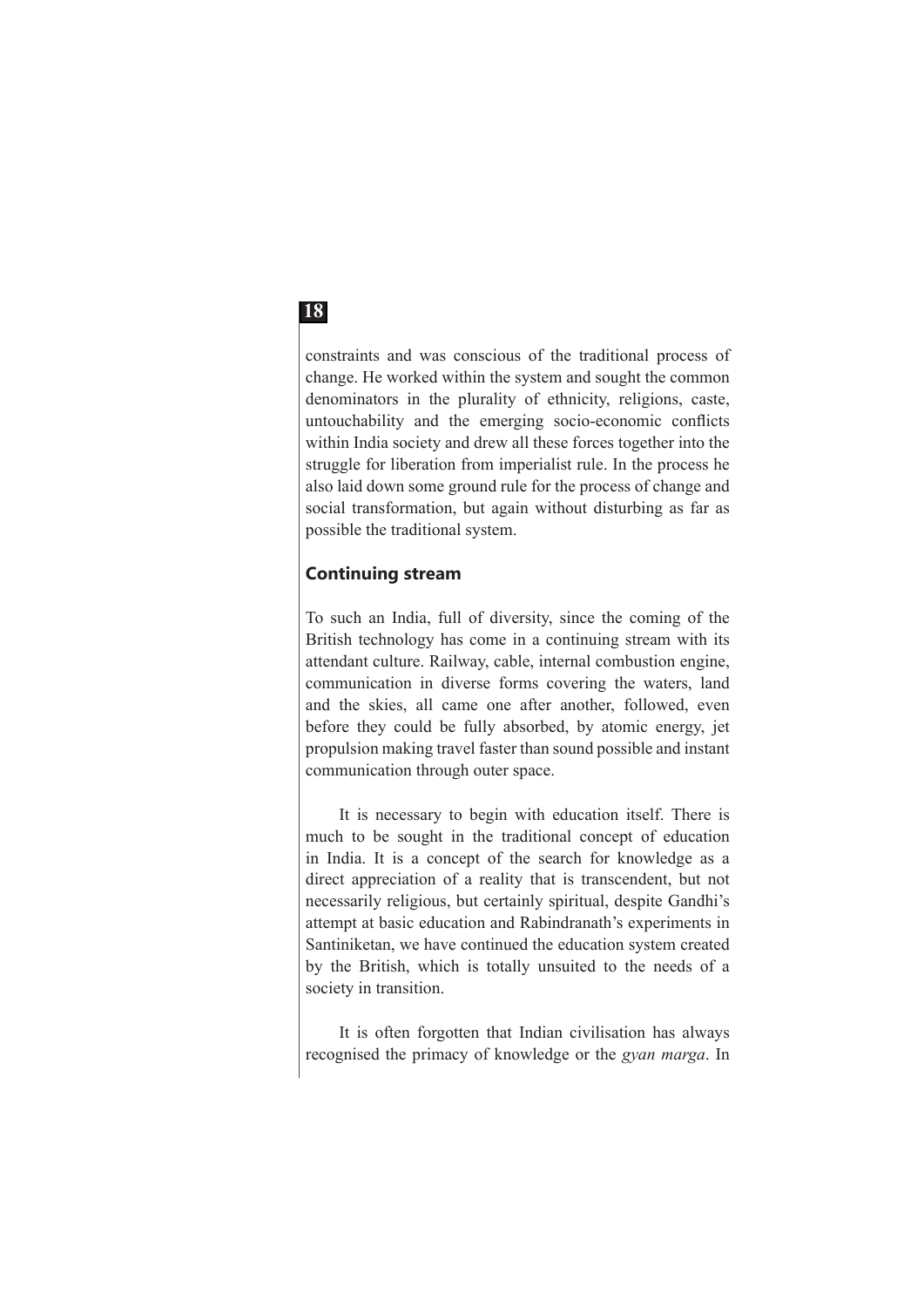**19**

the pursuit of *gyan marga* scientific explanations have been sought for natural phenomena. Unfortunately, the hierarchy of the caste system had repeatedly prevented interaction between the scholar and the craftsman, which alone can help convert *gyan* or knowledge of nature into scientific theory and *karma* or practice.

#### **Seemingly irrational**

Under the circumstances scientific truth has often been expressed through the seemingly irrational. Similarly the seemingly irrational often is an expression of a theory which may no longer be valid because of the extension of scientific knowledge. Education, therefore, must train the individual mind to recognise its superiority over inherited tradition and to be aware of the potential of the human mind. It should be able to work back from effect to cause and from myth to science.

Education must also create an understanding of India in its historical perspective, particularly the question of tradition and change. One of the most crucial expressions of the continuity of Indian thought is the concept of the flux of all things, of continuous dissolution and change of constant movement– *charaibeti*. The renaissance in mind in India has again and again been expressed in the training to perceive the present in the mirror of the past and the past in the mirror of the present providing a vision of the future.

This is not a modern phenomenon. It has found expression repeatedly in what might be termed religious poetry. Its history can possibly be traced back to the songs of the Buddhist nuns in *charja* poetry, through the whole range of *Bhakti* and *Sufi* literature, right down to Ram Mohan Roy, Vidyasagar, India has emerged through history as a mutilingual, multi-cultural nation state. The diverse elements were culturally welded together by antiimperialism. Gandhiji realised the constraints and was conscious of the traditional process of change.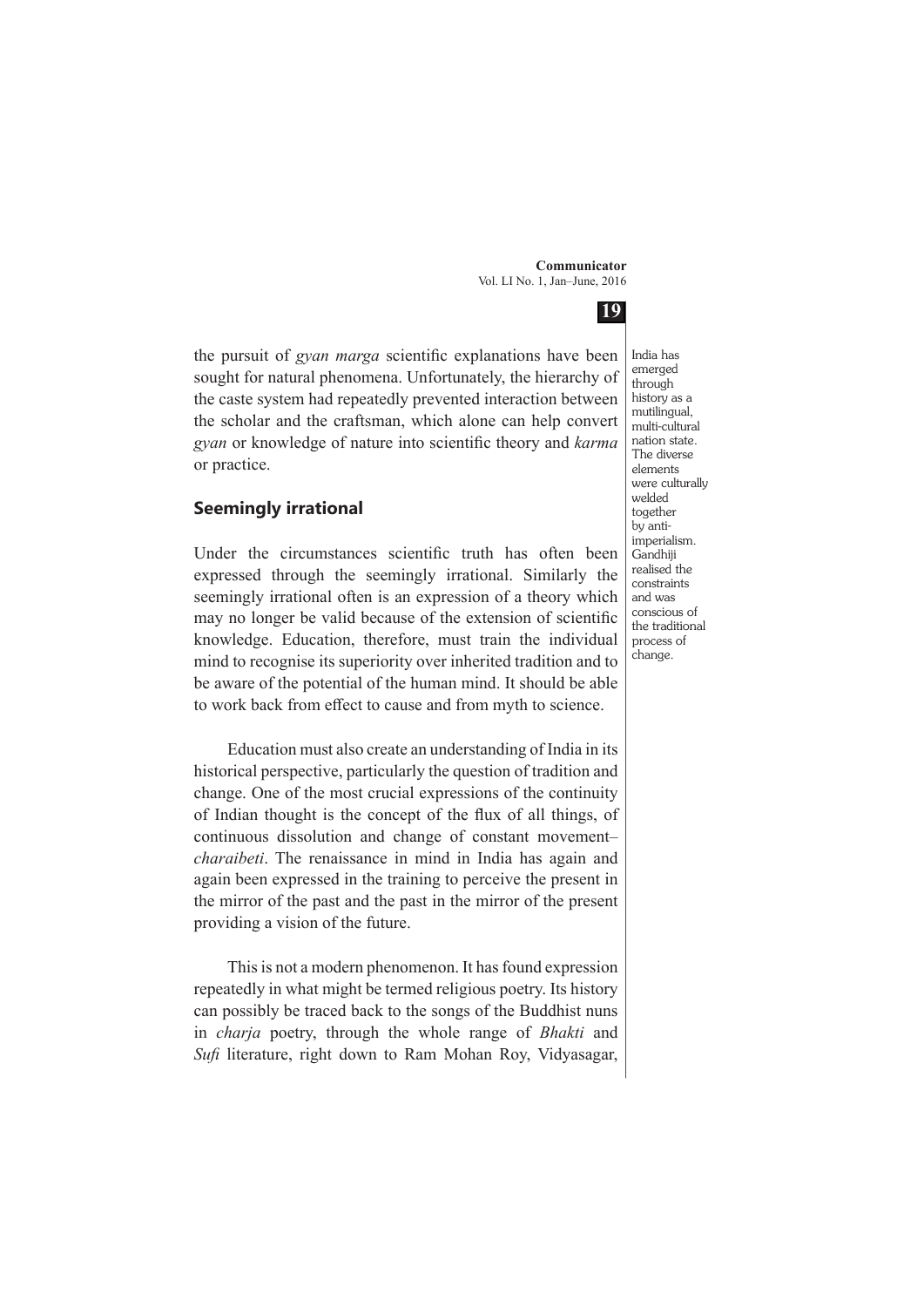Rabindranath, Nehru and on to Vikram Sarabhai.

A secular national value system can be inculcated through an educational system which is based on a profound understanding of our common roots and heritage of our attitudes and value systems born of those roots, which also include a tradition of constructive opposition at times of change. This alone will give validity to change and a national foundation and identity.

#### **Value system**

The tradition is not merely the tradition of pre-industrial times. The tradition of the national movement is also equally, if not more, valid. It is possible to show, in this context, that the regions or states of India, the ethnic groups, separated by differences of language and creed, share many elements of a common culture, nurtured particularly during the days of the national struggle for freedom. This is a culture with an antiimperialist content, a culture which balance sectional identities with an overall national identity against a perceived common threat. Even in post-independence India this sense of unity has asserted itself again and again at every time that India's national and territorial integrity has been threatened.

The acquisition of knowledge has never been confined to schools in the Indian tradition. The cultivation of the human mind has taken place through what are known as the arts.

All this must form part of the knowledge of India to the imparted through education. It is on the foundation of this knowledge that one can build a perspective of new India, discarding in the process the dross and the irrelevancies that history has gathered on the way. It is through this process alone that the poetry of tomorrow can be conceived.

The acquisition of knowledge has never been confined to schools in the Indian tradition. The cultivation of the human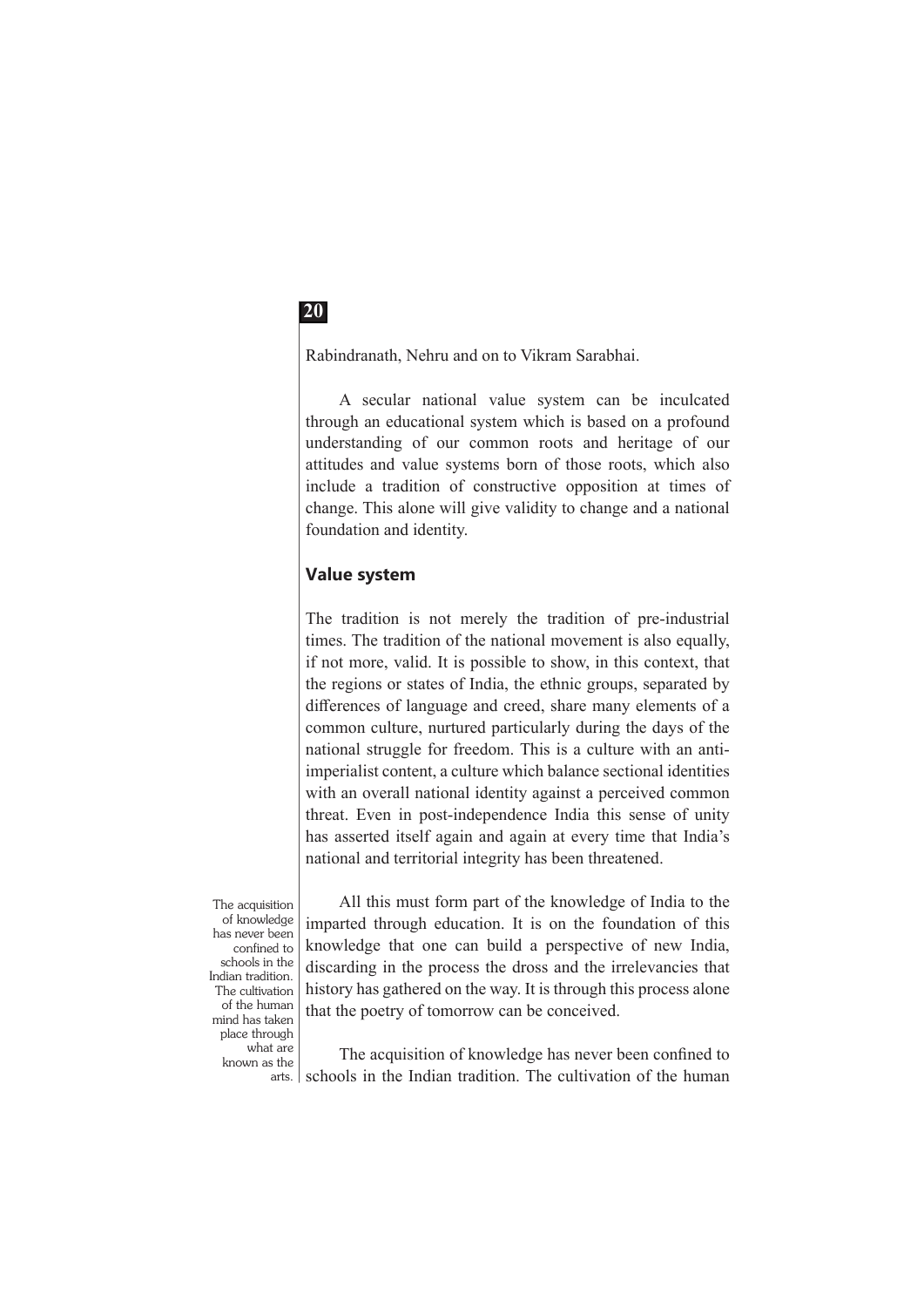**21**

mind has taken place through what are known as the arts. As elsewhere, in India too, art in the ancient world primary means by which people saw themselves and discerned their pattern of life. According to ancient Indian tradition the artist or the *shilpi* mediated between the divine artificer, Vishwakarma, and society. Theatre was created to take knowledge to the people. Art, in all its forms–story telling, dance, music, songs, murals and temple architecture, image building and toys-had a socially unifying role in pre-industrial society. Many of these varied art forms were centered on seasonal fairs, which were an integral part of the system of economic relations.

The seasonal fairs and these varied folk forms have continued even to this day. During the national movement they were the natural media for rousing mass awareness and for mass mobilisation for the struggle. This was inevitable in a country in which the folk culture has always been highly socially responsive and where, because of the lack of literacy, the printed word could not reach. In fact the oral tradition is one more instance of the continuing cultural expressions.

### **Fairs and folk forms**

The popular media thus has always had a very high level of audience participation and continues to do so even today. The popular media are really a combination of various art forms– music, dances, story-telling ritual, the audio-visual and the theatre. In many parts, such as the south, the theatre, dance and music and story-telling have combined to fuse the classical and the popular. *Kathakali* is such a form.

The popular media often take recourse to extemporization to help build a collective conscience. This is very much true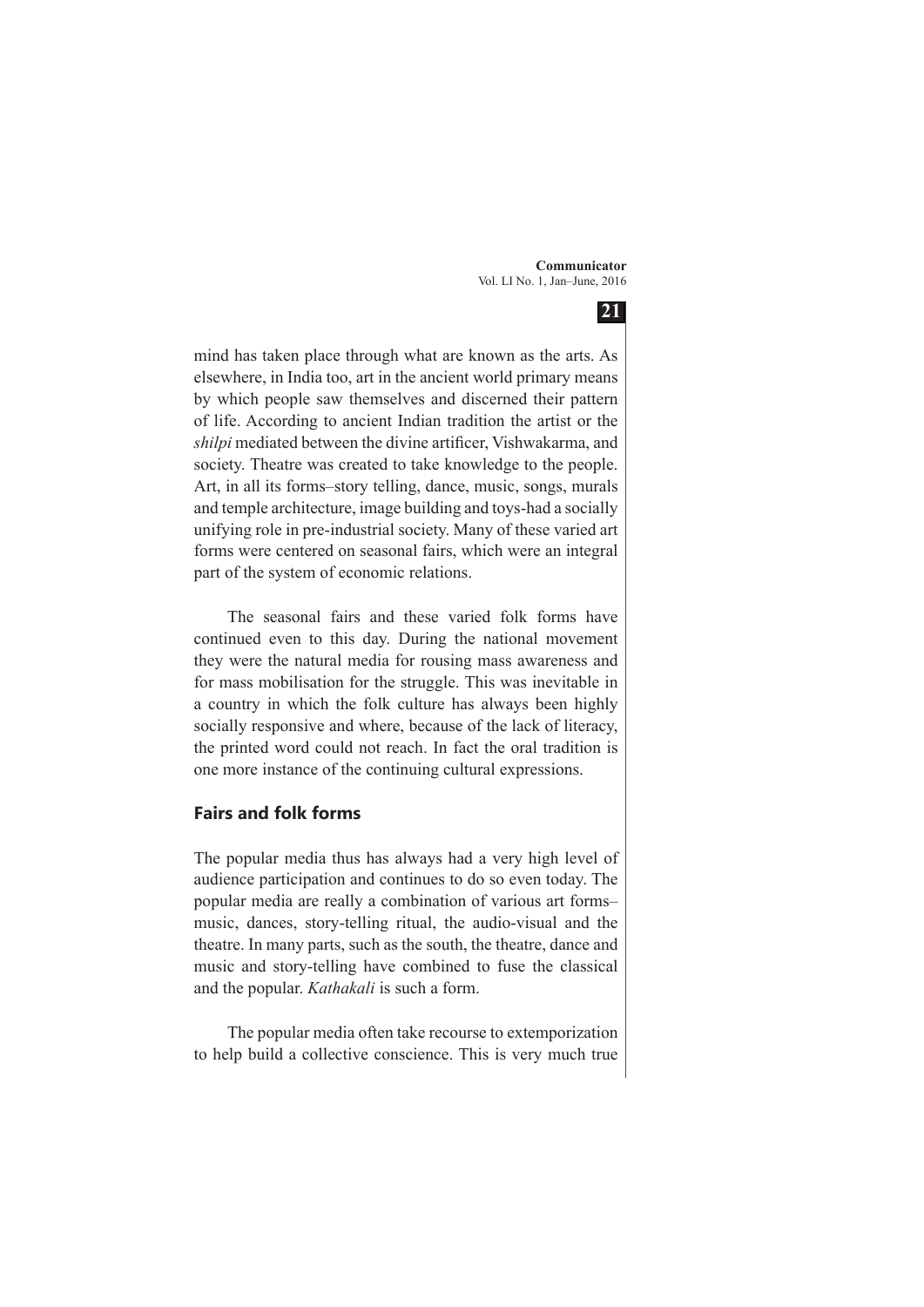of wandering minstrels, as also of some forms of folk theatre such as the *Tamasha* of Maharashtra. Music is the single unifying in cultural force in Indian society. This is where the so-called commercial Hindi cinema scores and breaks the language barrier.

Ancient Indian drama has always had a much wider base than merely the court audience. The recent cultural festivals in India and abroad have revealed the unbroken rich tradition of the media of expression of popular perception. They are rich also in their variety, with distinctive manners of presentation, but they all have common associations with religious beliefs and rituals, drawing upon a wealth of source–legends, history, mythology, religion etc.

Festivals provide suitable occasions for the presentation of these various cultural forms and help restore a sense of unity in a divided society, particularly through popular participation. Festivals are also occasions for petty trade and commerce, as also such sports as wrestling, archery, cart racing, bull fight, and camel fights, and today, the cinema.

With low literacy, the print medium cannot reach the vast population. It is the traditional media and the electronic media which are viable in the search for national unity and a national culture, as part of the process of nation building. Closer attention to the traditional media has become an urgent task, because this element of cultural identity, expression of the people's perception of themselves, is facing a major crisis, a crisis of survival.

Traditional society with feudal patronage of the arts has disappeared and the rural society which nurtured the rural arts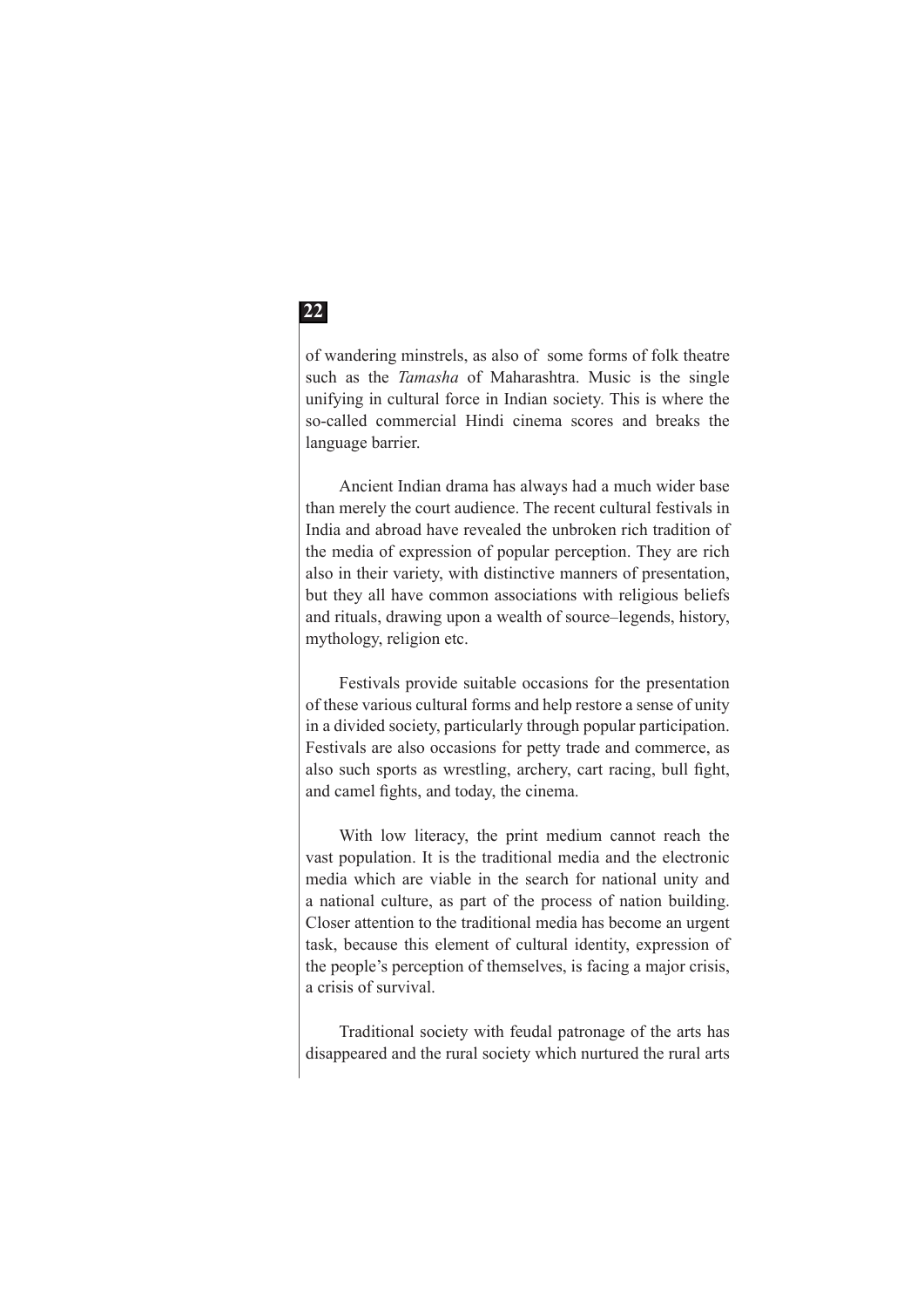**23**

and culture is disintegrating. The cultural workers who used to nurture political consciousness at the grassroot level have been absorbed in the establishment and in the commercialised circuit of culture, particularly the commercial cinema. The arts which were the media of rousing national consciousness did not become the media of mobilisation for national development. As politics took on the narrow struggle for parliamentary seats as the road to special privileges, it lost its roots and got alienated from the people's culture in every sense of the term. Even the traditional social structures got distorted as human relations became a marketable commodity.

#### **Market economy**

The market economy has converted culture into a commodity. This is now an exportable commodity, possibly earning foreign exchange for some but with no impact on the economic viability of the artistes themselves. At the time when poverty is forcing the traditional artists, musicians, craftsmen and wandering minstrels to seek jobs, attempts are being made to turn the popular arts into museum pieces. There is no effort to create the necessary infrastructure for the rural artistes to survive, develop, interact with the newly emerging social relations and regain their dynamism and vibrancy. Instead, as the traditional artistes are withdrawing, the vacuum is being filled by the vulgar pop which plagiarises the western forms instead of seeking roots in Indian forms and content.

Unfortunately, those radicals who perceive and integral relationship between politics and culture are no better than the Establishment. They only want to use the form to fit in their content of revolution, just as the Establishment wants to use the form as an exportable commodity and as a medium for The cultural workers who used to nurture political consciousness at the grassroot level have been absorbed in the establishment and in the commercialised circuit of culture, particularly the commercial cinema.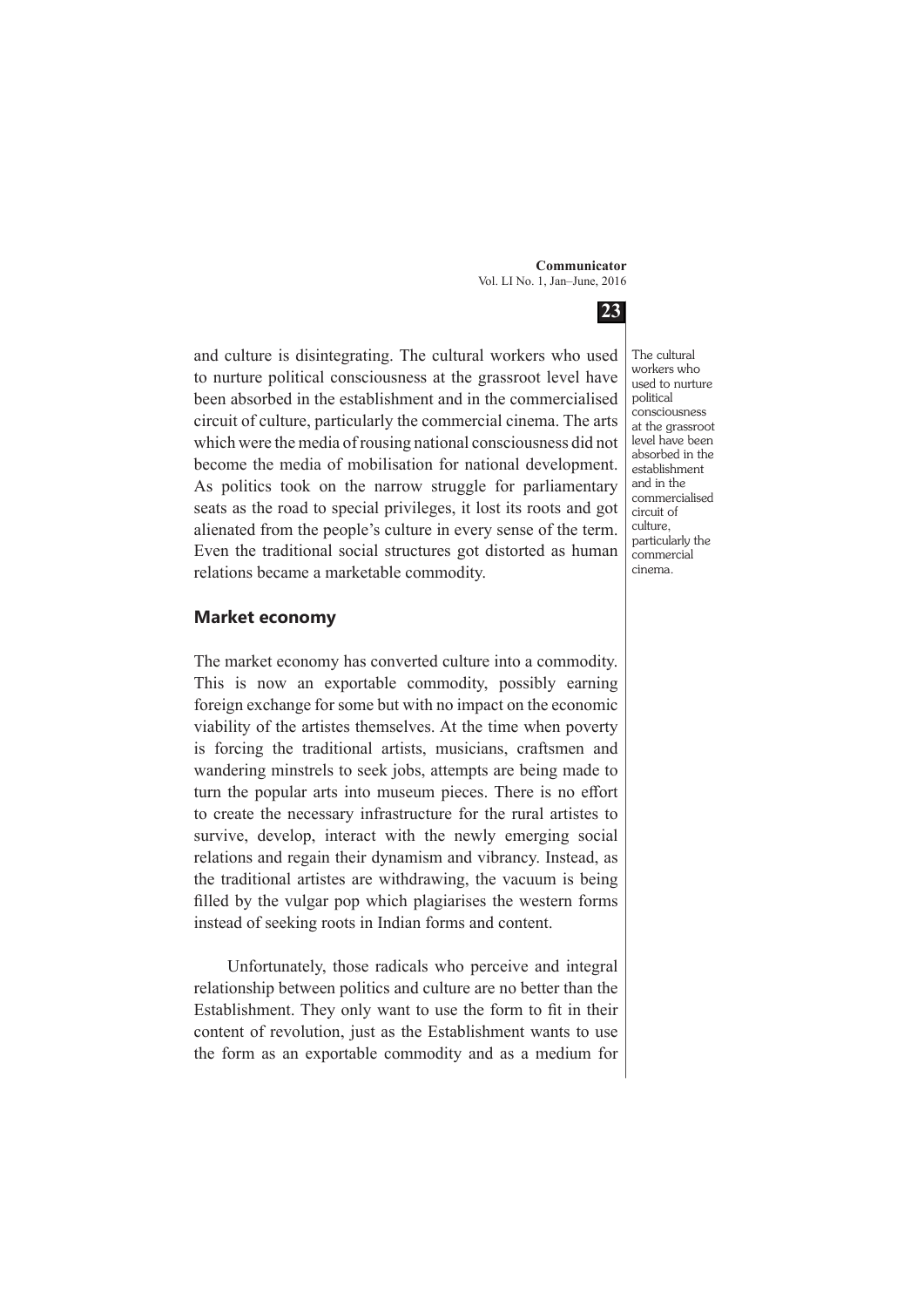projecting such messages as family planning. This leads to cultural poverty and nihilism in culture.

The technological revolution in the communication media, in these circumstances, has aggravated every aspect of the crisis. The transationalisation of the world economy has also brought with it the transnationalisation of information. Transnational corporations do not sell products, they sell benefits real or imposed, and they sell life styles. The film, the video cassette records, books, periodicals, newspapers, audio cassettes, satellite linkages for a simultaneous broadcast and telecast and even toys and a whole range of consumer products are advertised with the same symbols and messages creating the same value system.

The jeans generation in India has been exposed to fast foods and pepsicola culture. The cultural invasion, the process of mind management, is on in India, a nation in the making, not a socialist society seeking to increase consumption levels and standards, after having established a strong economic foundation for diversification and meeting average consumer needs with better quality products and in abundance.

The mass media in India are already broadcasting mass culture to the detriment of popular culture. The distinction needs to be understood, as it is very relevant for India today.

Between mass culture and popular culture is the distance that separates a system whose legitimacy is founded upon the subjugation of the conscience, and a system in which the 'masses' cease to be the submissive spectators of a representation contrary to their interest and become the active subject of a cultural experience linked to their own project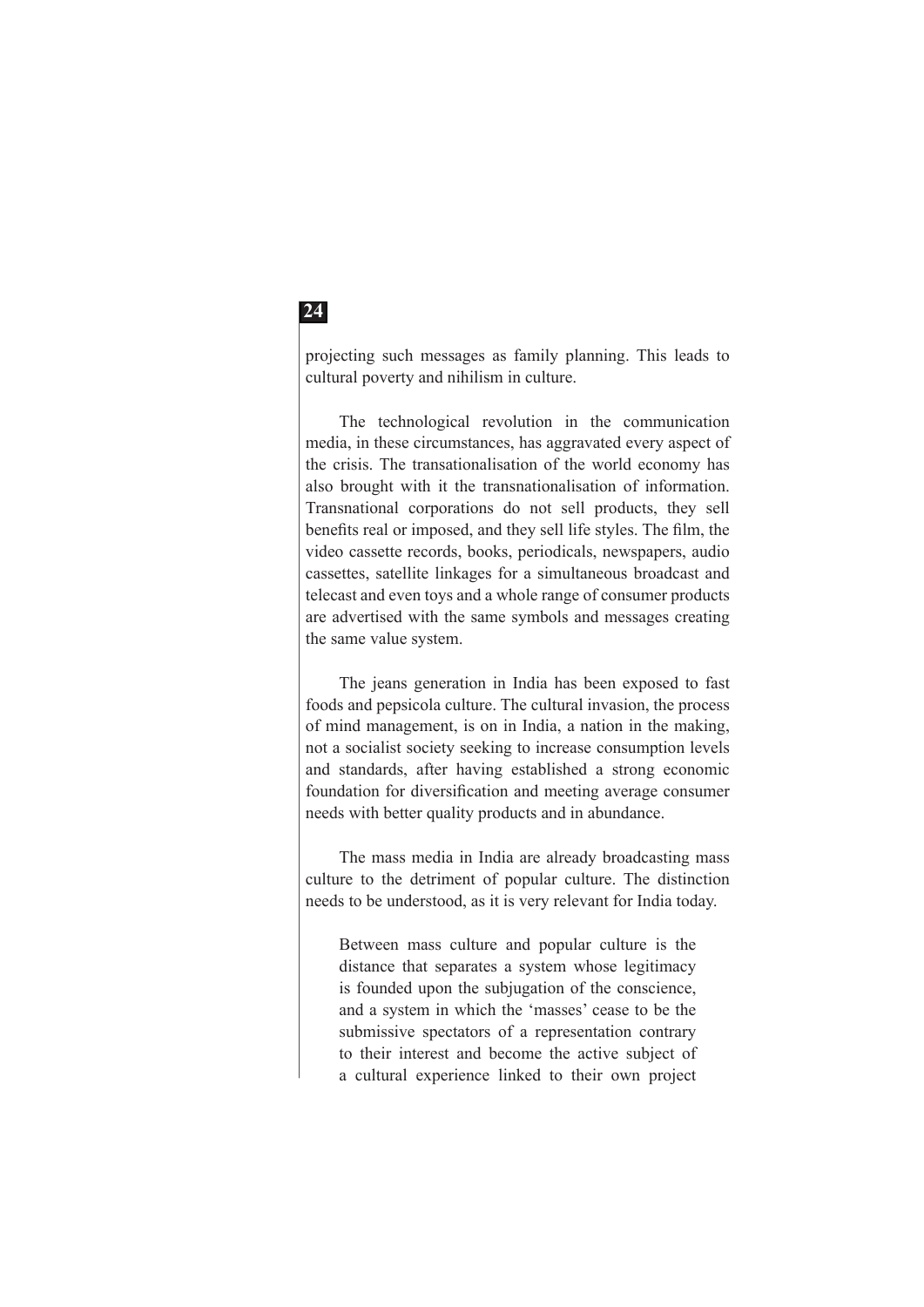**25**

for liberation. (Michelle Mattelart, International Conference on Cultural Imperialism, Algiers, 1977, *Communication and Class Struggle*, ed. Armand Mattelart and Seth Siegelaub, International Mass Media Research Centre, Bagnolet).

It is of some significance in this respect that the communication technology and the mass media, in the sense already described, are controlled by the military-industrial complex, mainly of the USA. Thus these have naturally become instruments for not only economic control, but also for cultural homogenisation, stereotypicalisation and cultural domination. In USA commercial television telling the ordinary citizen what to wear, to eat, to read, to listen to, to think about children, education, culture, religion, other countries. This is also happening in India. The real purpose and character of commercial communication has been well described by H. Schiller, an American sociologist:

...The marketing system developed to sell industries' outpourings of largely inauthentic consumer goods is now selling global ideas, tastes, preferences and beliefs. Message, imagery, life style, information techniques are being internationally circulated and equally important, globally imitated.... Communication, it needs to be said, includes much more than messages and the recognisable circuits through which the messages flow. It defines social reality and thus influences the organisation of work, the character of technology, the curriculum of the educational system, formal and informal, and use of free time, actual basic social arrangements of living your way of life.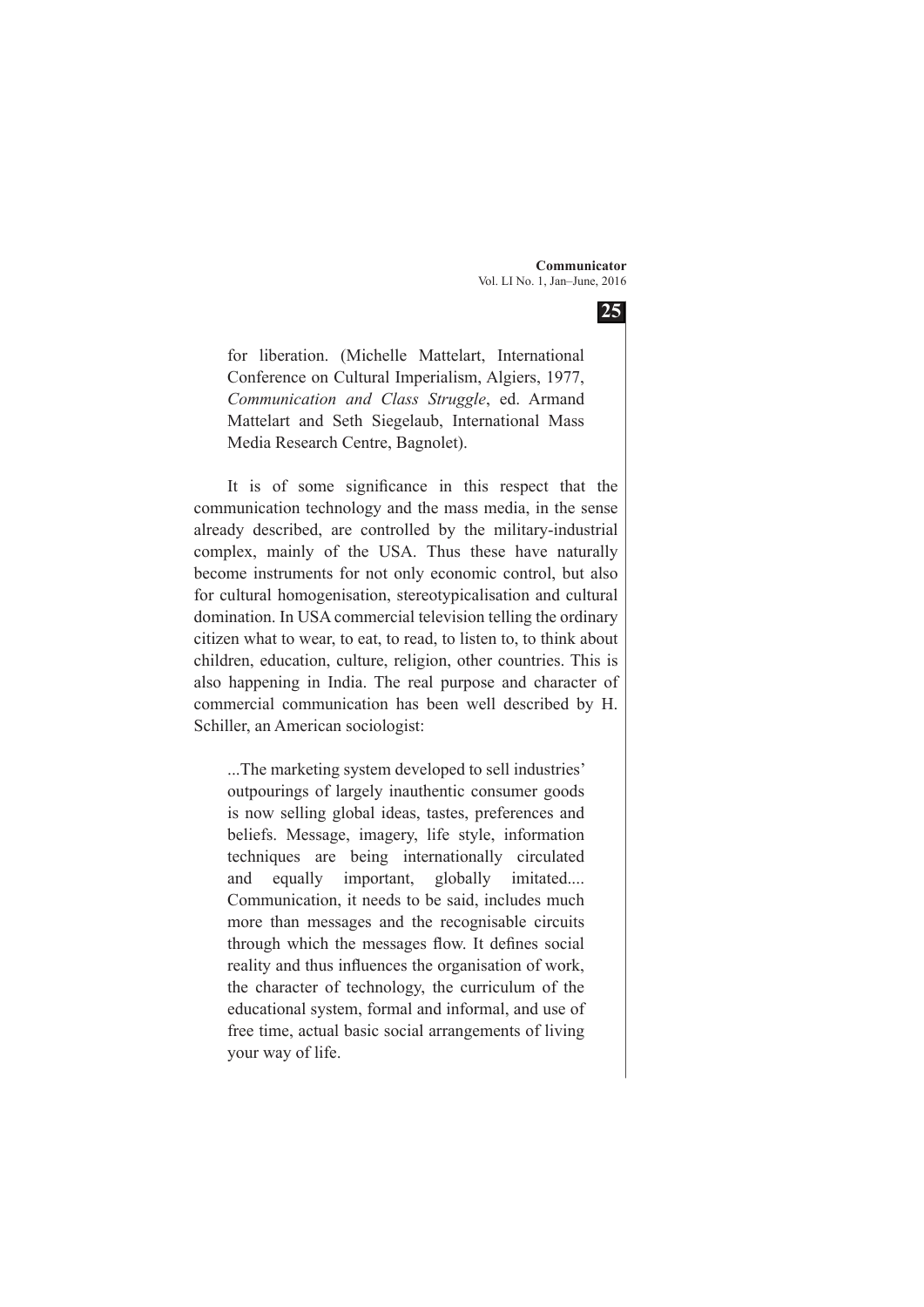This is cultural colonialism and is very much evident in India today. At the same time the technological revolution in communication poses both a challenge and on opportunity. Electronic technology can help leap across certain experiences from the individual to the collective, from a monologue to a dialogue, from narrow segmentation to wider interaction. The renaissance need no longer be confined to the intellectual elite, but can become not only the possession of the masses but also their collective creation.

### **Catalytic role**

This is where India's rich cultural heritage, which still survives, can play a catalytic role. It is not a question of injecting modern content into old forms. It is a question of recognising the reality that content and form are integral, as every thought is born expressed in form. Indian cultural forms have responded to social change from time to time. Conscious efforts have also been made in that direction.

Recognising the need to ensure creative interaction between the traditional and the new, artists have not shirked the responsibility of restructuring both the old and the new, the familiar and the unfamiliar, to form a new social configuration.

This Rabindranath had achieved with music and dance. This Udayshankar had done with dance. Dance and music have a universal language, as they are of the rhythm of labour and nature. It is possible to adapt them to the demands of new social content without destroying the basic structure of the language. And what is more, in these areas there is tremendous scope for creative interaction as has been evident from the joint productions of musical and dance recitals and drama, choreography and mime, during the Indo-Soviet festival.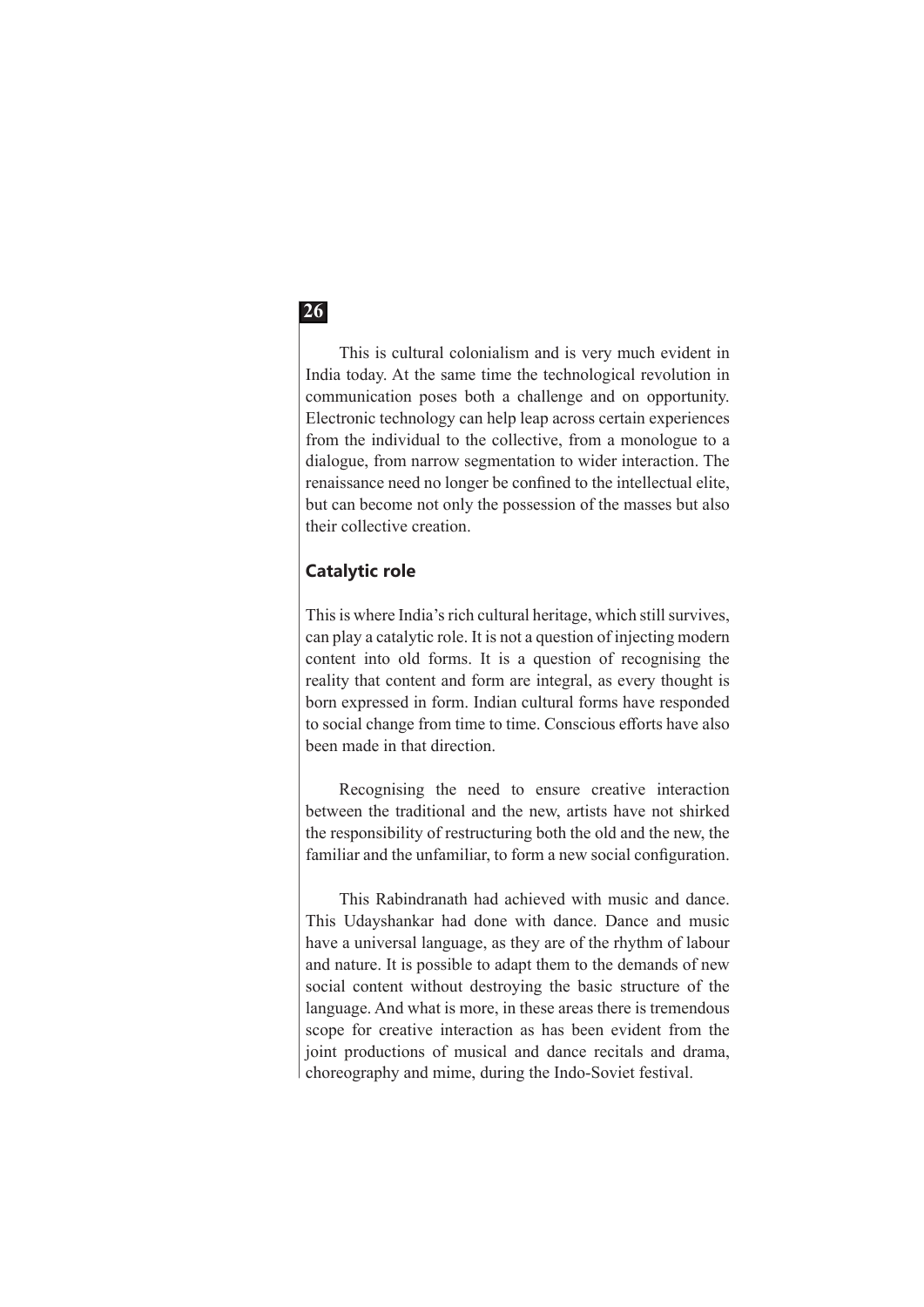

These cannot be foisted on creative artistes, whether of the folk tradition or of the classical tradition. In each case the evolution has to be from within. The outside influence can only help by providing the input of necessary social awareness and understanding of a very complex situation. There has to be exposure to similar experience which can be made available through the video, which is itself the most effective instrument of creative experimentation by the artistes themselves. It is necessary to draw inspiration from historical reality of the changing cultural forms over time.

The awareness of the historical context of a cultural form or an ideological supposition may help us understand that cultural forms change their function over time, but through the internal development of the form and through the imprint of external factors. In other words, cultural forms are embedded in social realities and when we consciously choose a cultural form we should be aware of this reality. It is only then that the choice becomes intelligible. (*Cultural Transaction in Early India*. Romila Thapar, Oxford University Press, Delhi, 1987).

#### **Evolution from within**

If our cultural forms, particularly the rural forms, the people's art, are to survive, not as museum pieces, not as commodities for export and exhibition, but as media for the expression of the self-perception of the people and for constructing their contemporary identity, society must provide the artistes with the necessary physical and economic infrastructures for them to survive as individuals, families and communities. As before they must be seen as contributing to society and be looked after by, it. At the same time they must also be exposed to the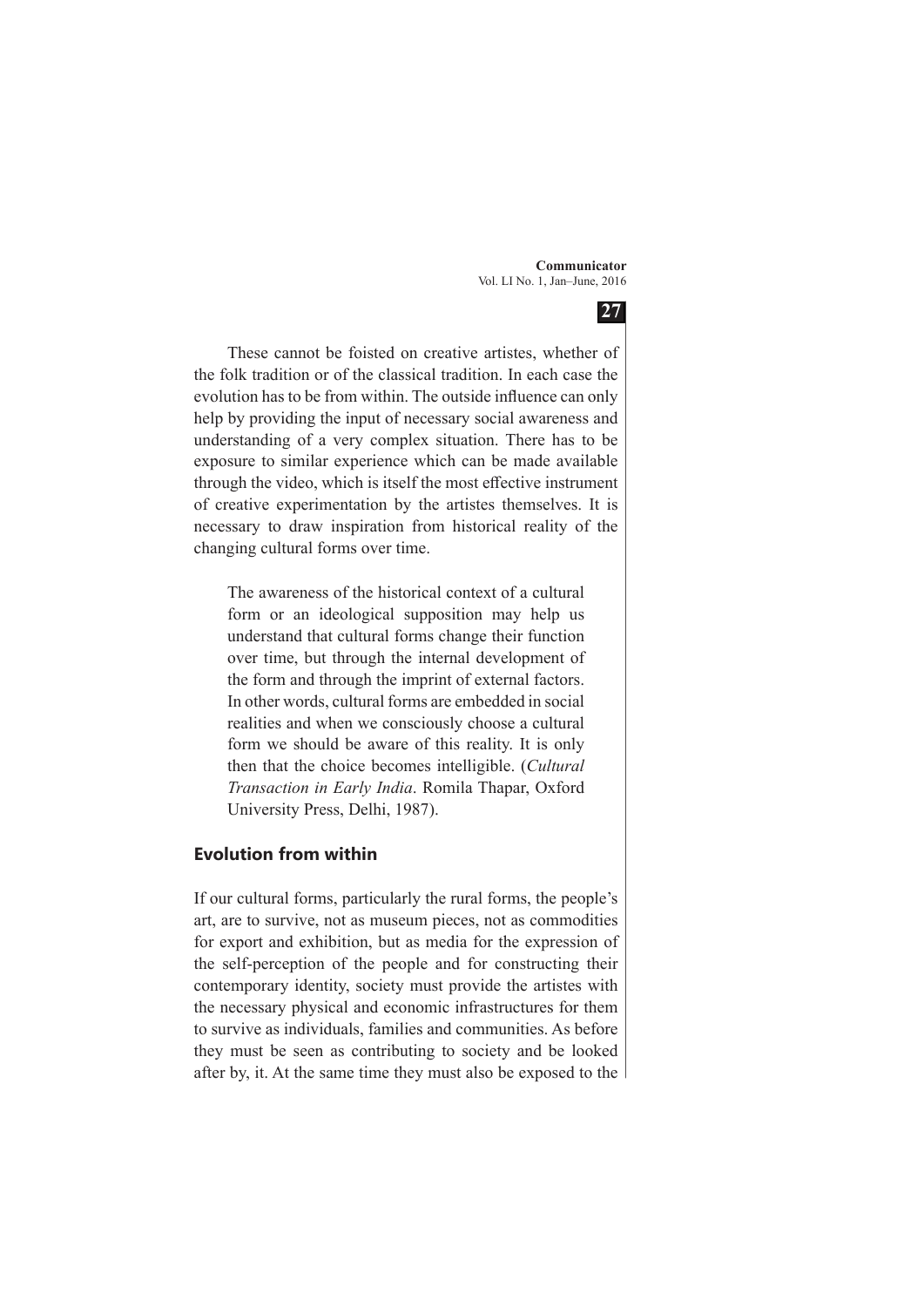world wide developments in the fields of culture. They must be helped to organise themselves into in situations.

This cannot be done through bureaucratic and administrative methods. This demands the involvement of socially conscious cultural workers who are able to interact with the rural artistes. This is already happening through efforts of scattered groups in different parts of the country. There is, however, no attempt to coordinate these activities and exchange experiences through the use of modern technology and workshops. Neither is there any purposeful support from the government.

And yet it is such a cultural upsurge at the grassroot level and its cross fertilisation within the country that can help bring emotional understanding and integration, breaking across the crumbling barriers of language, caste, religion, whose divisive aspects are no longer socially, economically sustainable, but are kept alive as pawns in a political power game shorn of ideological content.

Finally, the cultural renaissance, as part of the struggle for nation building, cannot succeed in isolation from the wider mass movement for a radical restructuring of Indian society, economy and polity. The beginning of the process has to be made to strip the past of all its superstitions and arrive at our own content and form of the Indian renaissance rooted in its own history but stretching out like mighty trees to the ever beckoning beyond.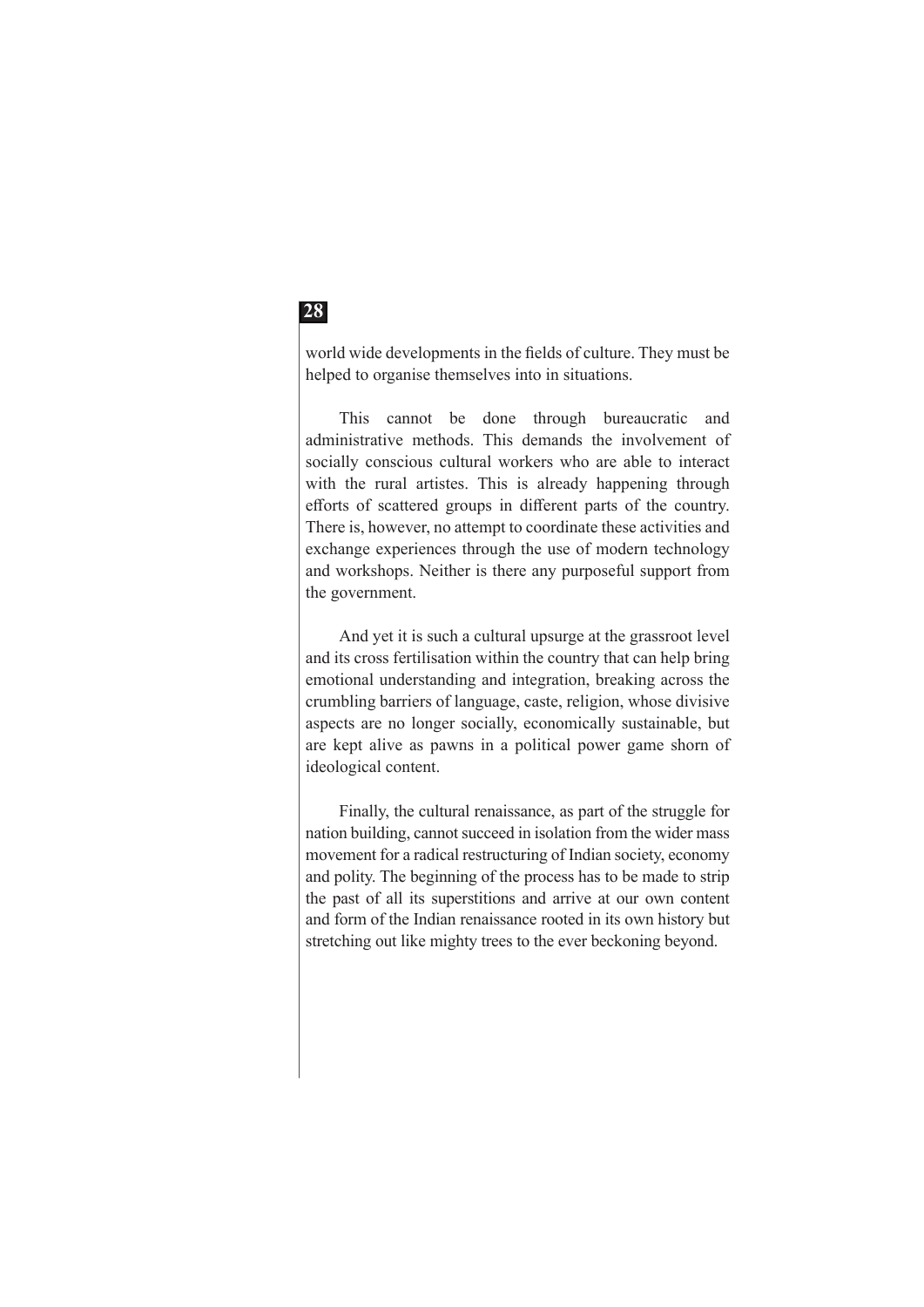**29**



Durgadas Mukhopadhyay1

The urge to express, to communicate, to share something beautiful gave birth to performing arts. In this process, the living progressive impulse to the timeless universal gets a coherent shape in creating designs. Tradition plays an important role in the creative artistic process particularly in the field of folk performing arts. Folk art is functional and spontaneous. Every village has its relevant music, dance or theatre. The folk performing art is changing its structure continuously over centuries modifying itself to the needs of the changing situations making it functionally relevant to the society. Tradition is the process of the transmission of age-old values and the contextual manifestation and interpretation of the universal. Tradition is not only a repetitive behavioural pattern or some persistent symbol or motif in community culture. It is also an assertion of an identity, a revival and regeneration of the life-force of the community. The traditional performing art is an aesthetic object, the concept of belongingness and affinity in a cultural context. In traditional societies art is an integral part of the general life of the people. In primitive societies, there is no real distinction between art and life or between fine arts and applied arts.

<sup>1</sup> A documentary film-maker and teacher of communication. He has taught in India and foreign universities. | Published in Communicator, December 1991 issue.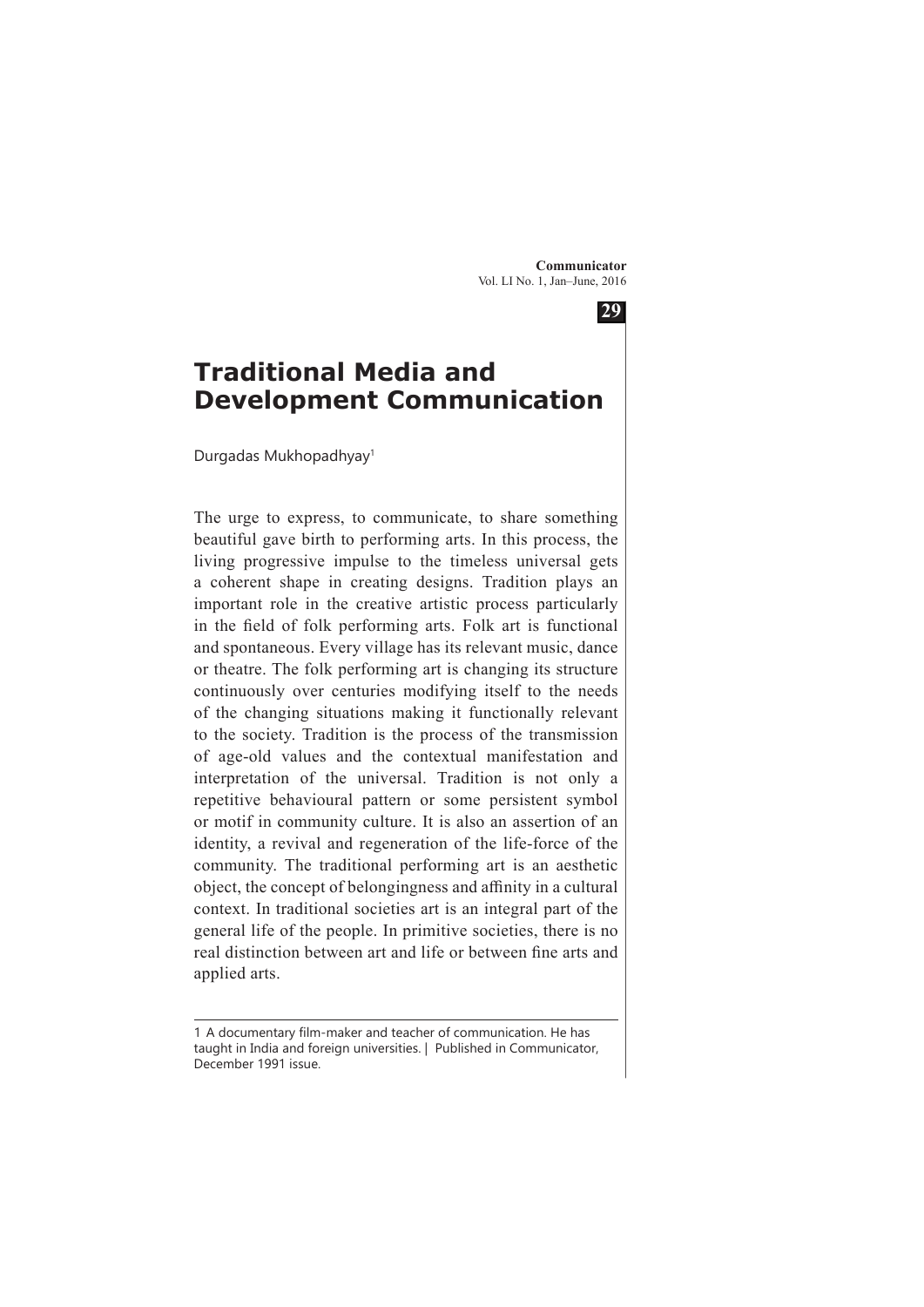The Indian society is a complex social system with different castes, classes, creeds and tribes. In spite of national adult literacy campaigns, much million remain illiterate, suspect anything in terms of modernity. To them mass media proved too glamorous, impersonal and unbelievable in contrast with the familiar performance of traditional artists whom the villager "could not only see and hear but even touch". Traditional media can be used to reach these people in the process of change and development of the country. Traditional media in India can be effectively utilised for social developmental adhoc communication.

#### **Compartmentalisation**

Compartmentalisation is the peculiar feature of the modern industrial mass society. When applied art is differentiated from fine art and when art itself becomes special intellectual occupation of sophisticated elite, the existence of tradition presents difficulties. If the art becomes specialised vocation, the urge to deny tradition in viewing art as a totality becomes strong and often leads to myopic representation of life in a creative medium. In the process of cultural change, innovation has a special role. The roots are unchanging: the process is continuous, yet the fusion of newer concepts and ideas regenerate newer forms of creative expression. It is the same tree with the same root. It is the sapling which unfolds itself into variety of leaves and flowers. The essence of creative existence manifests itself in many forms. The degree of innovation depends on the degree of the evolution of society and its sense of cultural identity or self-image.

Tradition and its transmission implies the value judgement about the desirability or superiority of some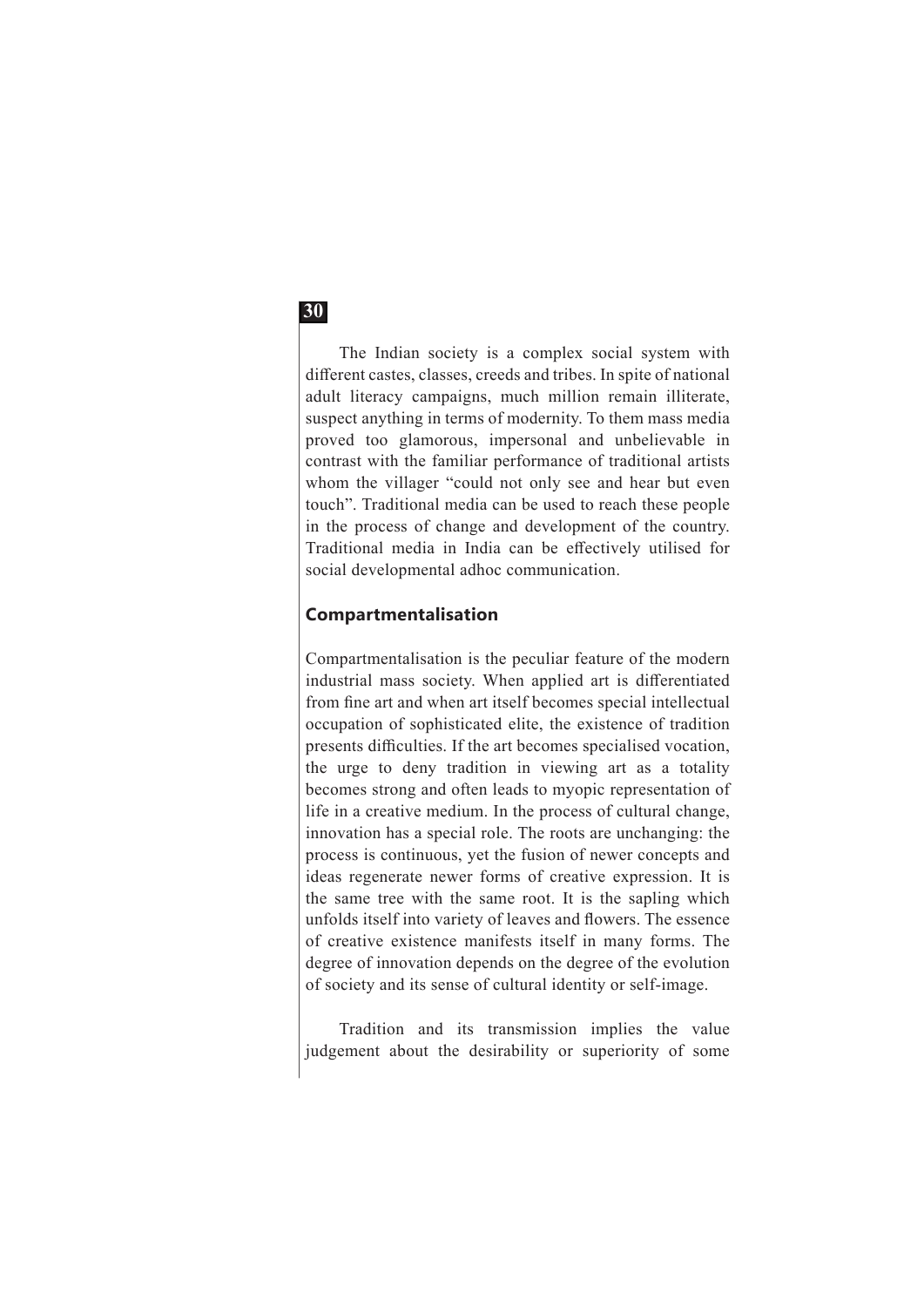**31** transmitted elements from the past. Unless there is a strong parameter like religion or social consciousness, the whole process of continuity of culture becomes chaotic. The essentially human element gets lost in the age of industrialisation imposing limitation on the spontaneity, freedom of design and the imagination of the creative artist.

> Change in characteristics of all cultures but the rate and direction of change vary considerably. The factors that influence the direction of such changes are the degree to which a culture encourages as well as approves flexibility and the particular needs of the culture at a specific point of time. Even when the cultural changes are supposed to be beneficial it may be difficult for an individual within a culture to accept the change, because an individual in a society is guided by certain norms and beliefs. Hence for screening social change and development what is required is the change in the beliefs and the value systems of the individuals and thus making him more adaptive and responsive to organic development and growth. This is the role of the communicator in the society.

> The communication potential of Indian traditional performing art has been proved time and again by many instances of national importance. *Alha*, the popular ballad of Uttar Pradesh and its counterparts like *Laavani* of Maharashtra, *Gee-gee* of Karnataka, *Villupaattu* of Tamil Nadu and *Kavigaan* of Bengal which changed their content and focus depending on the contemporary needs and were effective in arousing the conscience of the people against the colonial rule of the British. The traditional media became effective in many political and social campaigns launched by Mahatma Gandhi. After the independence the Union Government continued to utilise these traditional performing

The essence of creative existence manifests itself in many forms. The degree of innovation depends on the degree of the evolution of society and its sense of cultural identity or selfimage.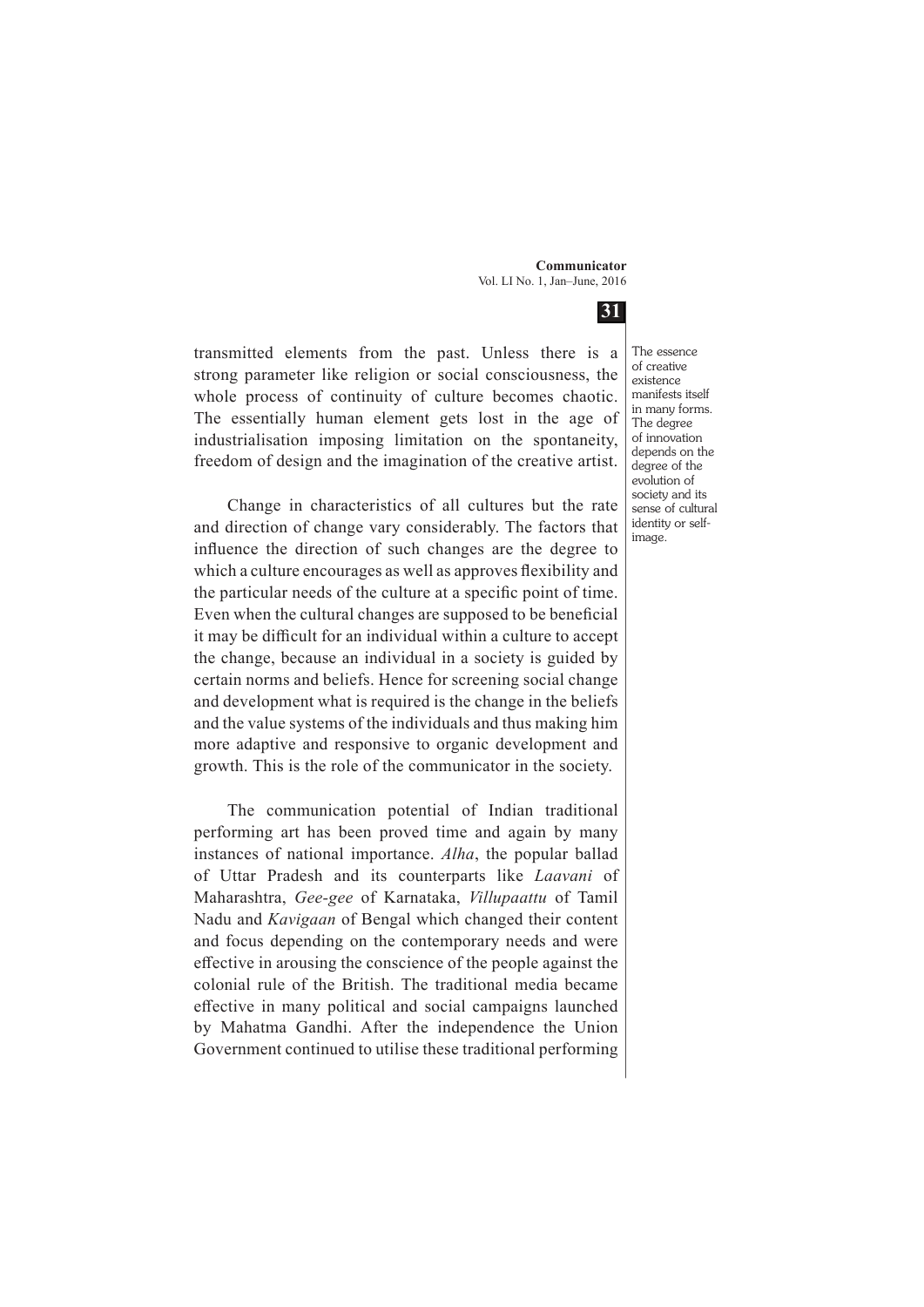arts to convey the message and to generate awareness of the development programmes in the rural areas. In 1940s, IPTA (Indian People's Theatre Association), the cultural front of the Communist Party of India, successfully handled some of the popular regional theatre forms like the *Jaatra* of Bengal, *Bhavai* of Gujarat, *Tamasha* of Maharashtra and *Burrakatta* of Andhra Pradesh to increase social awareness and political education. Mukunde Das and Utpal Dutt used the medium of *Jaatra* for inculcating the spirit of patriotism and political awareness among the masses of Bengal. Shahir Sable and P.L. Despande used it as technique of generating national identity and social awareness among the masses in Maharashtra.

### **Composite art**

Unlike in Western theatre, folk performance is a composite art in India. It is a total art with a fusion of elements from music, dance, pantomime, versification, epic and ballad recitation, graphic and plastic arts, religion and festival peasantry. It imbibes ceremonials, rituals, belief and social value systems. It has deep religious and ritualistic overtones and again, it can surely project social life, secular themes and universal values. We will analyse some of the traditional performing arts like *Jaatra, Tamasha, Nautanki*, *Katha* and Puppet theatre.

*Jaatra* of Bengal is one of the most well-structural crystalised form of folk theatre in India. It is essentially musical and operational in form. It has drawn upon the storehouse of dance and music from different traditions in

Mukunde Das and Utpal Dutt used the medium of Jaatra for inculcating the spirit of patriotism and political awareness among the masses of Bengal. Shahir Sable and P.L. Despande used it as technique of generating national identity and social awareness among the masses in

the region to which an additional dimension of classical music is added to contribute to its richness and variety. Maharashtra.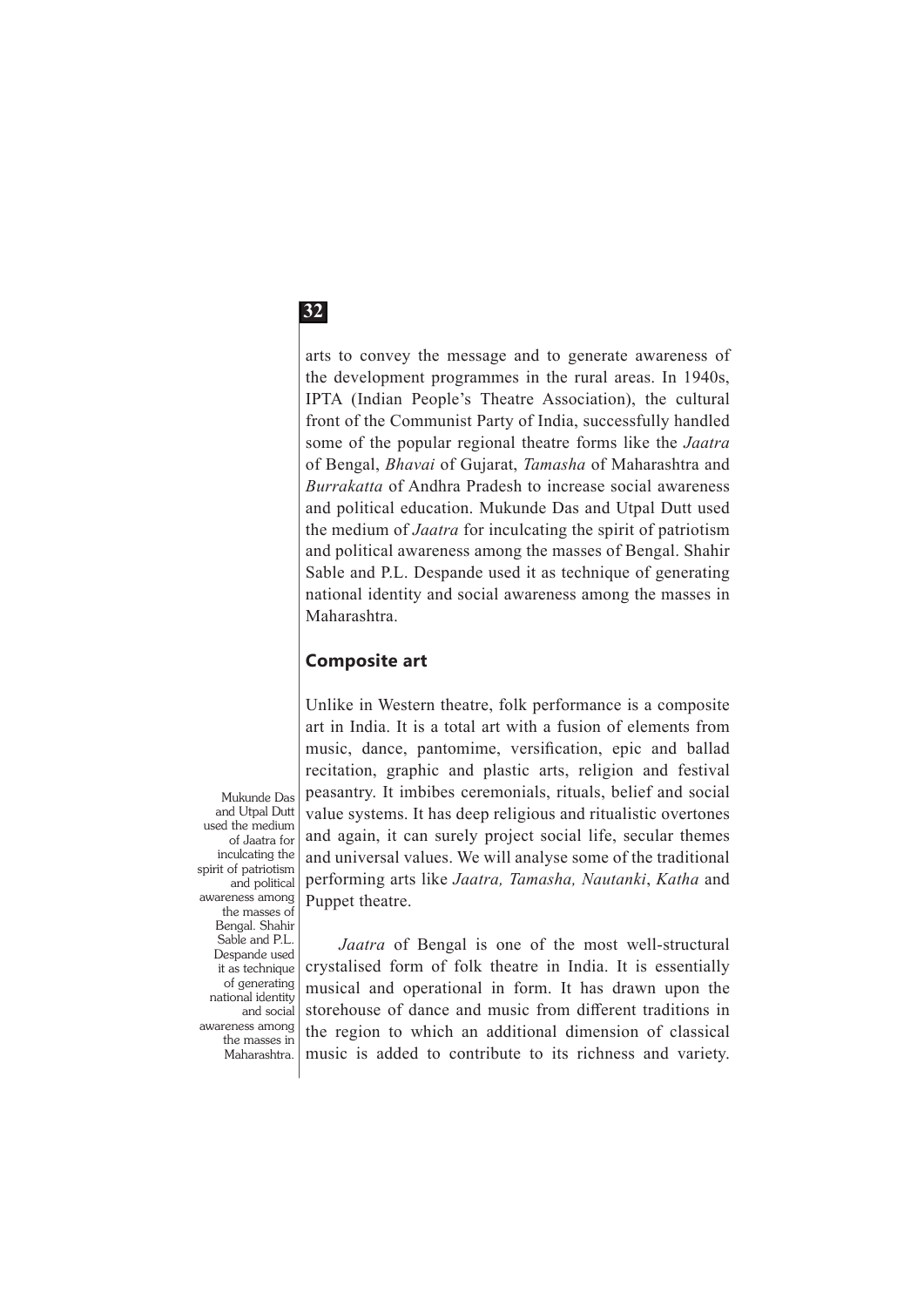

The dramatic element is equally strong with tremendous communication potential. *Jaatra* successfully projects the social and the cultural needs of the people in the region and serves as a vehicle of political education. Historically, the theme of *Jaatra* was morality projecting war between good and evil and this characteristic is well-preserved as well as utilised for specific ends through the decades.

#### **Favourite themes**

In the earlier 20th Century a district form of swadeshi *Jaatra* or nationalist traditional theatre came into being in Bengal, Mahatma Gandhi's non-cooperation movement and the removal of untouchability were favourite themes of these *Jaatras*. The trend has continued in the post-independence period where different types of burning social problems have been treated through this medium. Thus from a small beginning it became a powerful medium with the potential of communicating with the high and the low, the literate and the illiterate, the religious congregation and the popular masses alike.

The most significant character in a *Jaatra* performance is *Viveka* (literally meaning conscience). The *Viveka* is an amalgam of the *sutradhara* and *vidhushaka* of traditional Sanskrit theatre. He could appear when liked and could stand apart and comment on the dramatic action, enter into a dialogue with the actor as if in reply to the actor's internal questioning and conflict and was the voice of justice, moral order and conscience. He lived in the past, present and future and moved freely in dramatic time and space.

During the freedom struggle evil forces were represented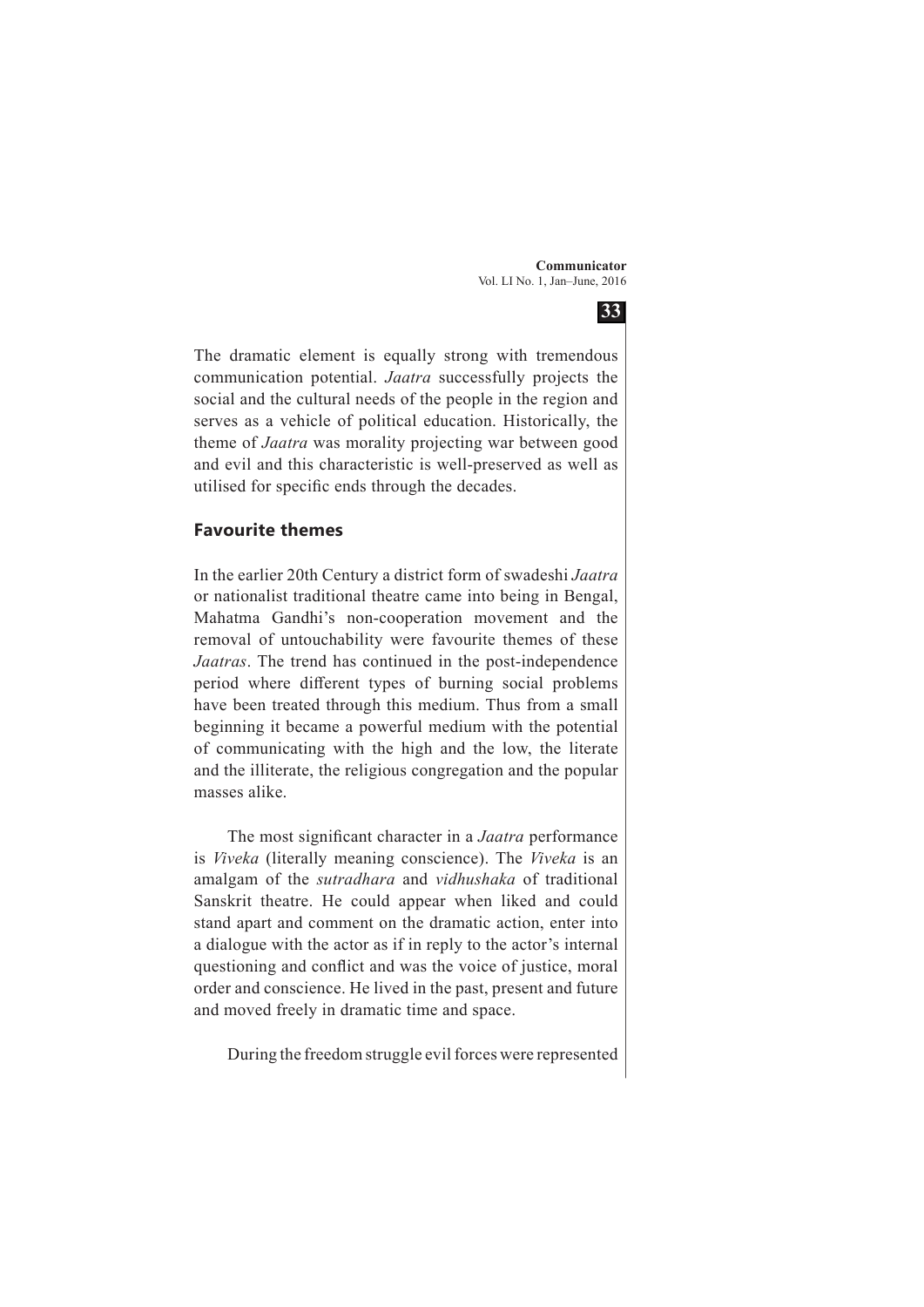by 'white' men in European clothes whose behaviour was in direct contrast with the native in *dhoti*. Slowly *Jaatra* changed from religious to secular themes and historical and political plays were being presented. They presented plays on the life of Mao-Tse-Tung, Ho-Chi-Minh, Hitler, etc. Class struggle has been projected in a similar fashion by polarising the two types, the oppressor and the oppressed, to bring out the contrast and the conflict. Good and evil have donned a modern garb and speaks the contemporary dialects. The 'good' still wins but it is the some overacting, heavy makeup and loudness that were the unique features of *Jaatra*. A new kind of myth is being created. Innovation demands a proper understanding with the socio-cultural milieu. *Jaatra* has succeeded in keeping with the time and serves as an important medium of communication in eastern India.

*Tamasha* in Maharashtra originated from satirical verses, long winding storytelling and parody based on inter-acting dialogue. The mythological plot is only a pretext for a mixture of satire, humour and ribaldry. Various *Tamasha* plays were produced in the 1920's during the noncooperation movement in India. For some years the Marathi theatre has seen the evolution of a more sophisticated form of the *Tamasha*. Dramatist and the poets who customarily wrote for an urban educated audience started writing *Tamasha* and incorporating essential elements of the traditional *Tamasha* and eschewing the ribaldry and started a new genre of *Tamasha* theatre. The role of the *Songadya* or the comic character is retained. The urban *Tamasha* is extremely popular. *Tamasha* has become a tool for spreading ideologies, government propaganda and presenting the inner void of urban intellectual.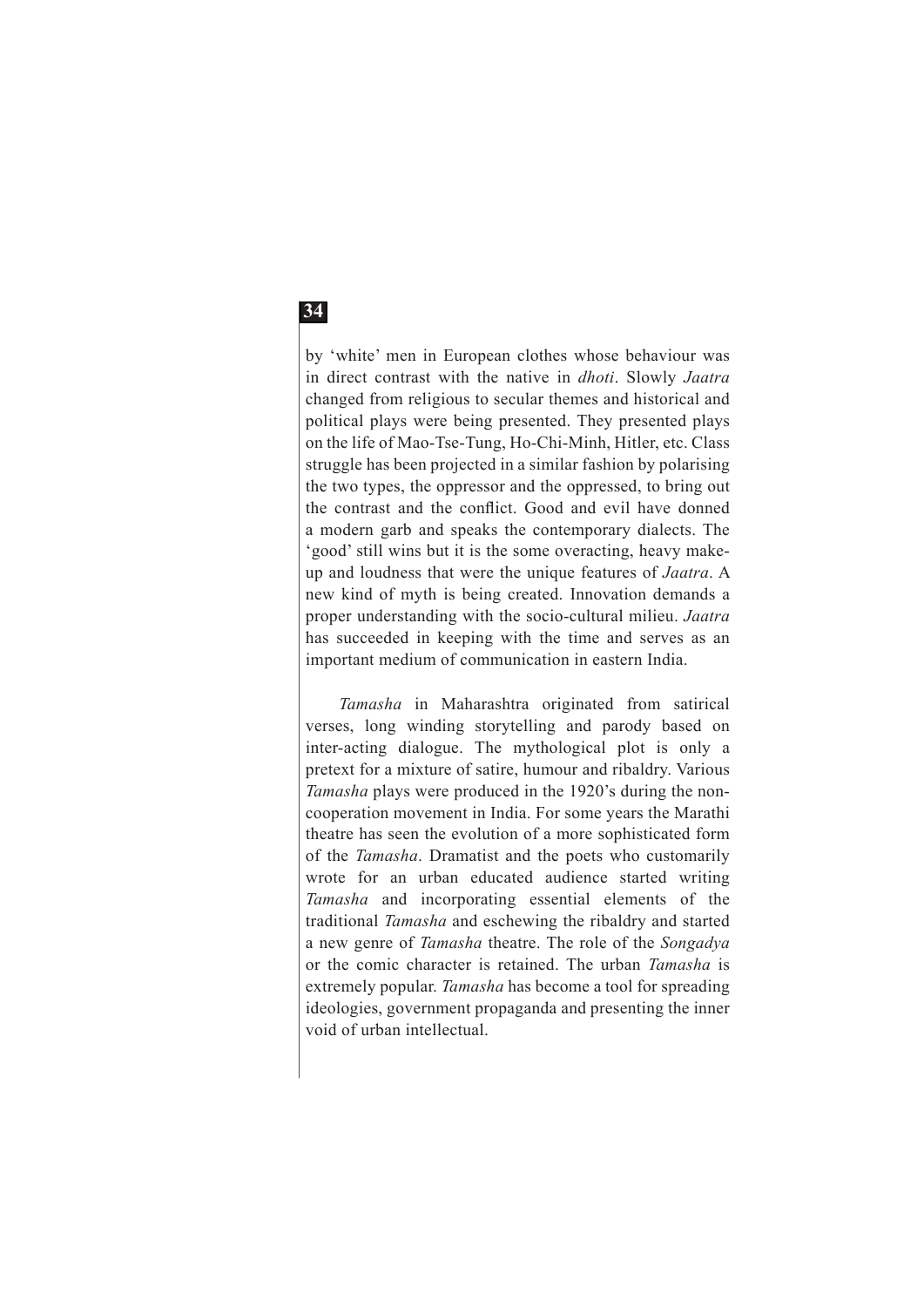

### **Various plays**

*Nautanki* and *Swang* of northern India originated from religious and social preaching and mythological *bhakti* plays. Various social themes and value systems were depicted through these plays. These socially-conscious forms of theatre of north India are being reshaped for western system of communication, adult education and family planning. Ironically, the structure of the most popular Hindi commercial film is similar to that of folk theatre in India. Commercial films have been using folk dance and music for a long time. But the essence of folk art is lost in the mechanics of an urban industry. Folk tunes co-exist with the western classical music, dance is just throwing of limbs to suit a hybrid vulgar taste of the urban masses.

Various types of *Katha-Kirtan* or narrative singing exist in different parts of India. It helped to spread the knowledge of an ancient culture to the masses of India. *Katha* had been one of the most influential medium of communication. It created a face-to-face situation between the communicator and the receiver of the message. It also had massive audience participation. With the use of his various talents the *Katha* performer made the medium a veritable one-man theatre. The *Katha* is mono-drama in which a gifted actor represented a whole series of characters' moods and manners. Tilak, the great nationalist leader once said, "Had I not been a journalist, I would have been a Katha performer". *Katha* has been successfully used for the purpose of development of communication in independent India. *Katha* was able to remain contemporaneous. It was able to treat the new message properly so as to absorb it in the medium and to communicate it effectively.

Various Tamasha plays were produced in the 1920's during the noncooperation movement in India.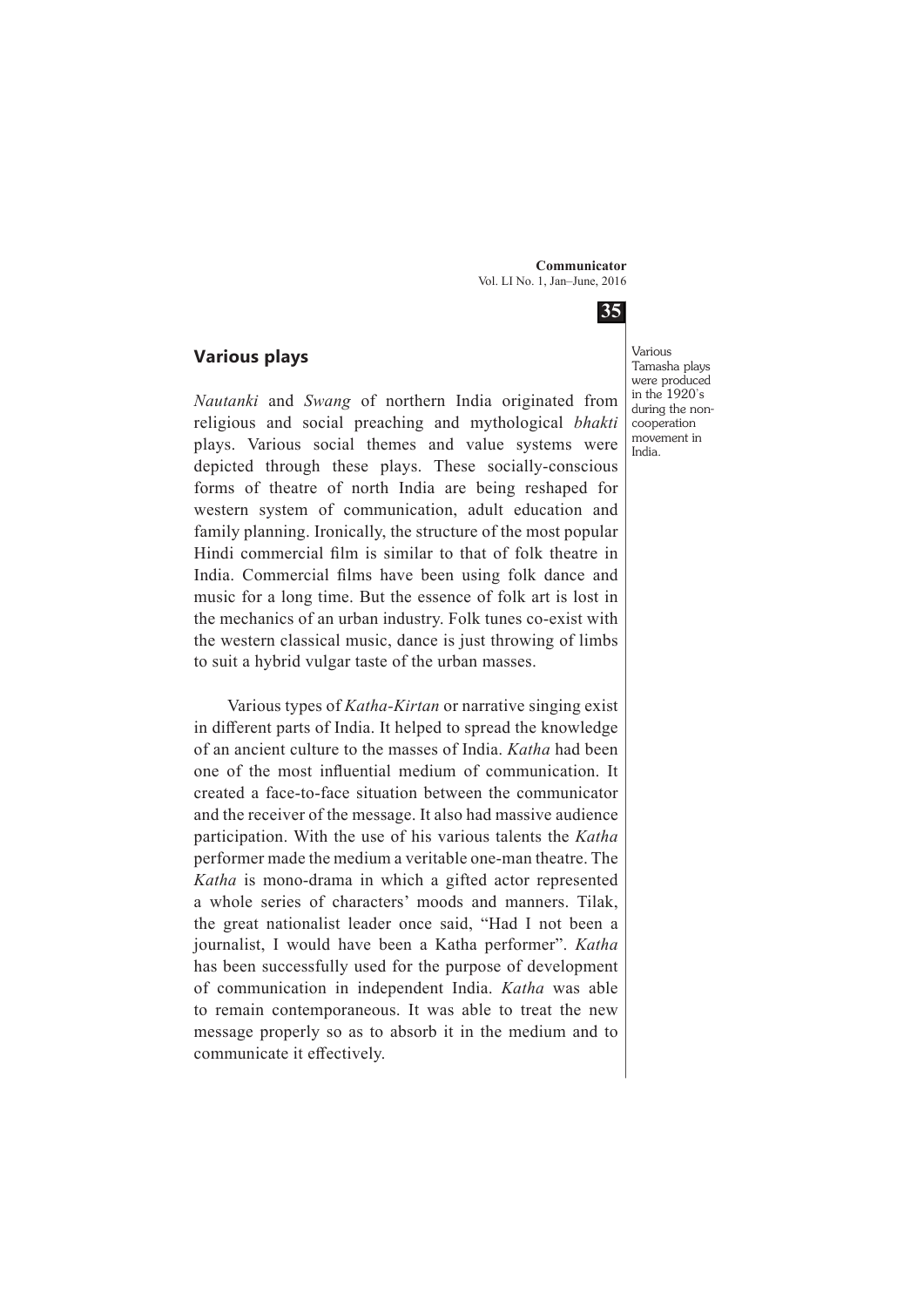Puppetry is an indigenous theatre form of India. Since time immemorial, it has been a popular and appreciated form of entertainment in rural India. The stylist vocabulary of puppet theatre in India carries a relevant message of social awareness, historical and traditional identity and moral value system. Puppet theatre is fully integrated in the ritual observances and the social milieu of rural people in India. The theatre has shown remarkable staying power against vicissitudes. Its relative isolation and distinct style of improvisation made it a powerful medium of communication in the rural areas of India. There are six different types of puppet theatre like string puppets, rod puppets, shadow puppets, glove puppets etc., and are found in different parts of India, the marionettes of Rajasthan are simple, stylised and symbolic string puppets. The age-old value system, the idea of right and wrong is represented by stylised and movements patterns through symbols, fantasy and entertainment. The manipulator is using the puppets like a medium to express and communicate ideas, values and social message. Puppetry is a natural development of story-telling and religious and social preaching prevalent in India. Puppetry in India is a flexible form of traditional communication. It has been successfully used by government departments, voluntary organisations for development communication, adult education, health and sanitation and family planning.

Puppetry in India is a flexible form of traditional communication. It has been successfully used by government departments, voluntary organisations for development communication, adult education, health and sanitation and family planning.

The Song and Drama Division of the Union Ministry of Information and Broadcasting was set up in 1954. It utilises live entertainment media for creating an awareness among the masses in rural India. Special stress is laid on prohibition, eradication of untouchability, family planning, principles of democracy, fundamental rights, rural health schemes, smallscale industries, agricultural technologies, adult education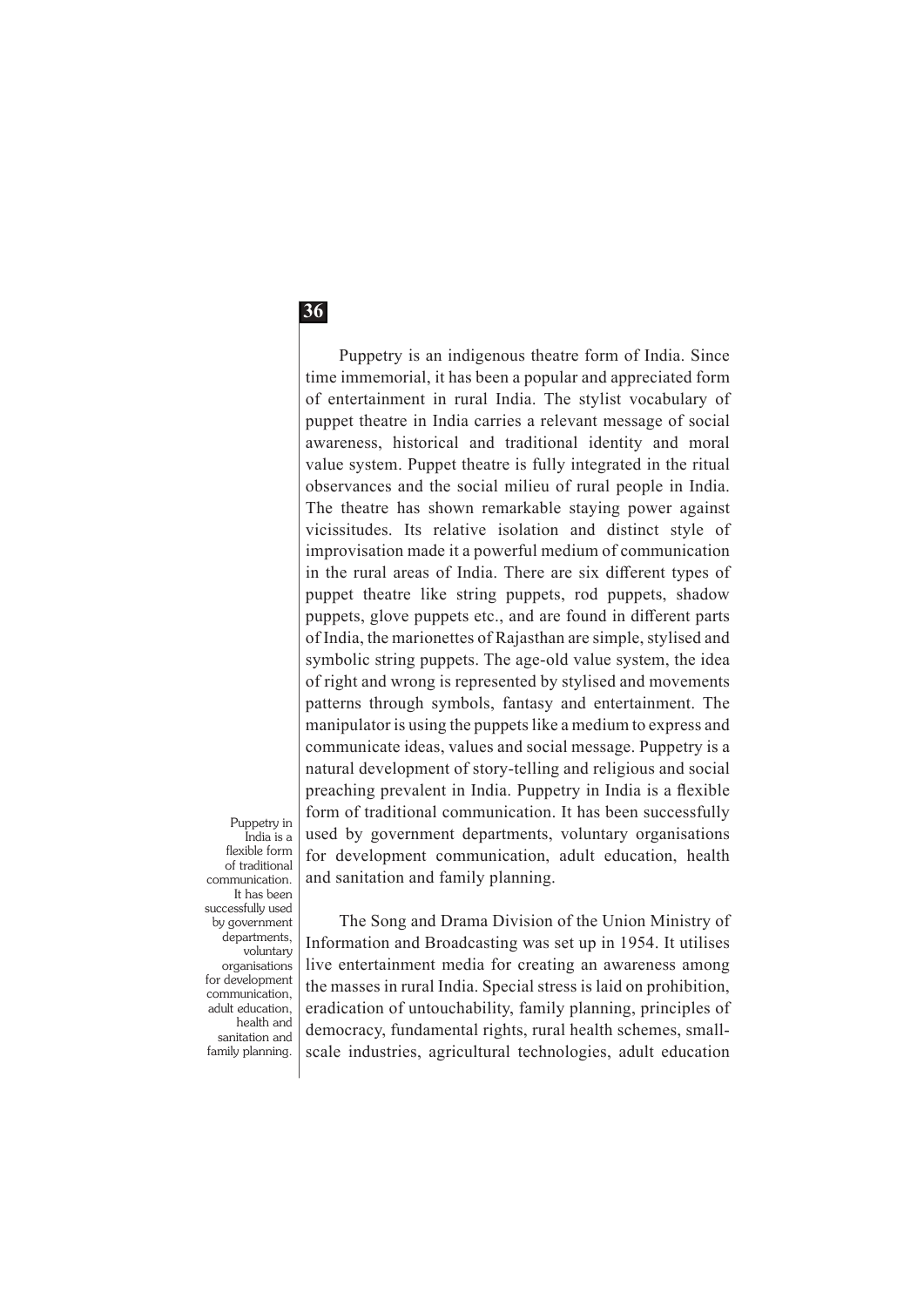

and different aspects of socio-economic change. Different departments of Central and State Governments tried to identify, treat and utilise traditional performing arts as vehicles of development communication. Also other public sector enterprises like Life Insurance Corporation of India, Small Savings Directorate and nationalised banks have used successfully some of the flexible performing arts like puppet theatre and *Katha* to propagate their policies.

In sociological terms, the level of society and the nature of the performance can be grouped as being tribal, village and urban. In artistic terminology they are sometimes called folk – which imply community and mean expressions that are participative and spontaneous and classical which indicate highly contextual and codified forms. An analysis of the music, dance and theatre of the tribals in India shows that these tribals make little or no distinction between verbal and non-verbal communication systems and techniques. In the peasant society music, dance and drama had been interwoven into agricultural functions and are integral part of the daily and annual routine of the peasants. Close to the village community but a class apart is a group of professional dancers, musicians and actors, who are differently classified all over India and *Bhats, Nats, Gandharvas, Vairagis, Binkers*, etc. This is a group for whom performance is a vocation, not a social, tribal or agricultural function. They are on the periphery of the society and move from place to place. It is this group of people which has been mainly responsible for the mobility of ideas between the villages and the urban centres. They have also been the vehicles of expressions of protest, dissent and reform. They were motivators of reform movements of socio-cultural change. Thus a large number of interconnected traditional performing art forms involved in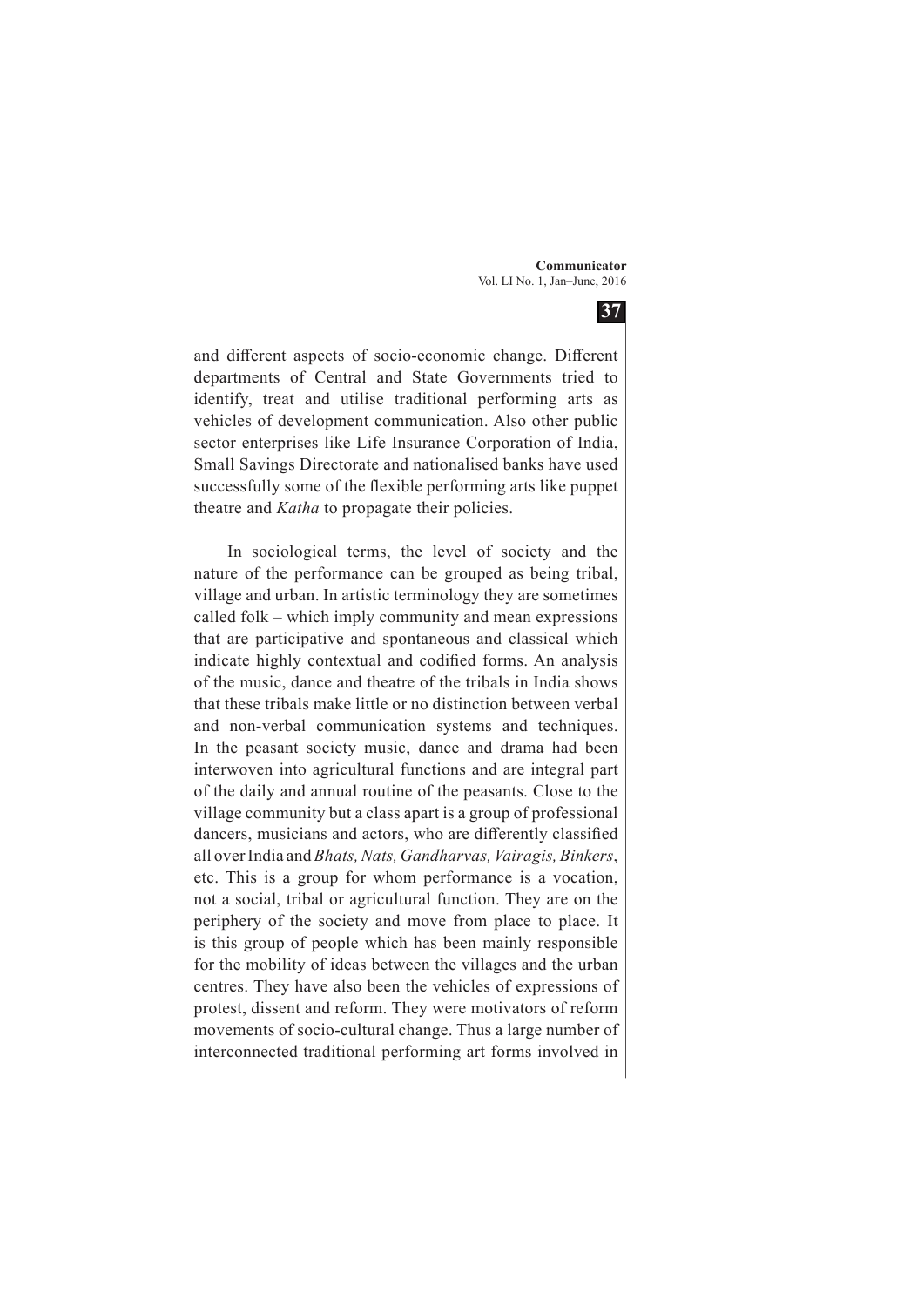India which continue to be deeply rooted in village and folk culture and evolve a methodology of communication which is strictly regional at one level and universal at another on account of its abstraction. It is old, yet new, timeless yet ever changing, ever renewing manifestation. It is typical in, Indian thought, as its metaphysical as well as mundane levels.

The traditional media in India seems to be used as supplement to the mass media rather than as the centre of communication efforts to reach much of India's population who live in the villages. In India, mass media continue to be limited largely to the urban population.

In India, the message should be treated carefully so that it blends properly with the medium of traditional performing arts. This should be left to traditional performing and it should not be dictated from the top by the city-based urban administrators, policy-makers and advertising agencies. The message could be direct, presenting facts and figures about a theme; it could be a message related to the main theme or it could be even linked to the main theme. Only when the message is properly blend with the natural theme of the medium and the entertainment value, the programme package may be meaningful.

There can be three approaches of using the media for social change. The first approach consisted in trying to inject alien idea into people's mind with the help of foreign communication media. This worked in advertising campaigns. The second approach consists of appropriating popular media for dissemination of alien ideas. The third approach consists of penetrating people's mind in order to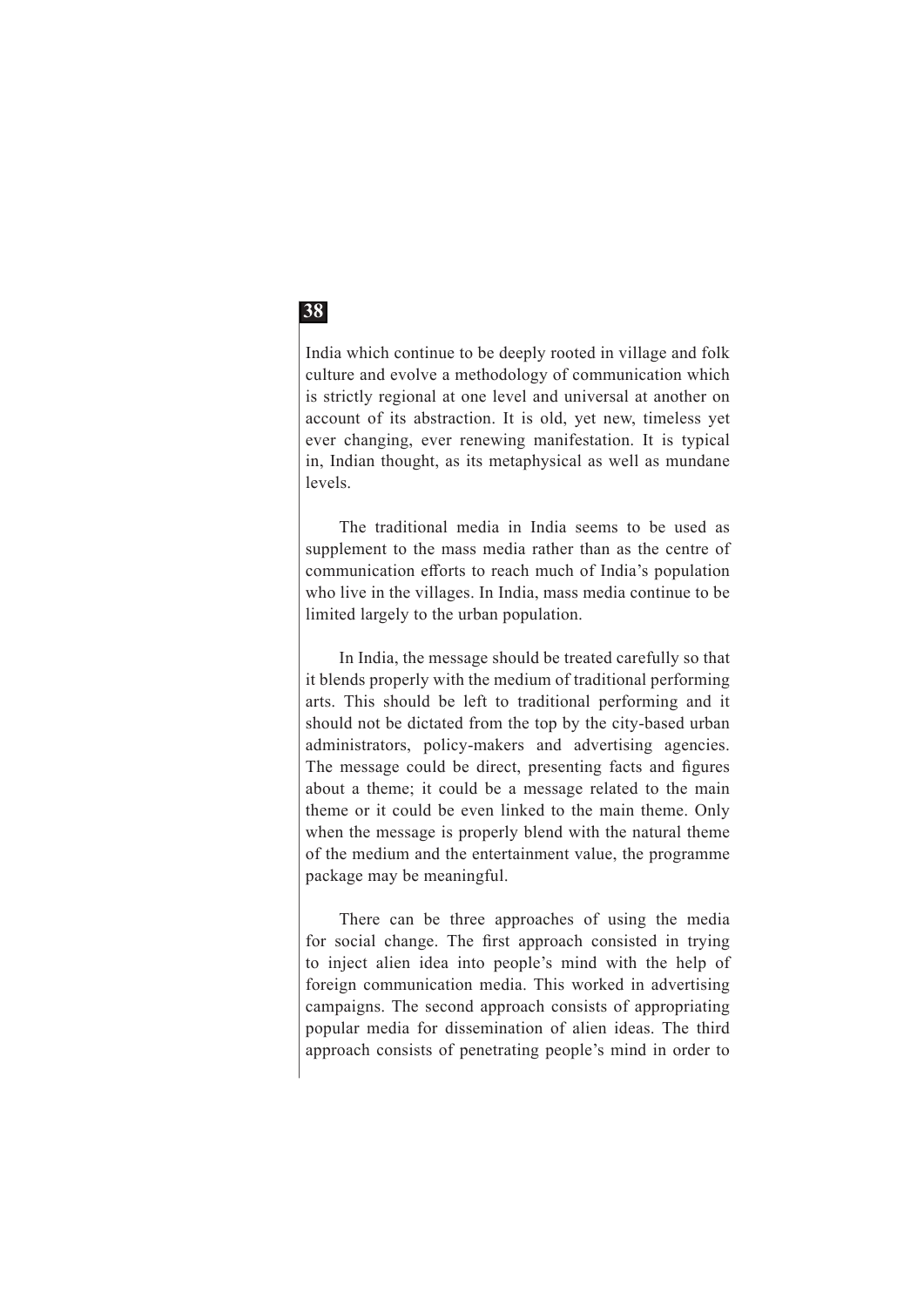

influence them from within and cause people to adopt ideas hitherto alien to them as if they were their own. In India the third approach is the most fruitful. Traditional art forms have survived for centuries is and they will survive in future for their flexibility. They could be the media for social change in rural India. Traditional performing arts being functional, inter-personal and having a contextual base would be able to carry the message of change, development and growth. As Rabindranath Tagore puts it aptly: "All traditional structure of art must have sufficient degree of elasticity to allow it to respond to varied impulses of life, delicate or virile, to grow with its growth, to dance with its rhythm".

#### **REFERENCES**

Mukhopadhyay, Durgadas: Lesser Known Forms of Performing Arts in India, Delhi, 1978

Mukhopadhyay, Durgadas: Folk Art in Urban setting, Patriot, 1980.

UNESCO Report on the Integrated use of folk media and mass media in Family Planning Communication Programme, 1972.

Mathur, J.C. Drama in Rural India, Delhi, 1967.

Singer, Milton(ed): Traditional India: Structure and Change, American Folklore Society, 195

Shastri, K.N. Nilakanta, Introduction to "Traditional Cultures in South-East Asia, UNESCO Report, 1958.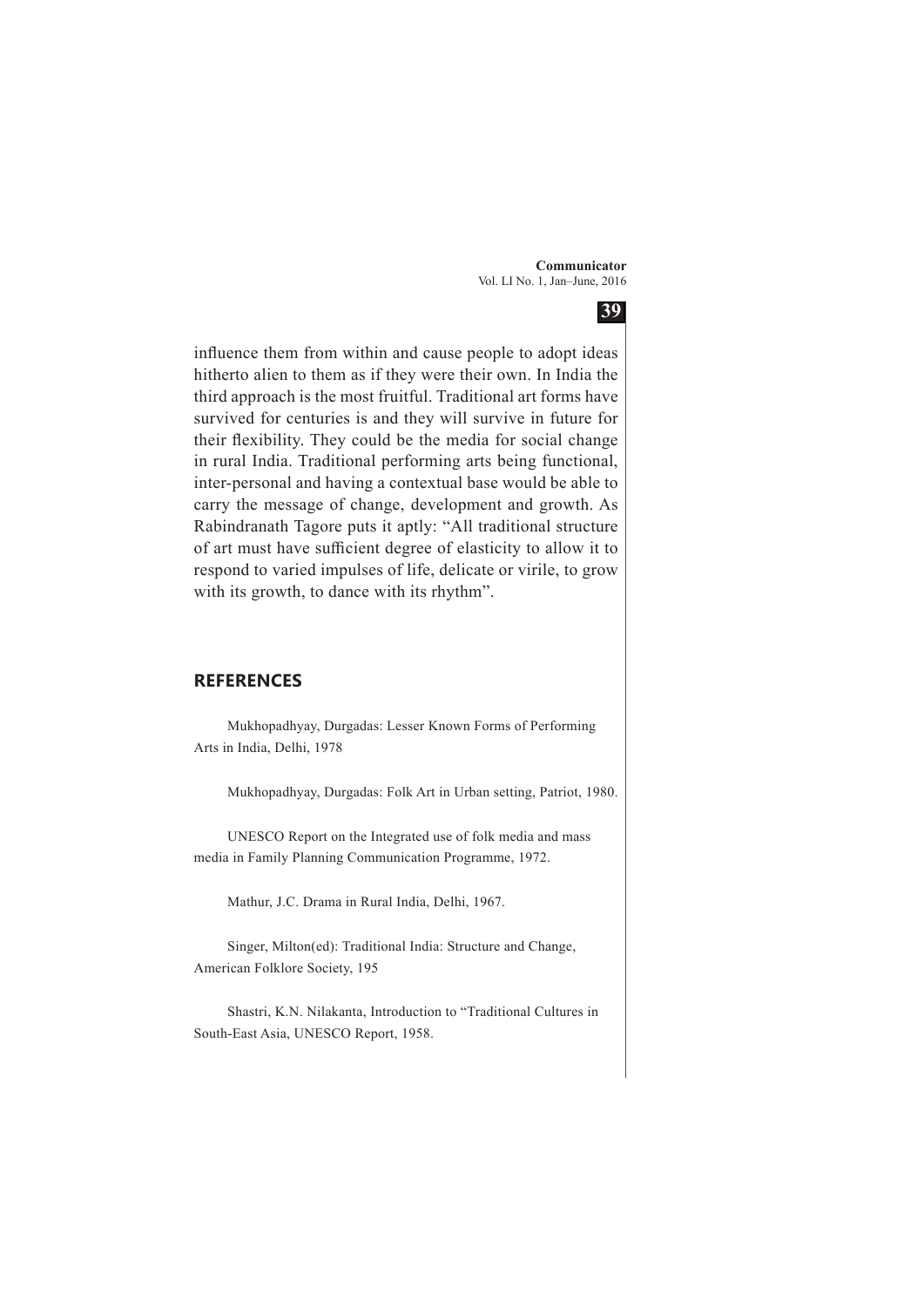Benedict, Ruth: Patterns of Culture, London, 1935.

Dundes, Alan (ed.): The Study of Folklore, Eanglewood Cliffs, NJ., 1967

Majumdar, D.N.: Caste and Communication in an Indian Village, Bombay, 1958.

Parmar, Shyam: Traditional Folk Media, Delhi, 1975.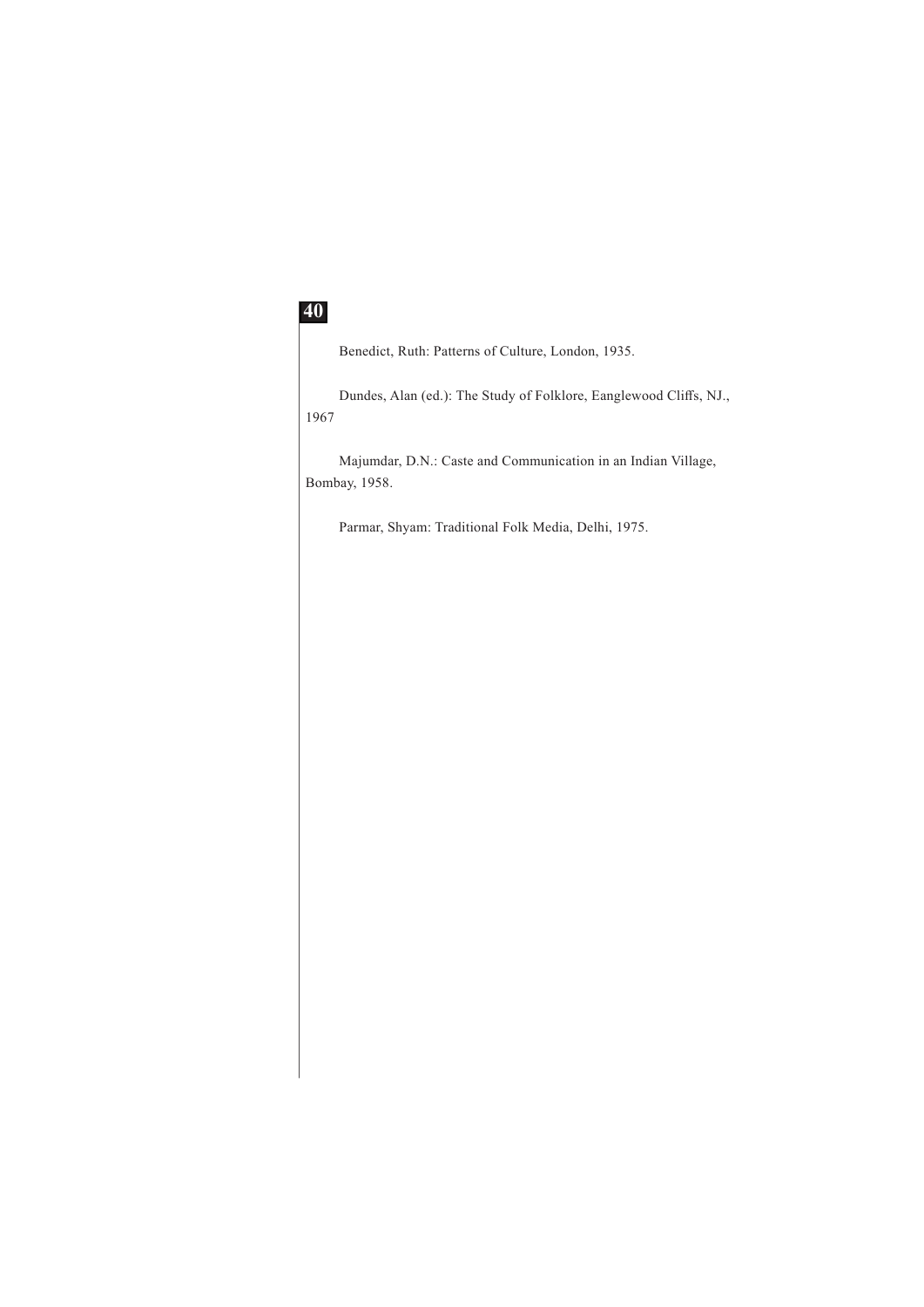**41**

# **Indian Theory of Communication**

I P Tiwari1

The title may appear presumptuous. How can India lay claim to a theory of communication when by almost the close of the twentieth century no advanced country has a sustainable claim to a communication model?

The model of communication was developed only in 1947 by Claude Shanon, a mathematician in Bell Telephone Laboratory in the U.S.A. and explained to the nonmathematician audience by Warren Weaver. The model was picked up by the behavioural scientists who found the Shanon-Weaver model useful in describing human communication.

Communication has its origin in the Latin word communis, which means "common". In communication we are trying to establish a commonness with someone. In other words we are trying to share information, an idea or an attitude. Communication thus, is a process of establishing commonness with another person or group of persons.

This process was presented by Shanon and Weaver in the following model:



What happens when the source tries to build up commonness with his intended receiver? First the source

<sup>1</sup> Former Director, Indian Institute of Mass Communication

<sup>|</sup> Published in Communicator, March 1992 issue.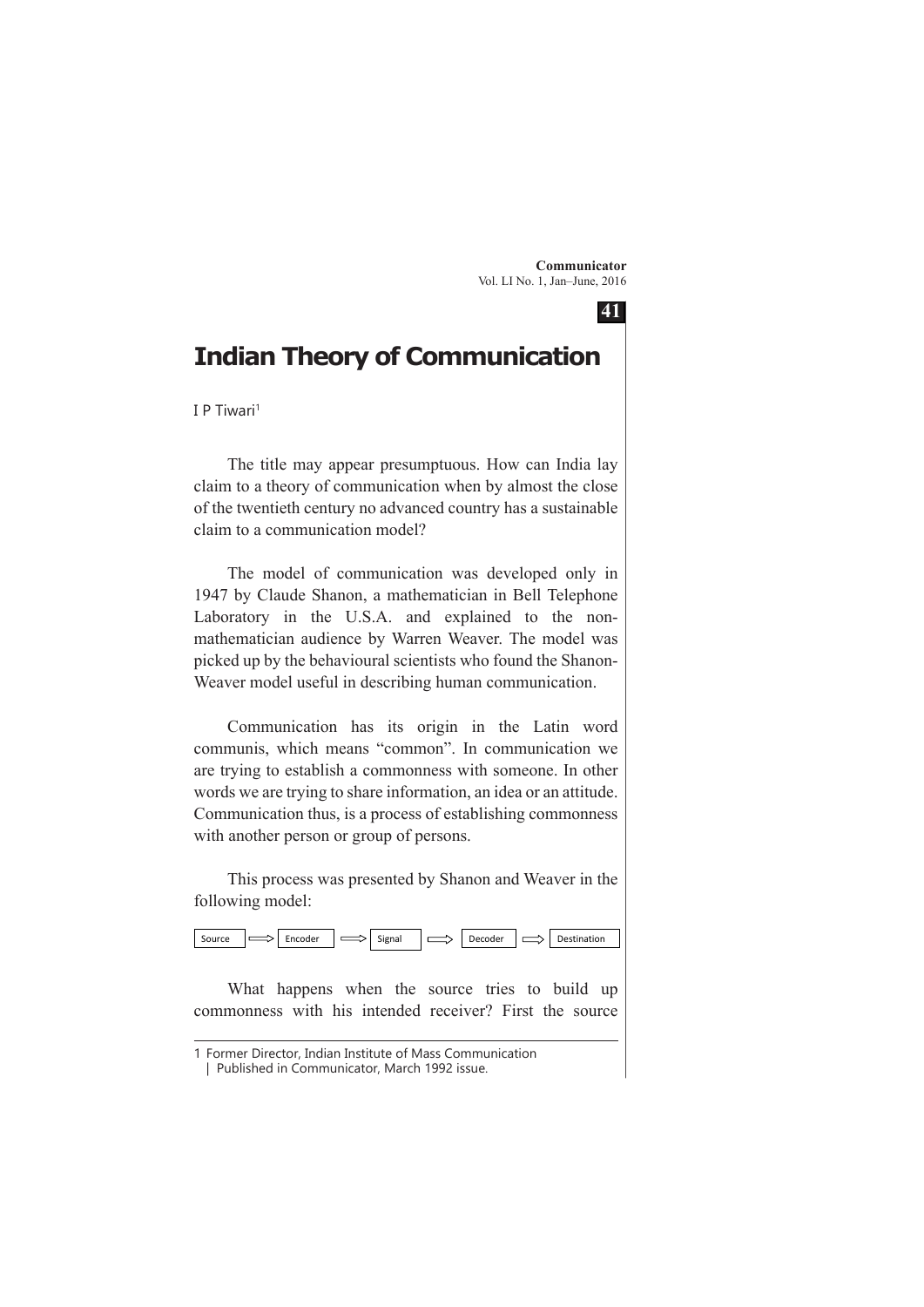encodes the messages. He takes the information or the feeling he wants to share and puts it into a form that can be transmitted easily and effectively. In order to complete the act of communication the message must be decoded. It is like a telephone or radio circuit.

If you consider the source and encoder as one person and the decoder and destination as another with the signal as language, you have the picture of a human communication situation.

How can the sender and the receiver be in tune with each other? How does a human receiver understand a human transmitter? Wilbur Schramm supplements the Shanon-Weaver model with another model, which has attracted wide notice.



In the above diagram the source can encode and the destination can decode only in terms of the experience each has had. The conclusions in terms of communication that we can draw from this model are that:

1. If both the encoder and the decoder belong to unknown languages i.e. they do not know each other's language they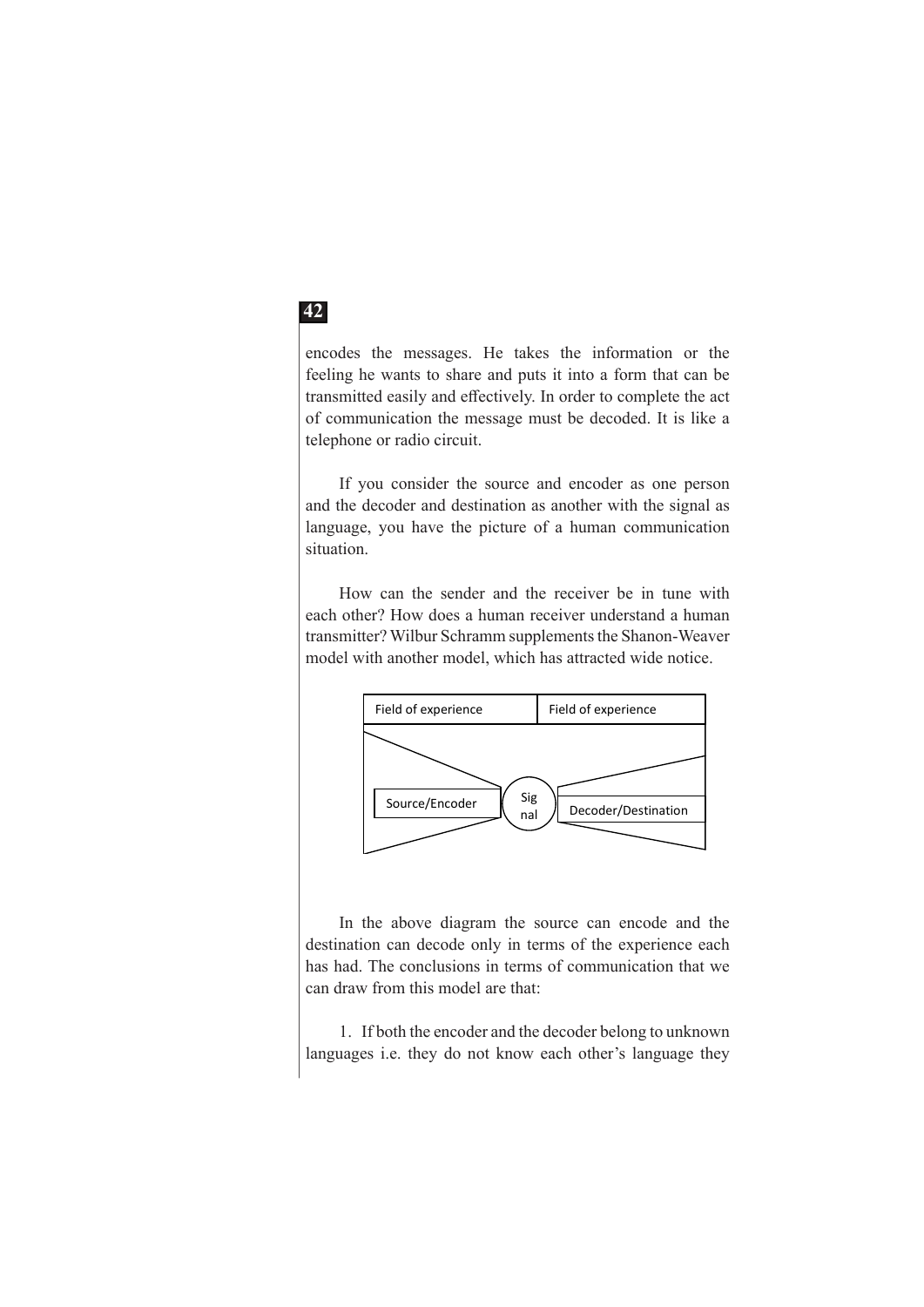**43**

cannot communicate. The code must be familiar.

2. A tribal who has not seen an aeroplane will not be able to decode the sight of an aeroplane. It may appear to him as a bird.

If the circles have a large area in common, communication is easy. If the experiences of source and destination have been strikingly dissimilar it is difficult to get an intended meaning across from one to the other. If the fields of experience of the sender and the receiver are similar the message becomes the focal point of congruence establishing total communication.



The Indian model of communication forming part of Indian poetics, aesthetics and dramaturgy centre on the word *Sadharanikaran*. It is derived from the Sanskrit word *Sadharan* meaning general or ordinary. *Sadharanikaran* would thus imply generalisation, commonalisation or universalisation. The word has a familiar ring and is equivalent to the Latin *communis* that is communication, meaning commonness of experience.

*Sadharanikaran* has been vividly described in Bharata's *Natya Sastra*, which was discovered in 1876, and has now been established to have its authorship in a period as early as 500 BC.

In communication we are trying to establish a commonness with someone. In other words we are trying to share information, an idea or an attitude. Communication thus, is a process of establishing commonness with another person or group of persons.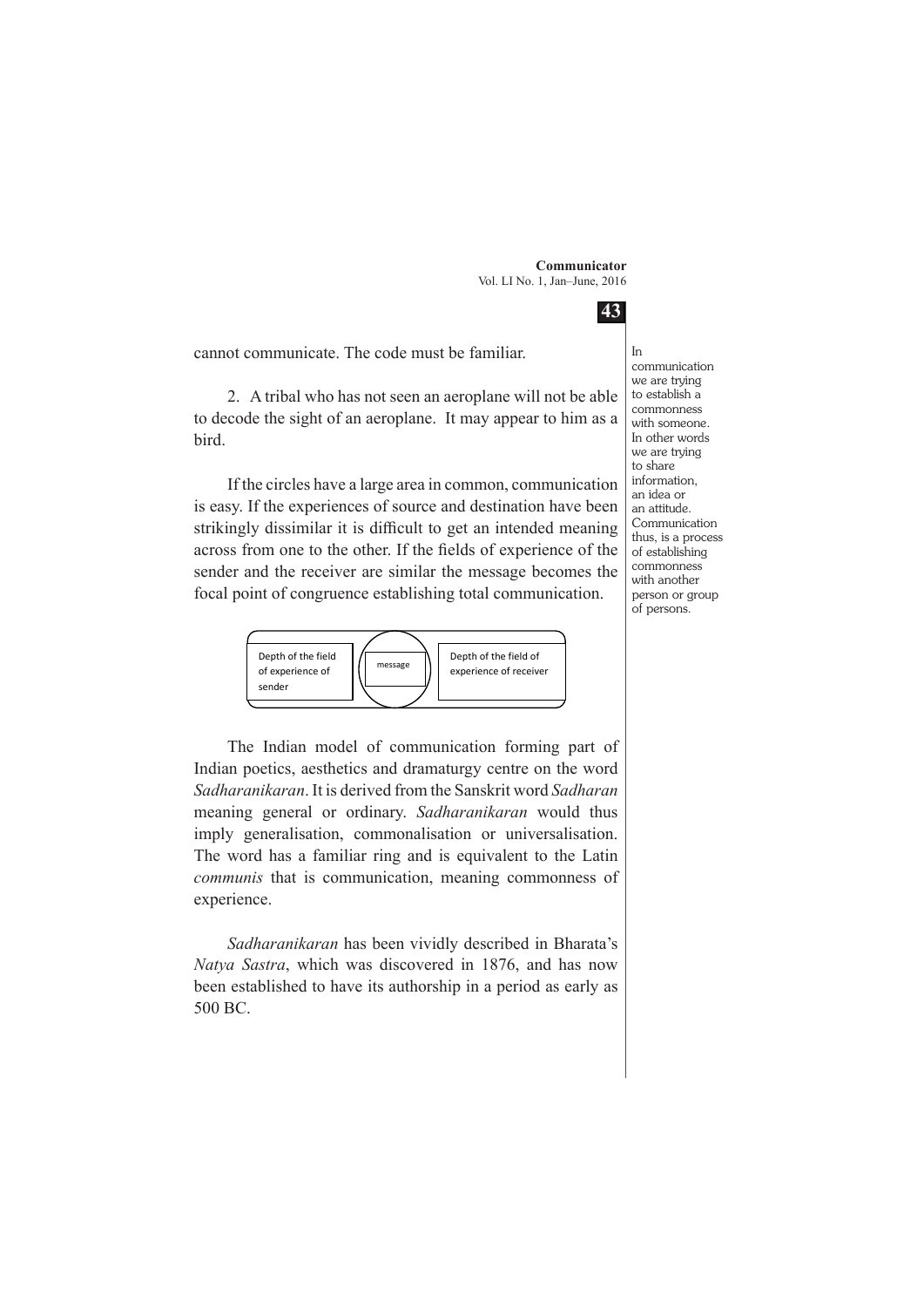#### **How does** *sadharanikaran* **take place?**

Bharata describes *sadharanikaran* as that point in the climax of a drama when the actor living an experience through his acting on stage becomes one with the audience which starts simultaneously reliving the same experience.

The process has been described as *rasawadan*, i.e., tasting the same flavour or relish. When *sadharanikaran* happens, universalisation or commonness of experience takes place in full form.

*Sadharanikaran* takes place equally when the listener of music or poetry is able to relive the experience codified in the piece that is being sung or read out.

The entire superstructure of Indian aesthetics centres on the act of *sadharanikaran* through *rasaswadan*.

What does *rasa* mean? *Rasa* in ordinary life has many senses–essence, strong liking, decoction, exuded juice, one of the bodily elements. In terms of communication, it has another meaning derived by the metaphor from the idea of tasting or relishing.

describes sadharanikaran as that point in the climax of a drama when the actor living an experience through his acting on stage becomes one with the audience which starts simultaneously reliving the same experience

Bharata

*Rasa* has been explained thus: man in his essential characteristics is a bundle of *bhawa* (moods) that constitute his being and form part of his total consciousness. These have been categorised as 50 in number. Of these nine are described as *sthaibhawa* (permanent mood), thirty-three as *vyabhicari bhawa* (secondary mood) and the remaining as *satwik bhawa* (wholesome mood).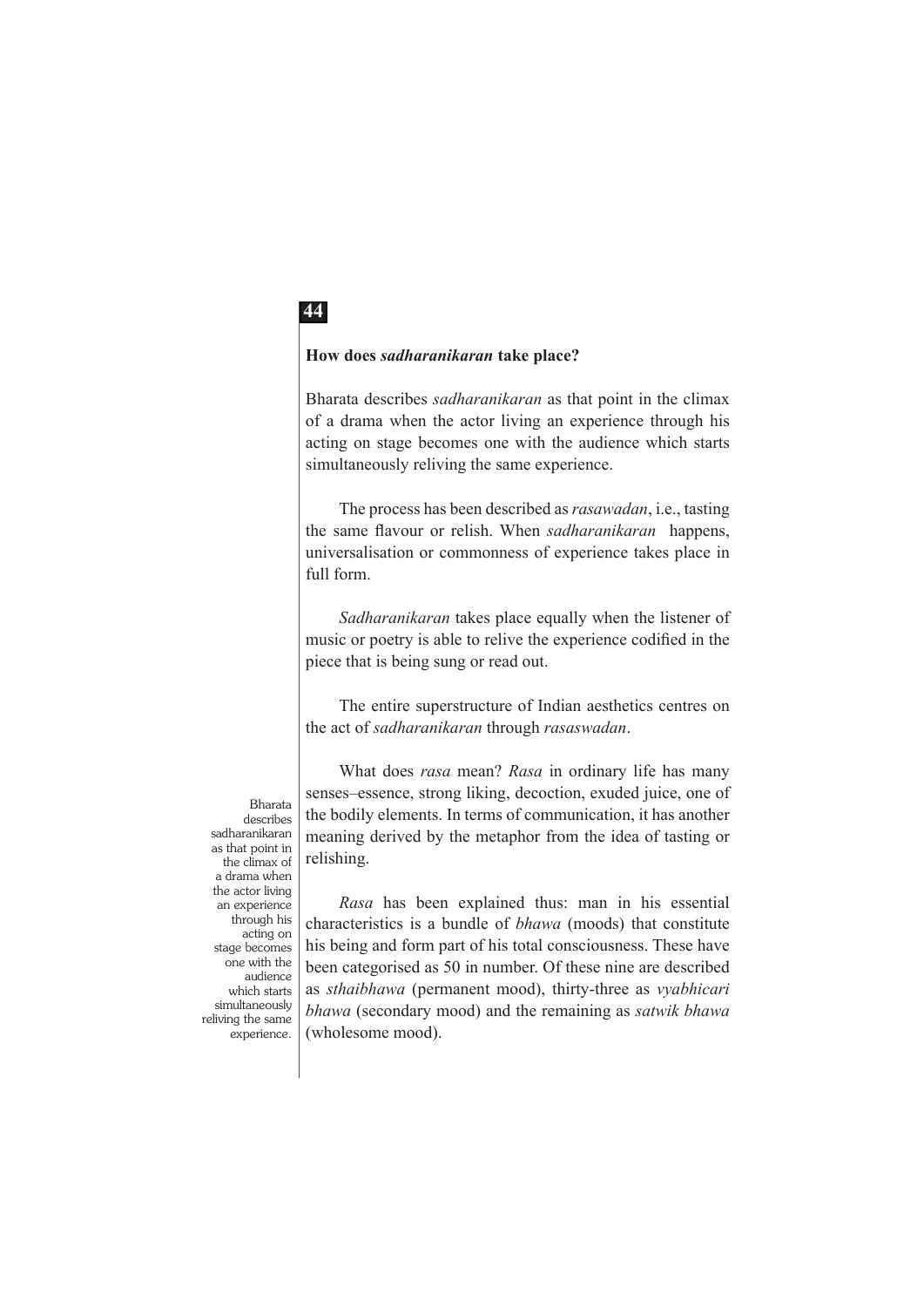

Bharata, having gone into great details in the study of these moods has grouped them all under one all-encompassing expression *bhawa* (moods) for purposes of establishing *sadharanikaran*.

Coomaraswamy describes *bhawa* (moods) as springing from aesthetic emotion, deriving its existence from sensory experience. The moods are capable of arousing a relevant state of feeling/quality of response. The permanent moods and the resultant quality of response, called *rasa* are as follows:

| 1. Sthai bhawa | Rasa                |
|----------------|---------------------|
| Permanent mood | aesthetic emotion   |
| 2. Snigdha     | Sringara (erotic)   |
| 3. Bhayanak    | Bhayanak (furious)  |
| 4. Hrsa        | Hasya (laughter)    |
| 5. Dina        | Karuna (compassion) |
| 6. Vismita     | Adbhuta (wondrous)  |
| 7. Krodhi      | Raudra (odious)     |
| 8. Drpta       | Veera (heroic)      |
| 9. Jugupsita   | Vibhatsa (terrible) |
| 10.Sant        | Sant (peaceful)     |

Aesthetic emotion is said to result in the spectator of a drama, the reader of a verse or a piece of prose or the listener to a discourse through to the operation of *Vibhawa* (determinants), *Anubhawa* (consequents), *Bhawa* (moods) and *Satbhawa* (involuntary emotions).

 (Determinants): the aesthetic problem, plot, theme, etc, that is the hero and other characters and the circumstances of time and place. There are the physical stimulants to *rasaswadan* (partaking of the aesthetic emotion)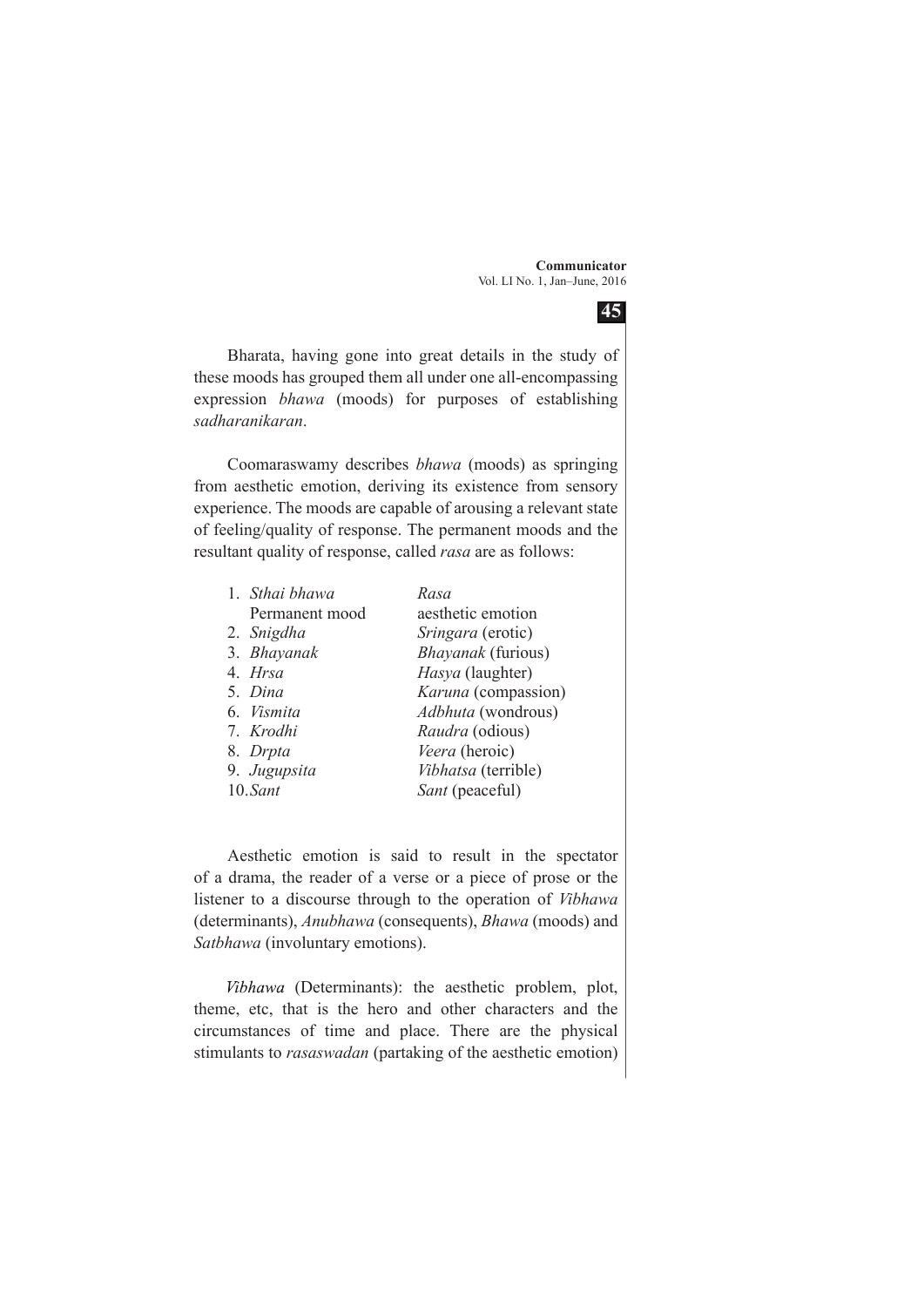which is the point of *sadharanikaran*.

*Anubhawa* (Consequents): Deliberate manifestation of feeling, gestures etc.

#### **Moods**

*Bhawa* (Moods): Transient moods (33 in number) induced in the characters by pleasure and pain, e.g. joy, agitation, impatience etc. Also the permanent moods enumerated earlier.

*Satbhawa* (involuntary emotions): Emotional states originating in the inner nature, involuntary expressions of emotions such as trembling etc.

If a work is to evoke *rasa* one of the permanent moods must form a master motif to which all other expressions of emotion are subordinate.

"As a king to his subjects As a Guru to his disciples Even so the master motif is Lord, of All other motifs" -Bharata in *Natyasastra*

The *sthai bhawa* (permanent mood) has also been described as like the ocean, which may now and then be disturbed by other *bhawas* but always retains its own position. It is that dominant mood which is not broken up by other *bhawas* (moods) and makes other moods subordinate to it.

As stated earlier the permanent or dominant moods that may be aroused by a communicator and brought to a state of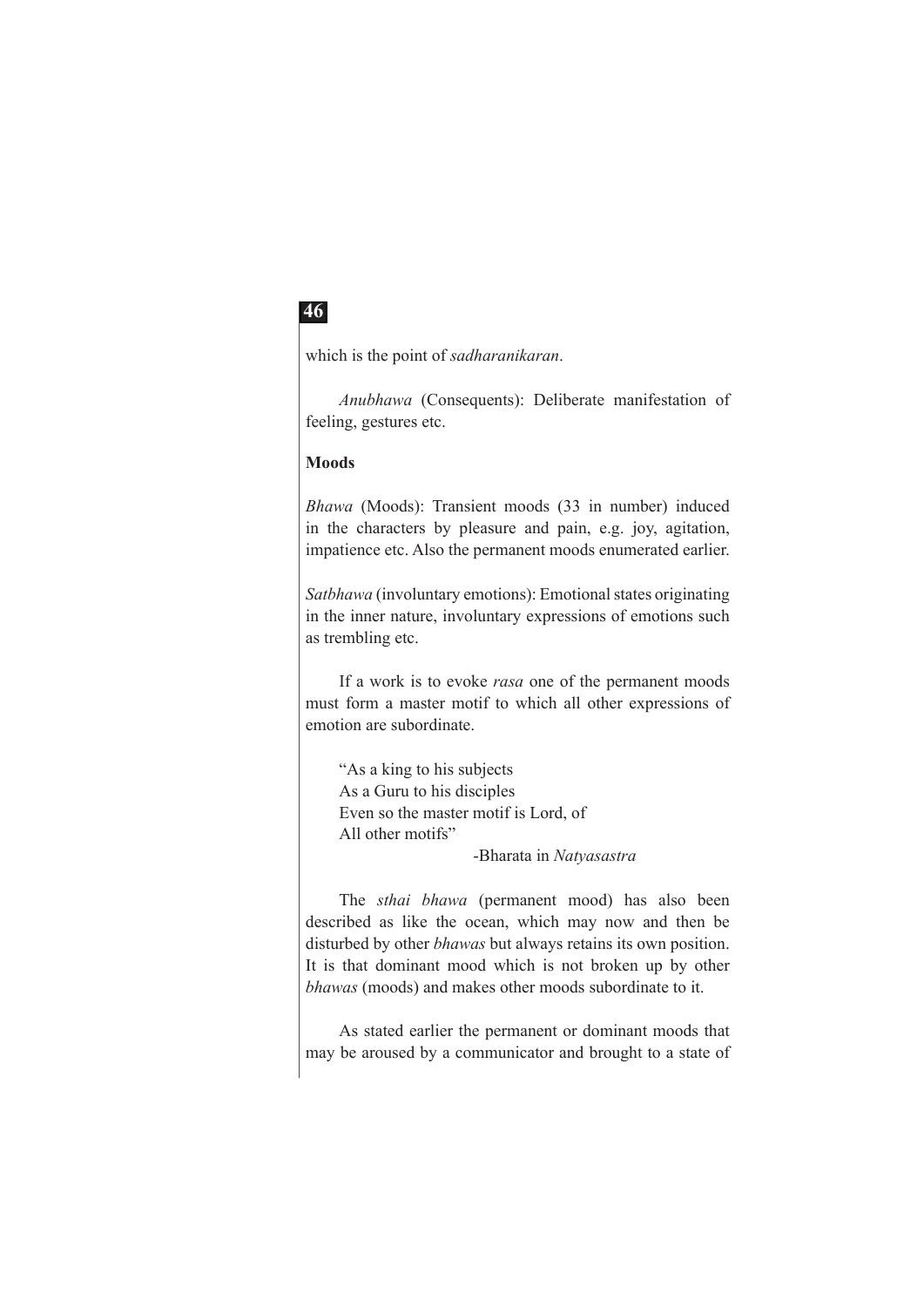**47**

pleasurable relish are nine.

The resultant aesthetic enjoyment and pleasure are called *rasa*. Bharata, author of the *Natyasastra*, explains why this aesthetic pleasure is called *rasa*. Just as a person who partakes of food prepared with many condiments tastes many flavours and feels pleasure and delight, so the audience relishes the *sthai bhawa* (permanent mood) augmented by the accompanying *bhawa* (moods), for instance acting, recitation etc.

Love manifests itself in relations between man and woman. When the love is to be roused it is furthered by such exciting causes moon-rise, spring, flowers, etc. These two, the fundamental determining elements are called *vibhawa*. The former is called *alamban vibhawa* and the latter *uddipan vibhawa*. The external manifestations as movements of the eye and eyebrows, glances, and smiling face convey the working of the emotion of love and are called *anubhawa*.

There are many fleeting or secondary moods that are common to several dominant moods and serve the purpose of completely manifesting the permanent mood such as *Nirveda* (despondency and *Glani* (ennui or fatigue). These may help manifest the permanent mood. These are called *Sancari* or *Vyabhicari* (transients) and as stated earlier are 33 in number. The dominant mood when fully roused by means of appropriate determinants, consequents and involuntary emotions attains to the meditation of *rasa*.

The communicator, however, does not put down any labels. His art lies in referring to appropriate *vibhawa* (hero and heroine and exciting circumstances), the ensuants (such as glances) and the accessory moods. He leaves the spectator The sthai bhawa (permanent mood) has also been described as like the ocean, which may now and then be disturbed by other bhawas but always retains its own position. It is that dominant mood which is not broken up by other bhawas (moods) and makes other moods subordinate to it.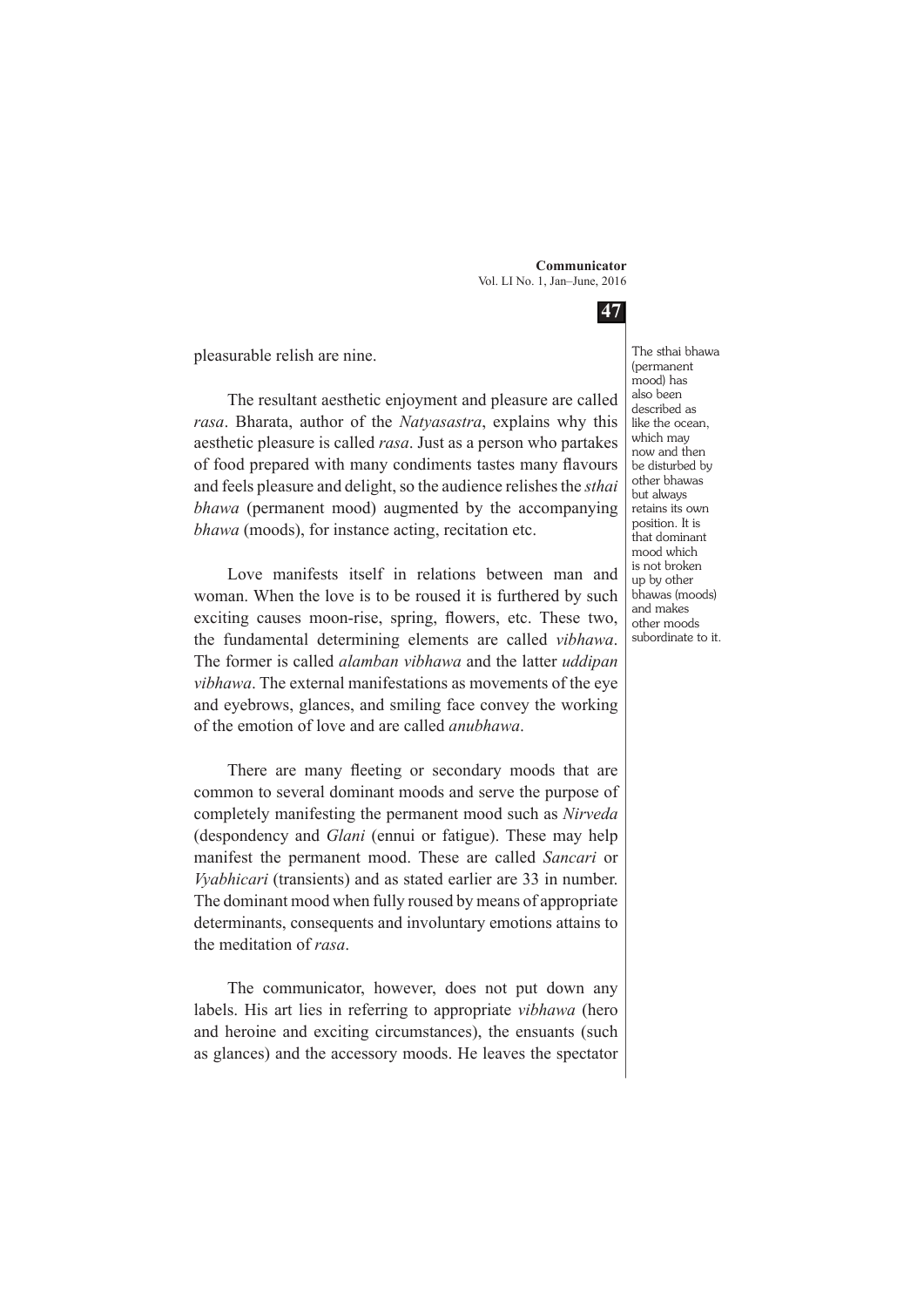or reader to enjoy the aesthetic pleasure resulting from such description. It is thus that *rasa* is only suggested (and not expressed). Conversely, even if an author expressly says that there was erotic or compassion *rasa* in a particular piece, still there would be no aesthetic enjoyment of that *rasa* if the appropriate elements were wanting.

*Rasa* can be understood only by the *sahridaya*, the person who alone is capable of *rasawadan* (partaking of the flavour).

Who is a *sahridaya*? It is a person in a state of emotional intensity response i.e. a quality of emotional dimension coequal to that of the sender of the message or communicator. Both must be *sahridayas*.

The Indian theory of communication lays great stress on the communicator and the communicatee belonging to the same peer group. If they belong not to the same code group and cultural ethos, if sender and receiver of the message are different in their emotional response or intensity, communication will be impeded.

The ability to belong to the same peer group as the communicator is acquired through culture, adaptation or learning. In other words it emphasises that communication is not possible with an individual or group not of the peer group. Those not *sahridaya* may belong to a human group which is away from the pale of the average experience of the communicator. Such a person cannot grasp a symbol.

The relevance of the message, the code, and the experience that the code stands for to the group with which communication is sought to be established is an important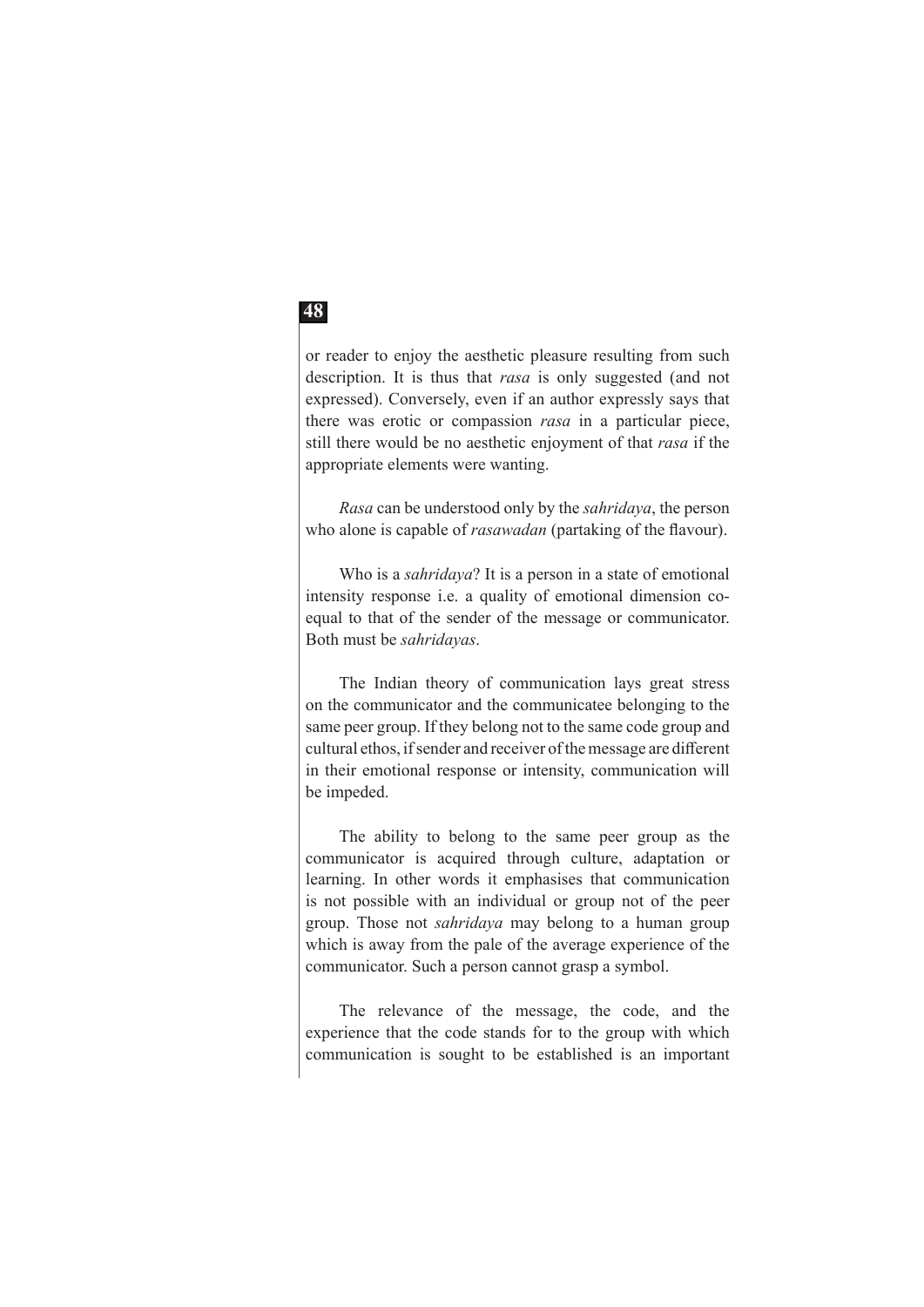**49**

factor in communication.

It must be noted that the concept of *Sahridaya* is not coterminus with predisposition. It only denotes the quality of mind or receptivity. It does not speak of the quality–positive or negative–or attitude of the audience. It denotes only the depth or level of sensory experience that shapes the human personality of the communicator and the communicatee.

Let us apply the theory of *rasa* to the *Ramayana*. The first chapter, *Balkanda* (Valmiki *Ramayana*) says that the sage Valmiki saw a hunter killing one of a pair of amorous birds. The parting of the loving pair by violent means, the fall and death of the female bird and the *Vibhawa* of the *Karuna* (compassion) *rasa* and the lamentation and piercing cry of anguish by the surviving male partner are *Anubhawa*  (consequent). These moved the dominant mood of sympathy and pathos in Valmiki's heart, which for a moment beat in unison with the sorrow of the bird. There was an overflow of that powerful feeling in the form of that measured verse *Ma Nisad.....*

As in *Vedanta*, objective experiences are held to be not the ultimate reality but only the manifestation of reality, so words and expressions are to be regarded as the mere external appearance of poetry. The emotional mood which a poem communicates to those who read it is the essence of poetry.

Poetry has, over time, come to be regarded as having a double purpose, i.e., giving the highest delight and also contributing towards a higher mode of conduct and character in a subtle persuasive way. It is akin to Aristotle's dictum that the purpose of all rhetoric (communication) is to persuade.

Valmiki saw a hunter killing one of a pair of amorous birds. The parting of the loving pair by violent means, the fall and death of the female bird and the Vibhawa of the Karuna (compassion) rasa and the lamentation and piercing cry of anguish by the surviving male partner are Anubhawa (consequent). These moved the dominant mood of sympathy and pathos in Valmiki's heart, which for a moment beat in unison with the sorrow of the bird.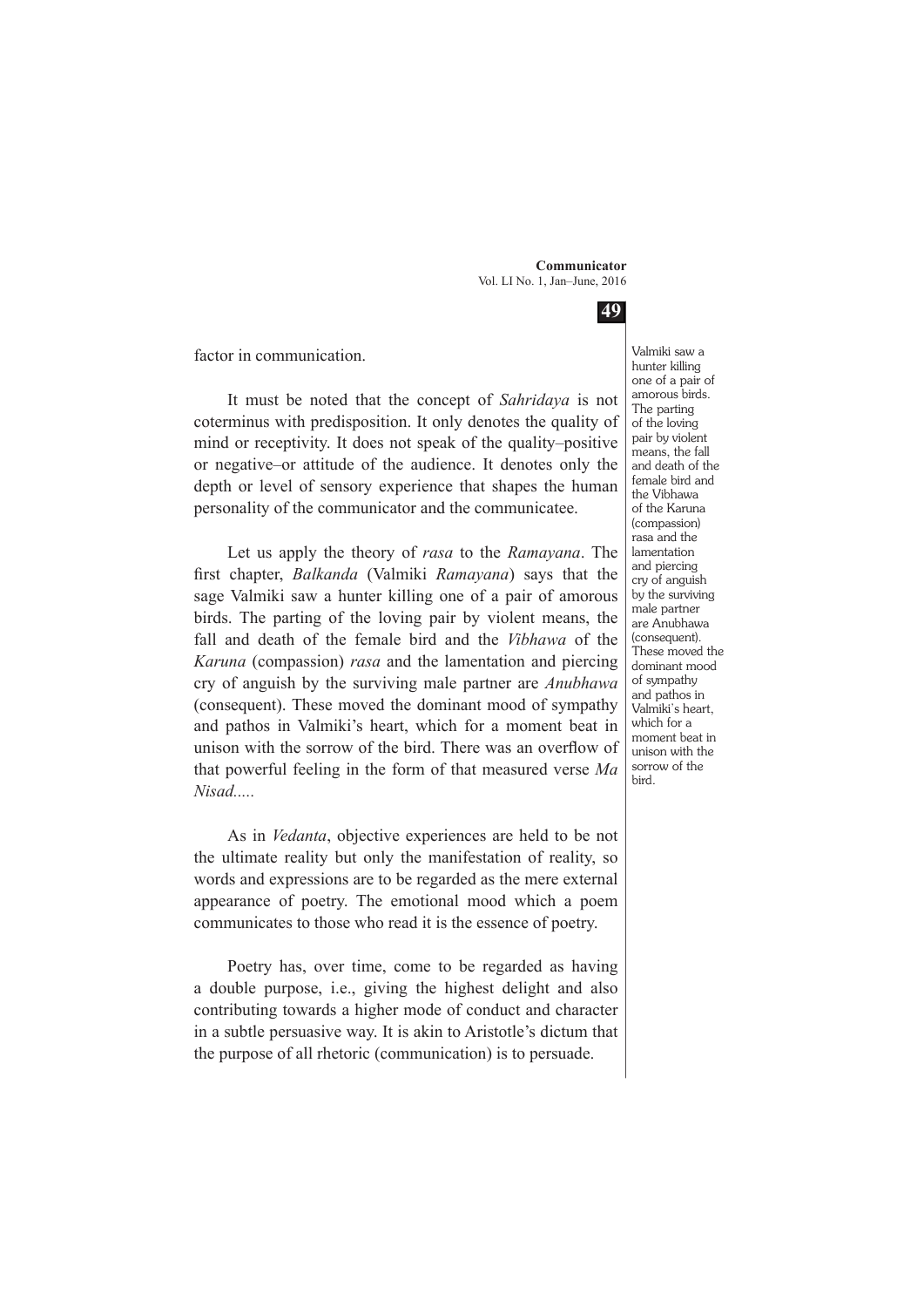In conclusion we may ask: apart from the academic exercise, is it any use wasting so much breath on the study of the Indian theory of communication? In the opinion of this writer, it is not only necessary to do so but the need is pressing for the following reasons:

(A) The Indian model of communication takes a holistic view of man and his psyche in the totality of the natural environment of his living as against the mechanical and quantitative view of man that informs the western theory of communication.

(B) The use of technology has added a new dimension to the use of words as a tool of communication. The printing press, the radio and other audio aids have multiplied words and their use to an immeasurable extent. The knowledge of this Indian theory of communication may help in minimising the use of words to create a greater effect with the aid of visuals.

(C) The emergence and use of a larger number of words has resulted in the distortion of the connotative and denotative meaning of words. The distinction between the language of myth and that of reality has got blurred. The Indian theory of communication alone imparts a sense of urgency to the use of words with a greater intent and purpose.

Words, however, would continue to occupy primacy in human communication in the days to come despite the expanding horizon of TV and other visual aids. "Better than a collection of a thousand meaningless words is one word full of meaning on hearing which one becomes peaceful", says the *Dhammapada*.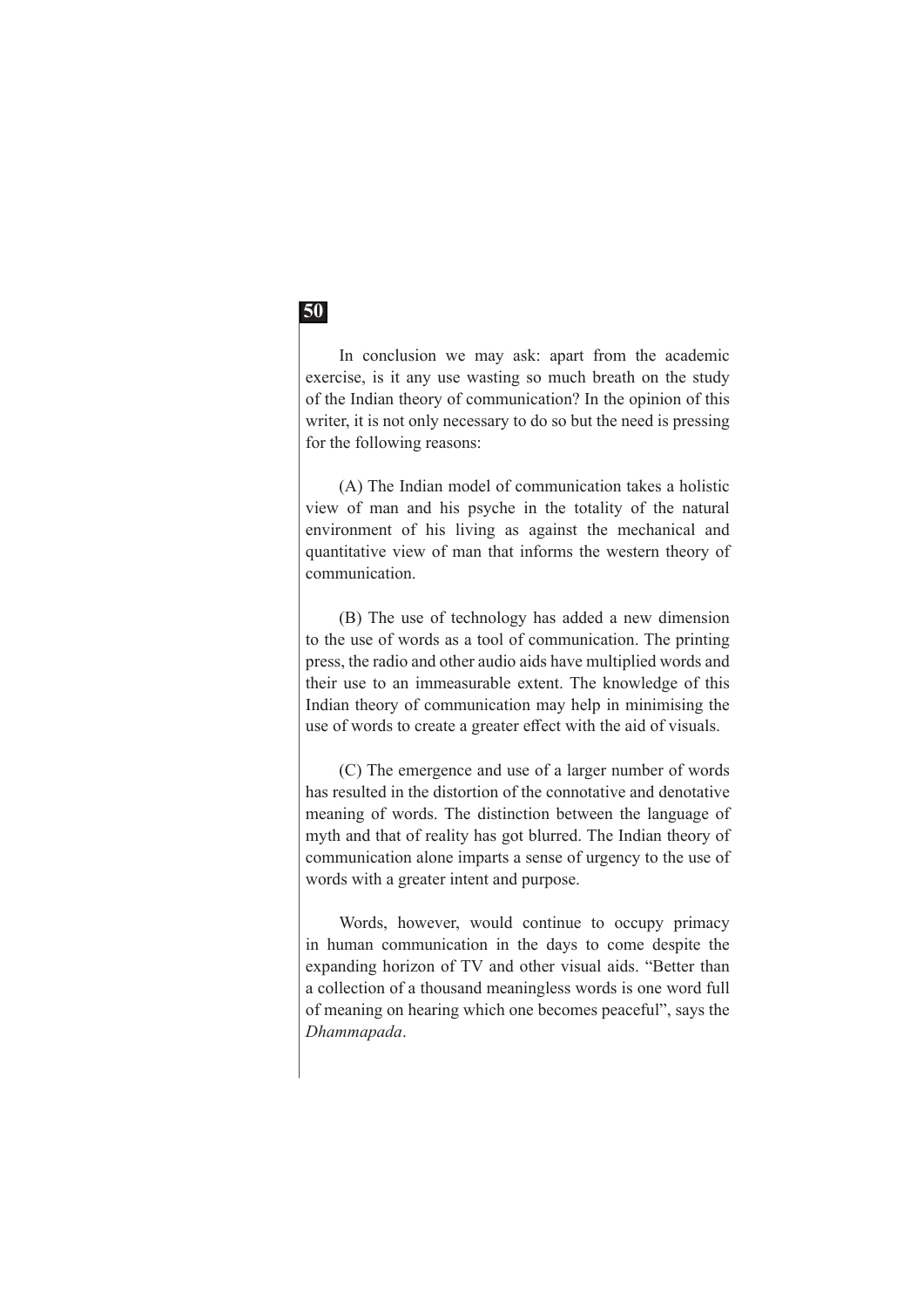

(D) The *sadharanikaran* theory underlines the role of an all sided effort at communication. In other words it is a total communication effort including the use of the limbs, gestures and body language like dancing and singing. It is a more integrated approach to communication as a process because it seeks to affect the behaviour of human beings through emotional and psychical response.

We would only be inviting peril in a developing country like India if we ignore the study of the process of *sadharanikaran*, on which rests the Indian theory of communication. If we do not attempt to universalise the experience of development, the people will not accept development and if the process of development is impeded the cost in terms of human suffering may be unmanageable indeed.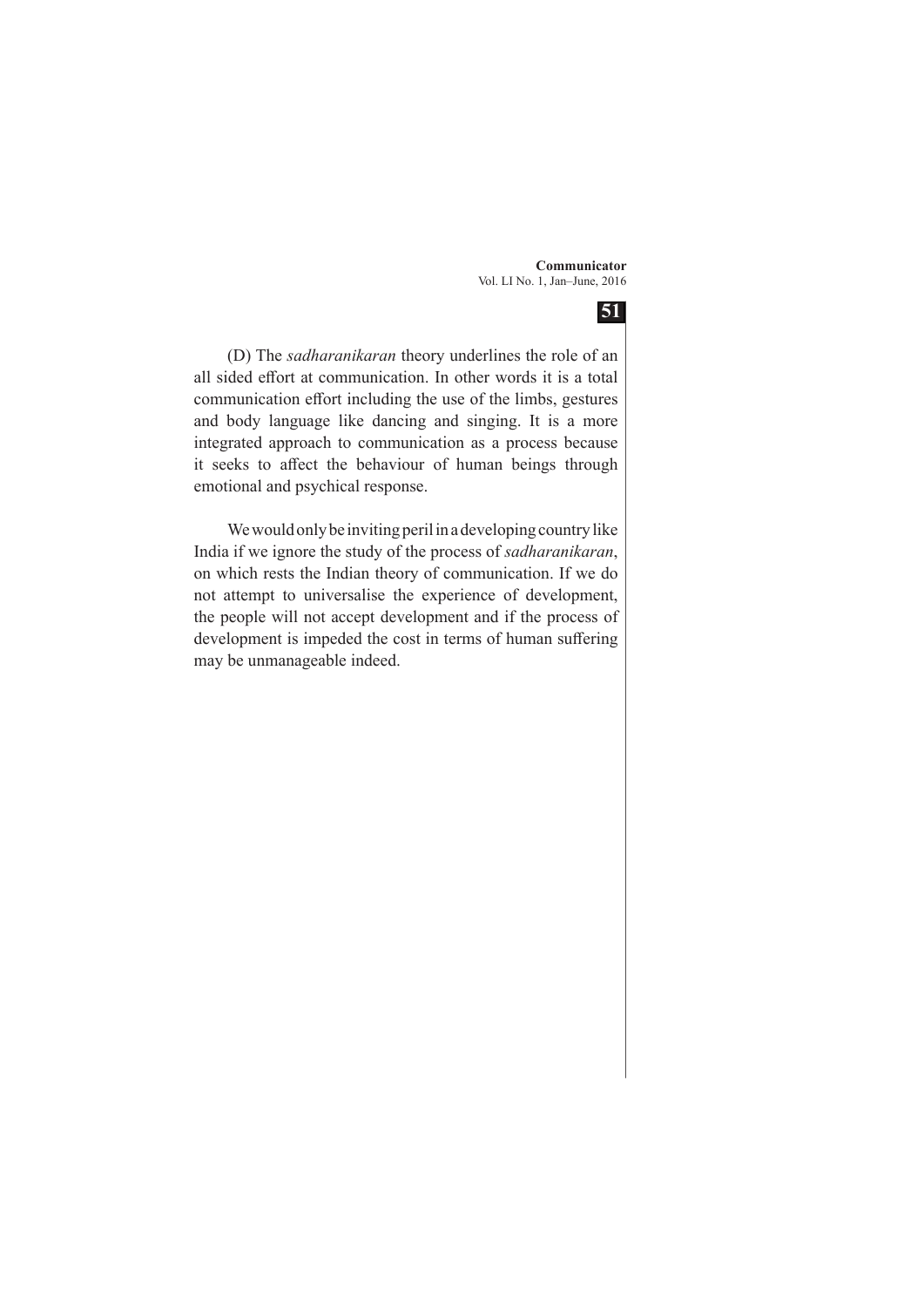### **52** *Communicator 2015 - Abstracts*

**Science Communication and Print Media: Discourse Analysis of Media Frames About Nuclear Energy in India:** *Rahul Sudhakar Mane*

In recent times, nuclear energy has been the topic of much debate in India and across the world due to the issues of non-proliferation, deployment of nuclear energy in developing countries for civilian use purposes, the Indo-US bilateral nuclear agreement and Fukushima disaster which accelerated the polarisation of the public opinion about the possible energy mix they could have in their national policy framework. By engaging with the literature of public understanding of science and science communication, an effort has been made to link these debates to that of the role of mass media in engaging scientific and technological issues of nuclear energy. In the second part of this study, the debates about nuclear energy in India are mapped. There is an effort to reflect on these issues in the changing context of "risk society" debates about climate change by situating them in the "media discourse" by understanding how media responds to issues of complex technologies. In conclusion, the implications of the frames for the aspects of energy policy and larger aspects of public understanding of science are discussed. Media discourse is definitely setting the norms for consolidating the debates about the acceptability and rejection of particular technological choices in society. The attempt in this study is to understand how the "perception"

created through diverse frames contributes to that discussion. \*\*\*

#### **Governance and Mobiles: Some Indian Initiatives:** *Sunetra Sen Narayan & Shalini Narayanan*

Among the various ways in which technology has impacted our social fabric is in the field of governance. Mobile telephony can play a crucial role in this process with its ease of access and low-cost availability. The virtual public sphere and the use of new media were illustrated in the "Arab Spring" that affected countries such as Tunisia, Egypt, Yemen and others. What is equally interesting is the state's use of the same technologies to impact governance in a positive way and consolidate its own long term interests. The Anna Hazare movement in India and the "Indian Spring" in 2013 centred on civil society initiatives to fight against corruption. The central research question here is how can the state use mobiles to impact governance in a positive way, aiding the development process. More specifically this study explores how the Indian government has utilised new media and specifically mobiles in the fight against corruption and provision of services to its citizenry, using some case studies. It is thus conjectured that the state in India may be seeking to accommodate and consolidate its own interests in the long run, by allowing participatory processes in governance. Since the participatory paradigm of development also incorporates aspects of good governance and grass-roots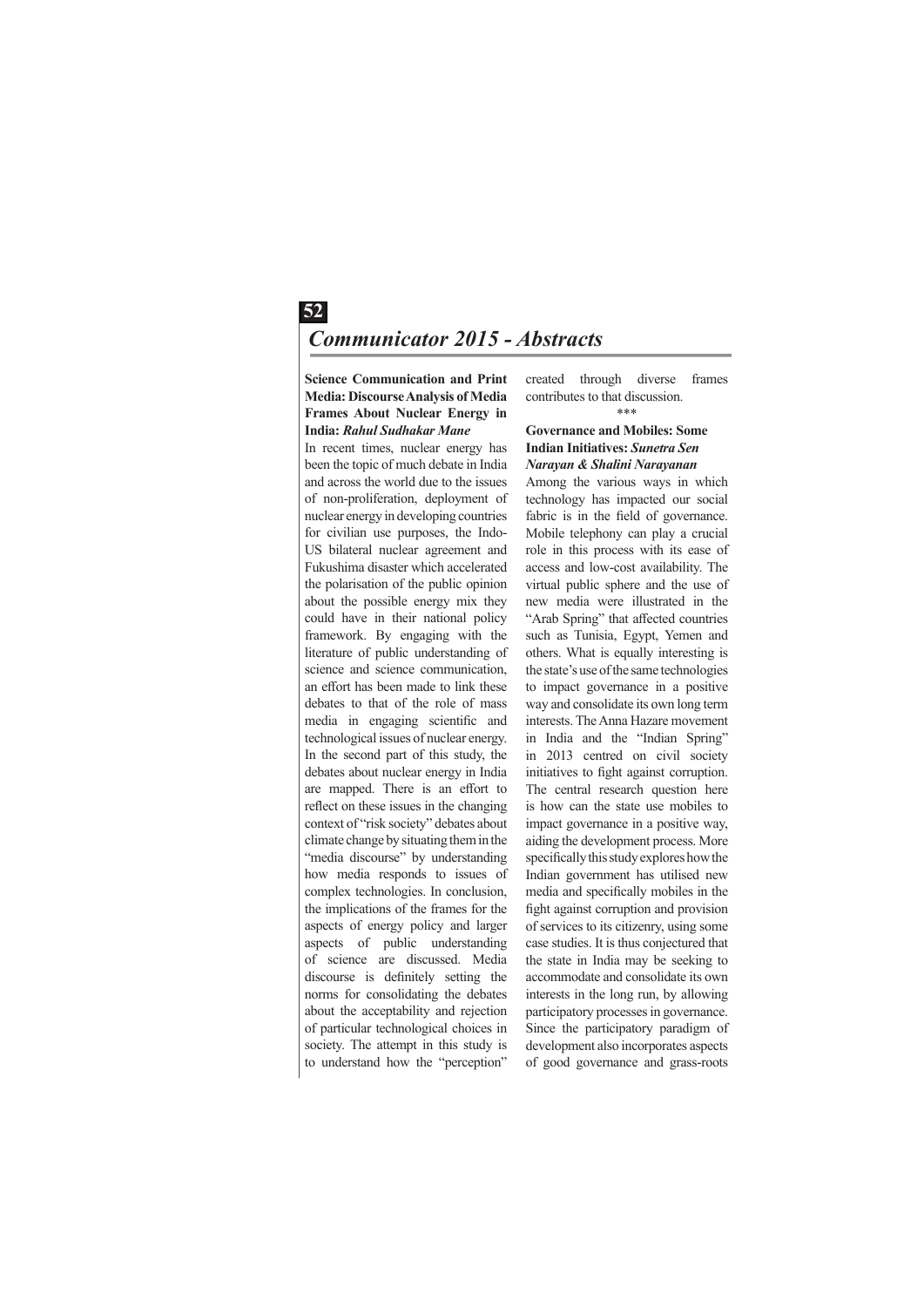

initiatives, these efforts on the part of the Indian State are a move in the right direction.

#### \*\*\* **Metamorphosis of Antithetical Notions: Emergence of Literary**

#### **Adaptations in Cinema as an Inclusive Canon:** *Riya Raj & Om Prakash*

Literature and cinema are two different arts of narration having different effects on the audience. As media of entertainment, they seem inseparable. The two film adaptations that constitute our area of study are "Mother of 1084" which is an English translation of Mahasweta Devi's Bangla novel "Hajar Chaurashir Ma" and "Parineeta" another Bangla novel by Sharat Chandra Chattopadhyay. Through this study we intend to delve deep into the reasons that make literature and cinema so essential for each other. According to Heidi Rika and Maria Pauwels (2007), literature and cinema are believed to be two antithetical notions. Stam (2005), talks about the reasons related to the prejudice regarding literature and films. One of such notion is that literature is considered superior to films because many adaptations based on novels turn out to be mediocre. All the criticism related to adaptation, says Stam (2005) is based on moralistic grounds. One can easily see terms like "infidelity", "betrayal", "deformation", "violation" etc. when it comes to the criticism of film adaptations. However this relationship between literature and cinema is fuelling the emergence of an inclusive canon. Looking into the

available theoretical constructs, this study attempts to underline this very fact that the literary adaptations of films as an outcome of metamorphosis of the two domains. This implies that literary adaptations cannot be viewed as a separate entity detached from the source of its adaptation. \*\*\*

#### **Impact of Social Network on Relationship between Public and Government: A Case Study of President Hassan Rouhani's Twitter:** *Maryam Vaziri, Masoumeh Esmaili& Nafiseh Zare Kohan*

Social Networks are going to reshape individuals, social and public relationships; it is an opportunity for people to express their ideas about different matters. As of the third quarter of 2015, Facebook had 1.55 billion monthly active users whereas Twitter had more than 307 million monthly active users worldwide (www.statista.com). This large amount of users can give a perspective of public opinion. While Facebook is the most popular network among Persian language users, Iranian politicians are more active on Twitter. In Iran, President Hassan Rouhani is one of the most active politicians on Twitter. He has joined this social network when he stepped into office in August 2013. He has two twitter accounts in English and Persian. This study will analyse the interactions of the President and public via twitter in his first 100 days of presidency; for this purpose the qualitative content analysis method will be used. It is important to mention that this subject is new to investigation.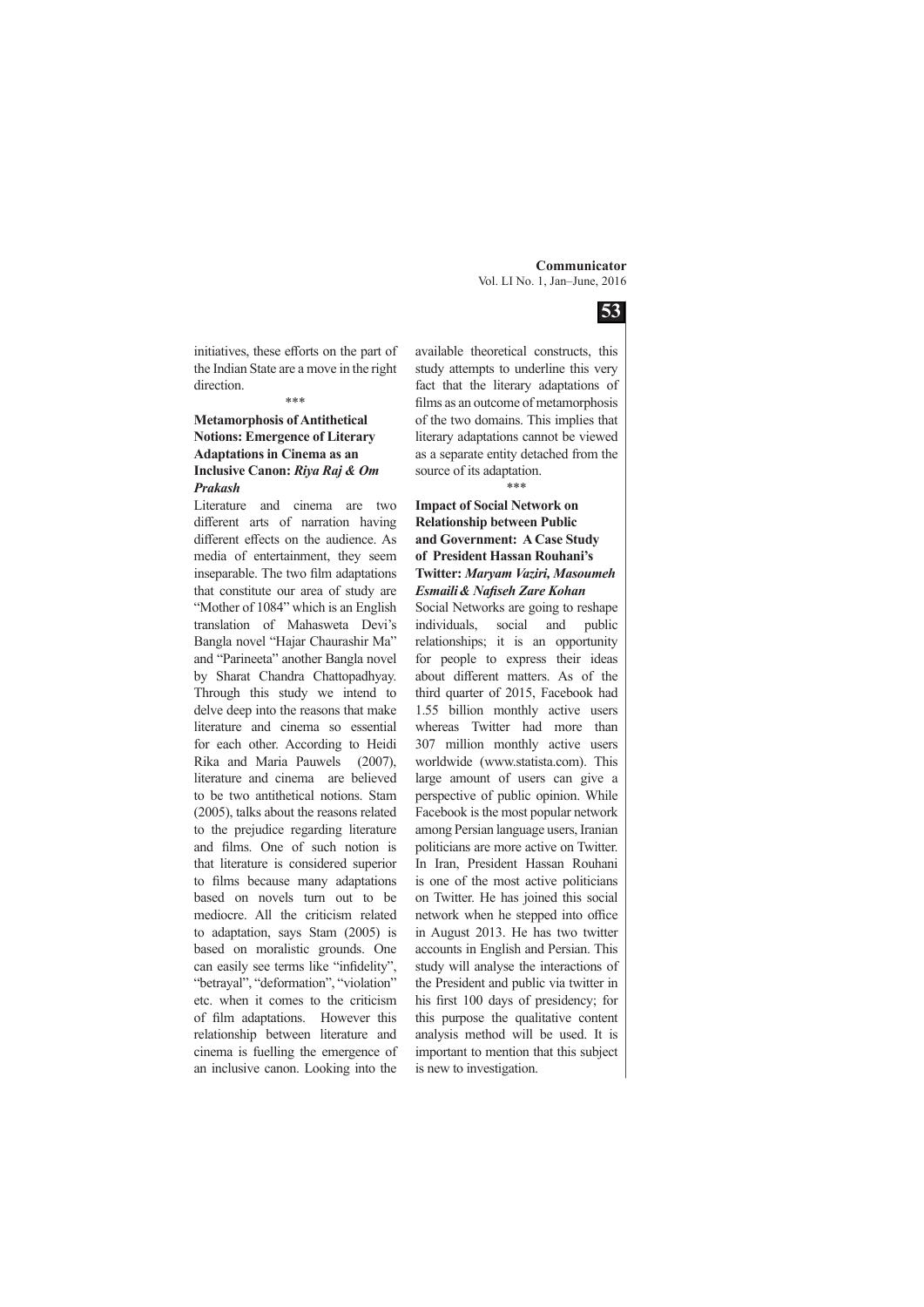#### **Guidelines for Authors**

Communicator focuses on a wide range of issues related to media and communication and welcomes articles that are primarily based on communications discourse and current media debates. Communicator receives articles, case studies, review articles and research papers with following specifications:

- The text format should be double-spaced, 12-point font size in Times New Roman.
- Manuscript should be submitted in word document (.doc/ docx) format only; we do not accept PDF files.
- The manuscript should not be more than 7000-8000 words.
- All tables, figures, appendices and endnotes should be placed after references.
- All submissions must include a short biographical note for each author.

*For research papers*

- An abstract of not more than 150-200 words should be included in a separate electronic file, and indicate details about the author, contact information, institutional affiliation etc.
- Submissions must conform to the stylistic guidelines of the Publication Manual of the American Psychological Association (6th edition).
- Research papers submitted to the journal are subject to peer review based on initial screening by Editorial Team and blind review process.

Submissions must be unpublished original manuscripts, not under review elsewhere, and should include declaration of original work. Copyright of the article and other materials published in the journal shall lie with the publisher.

#### *Submissions should be addressed to:*  **The Editor, Communicator,**

*Email:* editorcommunicator@gmail.com / communicatoriimc@gmail.com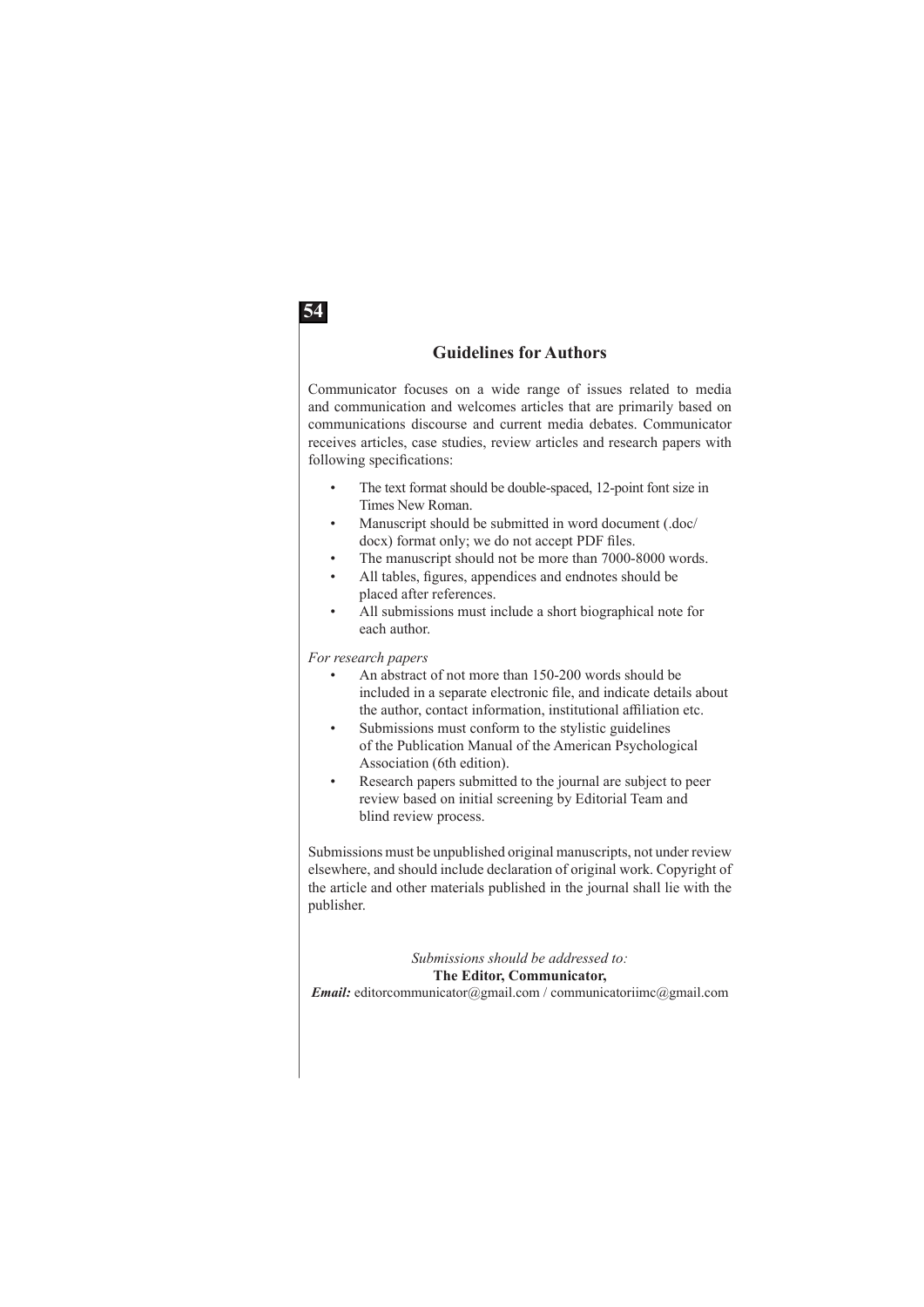#### **SUBSCRIPTION/RENEWAL FORM**

**55**

 $\mathsf{X}$ 

To The Head Department of Publications Indian Institute of Mass Communication New JNU Campus, Aruna Asaf Ali Marg  $\%$  New Delhi-110 067 Dear Sir/Madam, I would like to subscribe to your quarterly journals: Communicator(English) ............Rs. 80.00 Annual Sanchar Madhyam(Hindi) ............Rs 50.00 Annual for the Calendar (Jan-Dec) ..................................................... ..................... I am enclosing a demand draft No. ......................... dated...........................drawn on ............................................ .................for Rs............................ The journal(s) may be sent to the following address : Name .............................................................. Address .............................................................. .............................................................. .............................................................. Signature with date PTO  $\pmb{\times}$  $\dot{\mathsf{x}}$  $\overline{\mathsf{x}}$  $\mathsf{\dot{x}}$  $\mathsf{\dot{x}}$